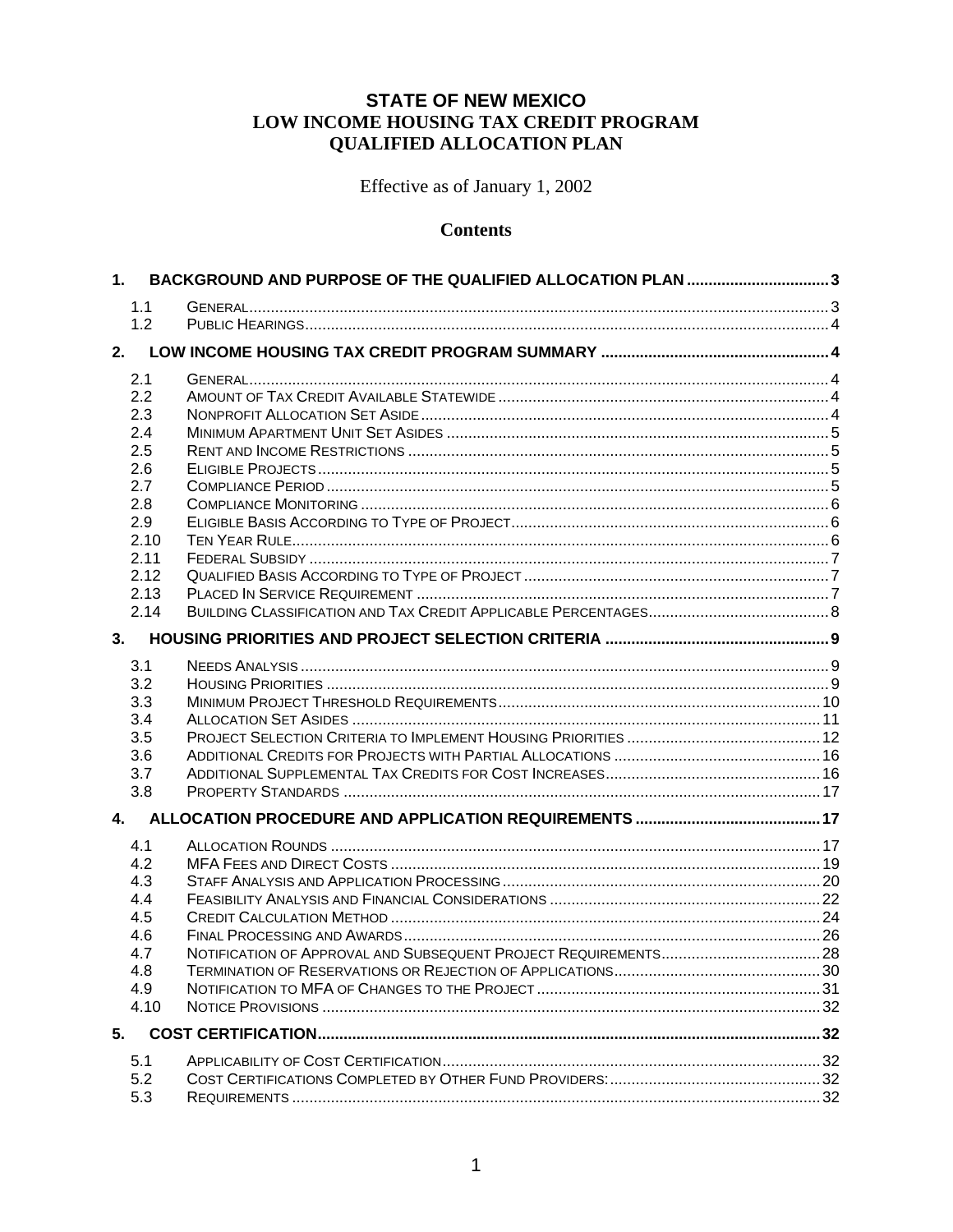|                 | 5.4        |                                                                    |  |
|-----------------|------------|--------------------------------------------------------------------|--|
| 6.              |            |                                                                    |  |
|                 | 6.1<br>6.2 |                                                                    |  |
| 7.              |            | AMENDMENTS TO THE ALLOCATION PLAN AND WAIVERS OF PLAN PROVISIONS35 |  |
| 8.              |            |                                                                    |  |
| 9.              |            |                                                                    |  |
| 10 <sub>1</sub> |            |                                                                    |  |
|                 | 10.1       |                                                                    |  |
|                 | 10.2       |                                                                    |  |
|                 | 10.3       |                                                                    |  |
|                 | 10.4       |                                                                    |  |
|                 | 10.5       |                                                                    |  |
|                 |            |                                                                    |  |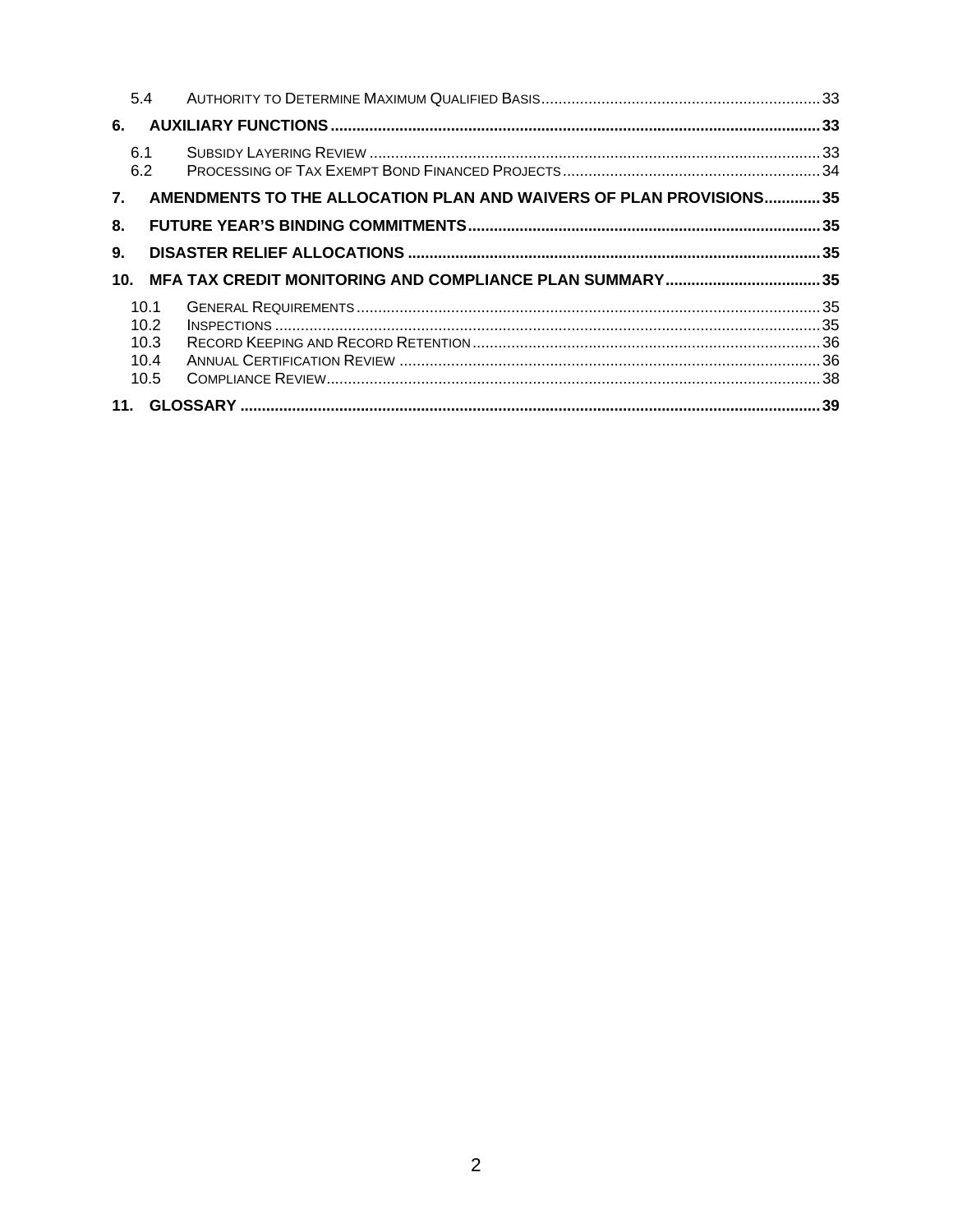# **1. BACKGROUND AND PURPOSE OF THE QUALIFIED ALLOCATION PLAN**

# **1.1 General**

The Low Income Housing Tax Credit ("LIHTC", "Credits", or "Tax Credit") Program was created in the Tax Reform Act of 1986 as an incentive for individuals and corporations to invest in the construction or rehabilitation of low income housing. The Tax Credit provides the investor a dollar-for-dollar reduction in personal or corporate federal income tax liability for a 10-year period for projects meeting the Program's requirements.

By Executive Order 97-01 on January 14, 1997, New Mexico Mortgage Finance Authority ("MFA") was designated by Governor Johnson as the Housing Credit Agency ("HCA") responsible for administering the Tax Credit Program in the State of New Mexico and allocating tax credits to eligible New Mexico Projects. Consequently MFA now awards tax credits to Projects meeting its Project Selection Criteria, and monitors existing Projects for compliance with the Internal Revenue Service Code, Section 42, as amended. However, MFA does not make any representation to any party concerning compliance with the Internal Revenue Code, Treasury Regulations or other laws or regulations governing Low Income Housing Tax Credits. Neither MFA, its agents or employees will be liable for any matters arising out of, or in relation to, the allocation of Low Income Housing Tax Credits. Individuals, corporations, and nonprofit organizations intending to utilize the LIHTC Program should consult their own tax advisors concerning the application of Tax Credits to their Projects, and the way in which Tax Credits will affect their federal income taxes.

Administration of the Tax Credit Program, as outlined in this Qualified Allocation Plan, is consistent with the statutes creating MFA in 1975 [Chapter 303, Laws of New Mexico, 1975, known and cited as the New Mexico Mortgage Finance Authority Act, being Sections 58-18-1 through 58-18-27, inclusive], as supplemented in 1995, as follows:

*The legislature hereby finds and declares that there exists in the state of New Mexico a serious shortage of decent, safe and sanitary residential housing available at prices and rental within the financial means of persons and families of low income or moderate income. This shortage is severe in certain urban areas of the state, is especially critical in the rural areas and is inimical to the health, safety, welfare and prosperity of all residents of the state…The legislature further finds and determines that for the purposes of remedying these conditions, helping to alleviate the shortage of adequate housing and encouraging and providing the financing for the acquisition, construction, rehabilitation and improvement of residential housing for persons and*  families of low or moderate income within the state, a public body politic and corporate, *separate and apart from the state, constituting a governmental instrumentality to be known as the New Mexico Mortgage Finance Authority should be created with power to raise funds from private and public investors, to make funds available for such purposes, to create and implement programs from time to time as may be necessary or appropriate to accomplish its purposes and to assist, administer, finance or service housing programs for or through private and nonprofit organization and local, state, federal and tribal agencies or their instumentalities.* 

One of the requirements of the Agency designated as the HCA is to prepare a qualified Allocation Plan for allocating Tax Credits. Code Section 42(m) states that the HCA must make allocations of tax credits pursuant to a *qualified allocation plan* which:

1.1.1 Sets forth Project Selection Criteria to be used to determine housing priorities of the Housing Credit Agency, which are appropriate to local conditions.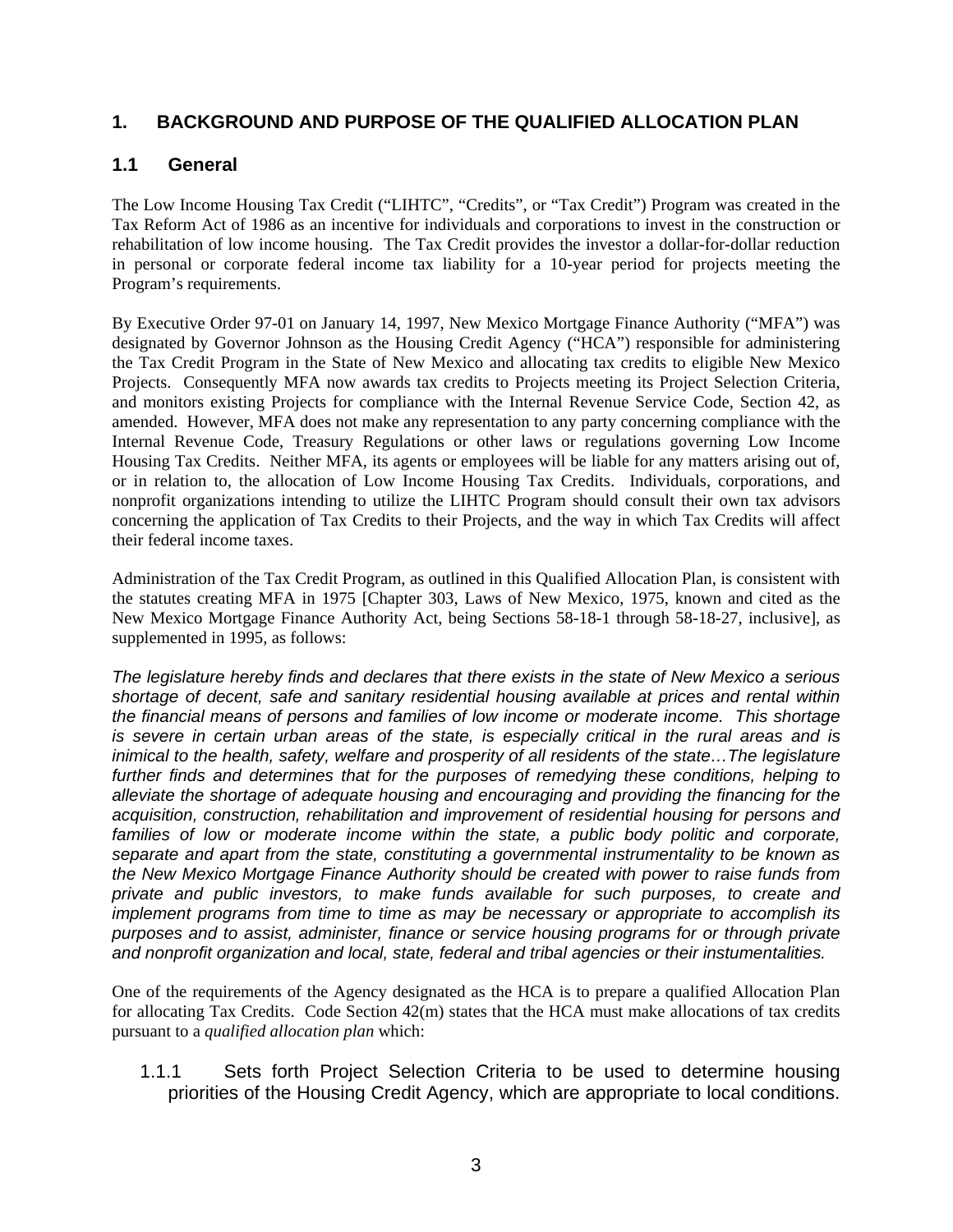These criteria must include Project location; housing needs characteristics, Project characteristics, sponsor characteristics, participation of local tax-exempt organizations, and tenants with special housing needs.

- 1.1.2 Gives preference in allocating housing credit dollar amounts among selected projects to those which:
	- 1.1.2.1 Serve the lowest income tenants and;
	- 1.1.2.2 Serve qualified tenants for extended periods of time.
- 1.1.3 Provides a procedure that the agency will use in monitoring for noncompliance.

This document is intended to fulfill the requirements 1 and 2 above for the MFA's Tax Credit allocation activity in the State of New Mexico, commencing on its effective date. The procedure required in item 3 above is summarized here in Section 10 but published under separate cover.

# **1.2 Public Hearings**

Following public notice, a draft Qualified Allocation Plan will be available to the public for comment for a period of thirty (30) days, during which time public hearing(s) will be held. MFA will accept written comments during this thirty-day period and will consider any comments presented at the public hearing, prior to completion of the plan.

# **2. LOW INCOME HOUSING TAX CREDIT PROGRAM SUMMARY**

### **2.1 General**

The Tax Reform Act of 1986 established the Low Income Housing Tax Credit (LIHTC) Program to stimulate private sector investment in Low-Income rental housing. In August of 1993, permanency was granted to the LIHTC Program after numerous temporary annual extensions. As of January 1997, MFA was authorized under law to allocate an annual population allocation, any subsequent carry-forward, returned and national pool Credits.

There are numerous technical rules governing a Project's qualification for Tax Credits. The following is a summary of certain key provisions of Section 42 of the IRS Code and regulation, and the LIHTC Program. Applicants are advised to review the IRS Code directly for further detail, since this overview does not address all of the provisions.

# **2.2 Amount of Tax Credit Available Statewide**

The State of New Mexico for the calendar year 2002 will receive a population based Tax Credit allocation equal to \$1.75 per resident. This amount is indexed for inflation after 2002. The current year's population estimates, as provided by the Internal Revenue Service, and the estimated Annual Credit Ceiling, including any carry-forward, returned or national pool Credits received by the State may be found on the MFA web site.

# **2.3 Nonprofit Allocation Set Aside**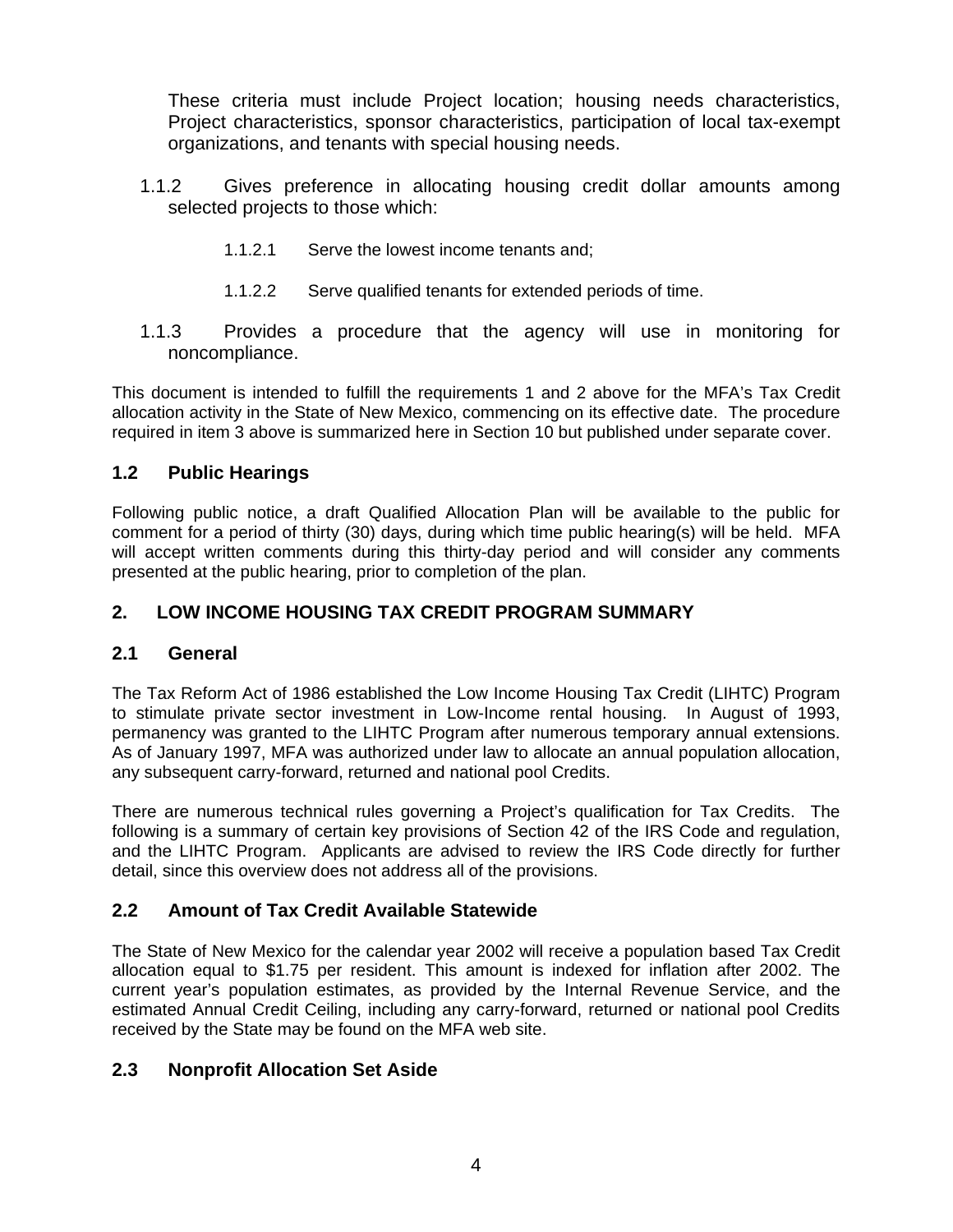A minimum of 10% of the Annual Credit Ceiling must be allocated each year to Projects involving qualified Nonprofit organizations. MFA's Allocation Set Asides (see Section 3.4) are intended to implement this requirement. However, qualified Nonprofit Organizations may also apply for Credits in excess of this Set Aside.

For the purposes of identifying applicants eligible for this set aside, several requirements must be met, as described in Code Section 42(h)(5). A Qualified Nonprofit Organization is an organization described in Sections  $501(c)(3)$  or  $501(c)(4)$  of the IRS Code and exempt from tax under Section 501(a). The production of decent safe and affordable housing must be one of the defined goals, objectives, or purposes of the nonprofit organization. The nonprofit organization must materially participate in the Project. This means the organization "must be involved on a regular, continuous and substantial basis" in the development and operation of the Project during the term of the Compliance Period. The nonprofit must own an interest in the Project throughout the Compliance Period and may not be affiliated with or controlled by a for-profit organization.

# **2.4 Minimum Apartment Unit Set Asides**

In order for a project to qualify for Credits, the owner must rent at least 20% of the units in the Project to households with incomes at or below 50% of the Area Gross Median Income; or at least 40% of the units to households with incomes at or below 60% of the Area Gross Median Income (the "Set Aside units"). Projects eligible for the Tax Credit may exceed these limitations, but cannot fall below them, and the Set Aside Election must be made at the time the Application is submitted to MFA. Once an Application has been submitted to MFA, the Set-Aside Election cannot change. Generally LIHTC units must be made available to the general public under an initial lease term of at least 6 months. However, exceptions are made for single room occupancy and transitional homeless facilities.

### **2.5 Rent and Income Restrictions**

The Project owner and/or Project manager must rent Set-Aside Units only to households meeting certain income restrictions. Furthermore, rents charged for set aside units may not exceed 30% of the applicable income limit(s) designated by the Applicant (generally 50% or 60% of the Area Gross Median Income). Gross rent limits provided annually by HUD (found on MFA's web site) include tenant-paid utility allowances, and must be reduced by a utility allowance that accurately reflects the cost of tenant-paid utilities by unit size. MFA's Land Use Restriction Agreement prohibits collection of Section 8 rent payments (tenant and federal contributions combined) in excess of the Tax Credit Ceiling Rents, except in cases in which MFA determines that higher Section 8 rents are essential to feasibility and would not reduce funds available to other New Mexico recipients. More detail in reference to rental assistance payments and qualifying LIHTC tenants can be found in the MFA Tax Credit Monitoring and Compliance Plan, which is issued under separate cover and summarized in Section 10.

### **2.6 Eligible Projects**

The tax credit program is intended for rental projects. These may include transitional housing for the homeless, Single Room Occupancy (SRO) projects, elderly and other special needs projects. Dormitories, "trailer parks" and transient housing are not eligible.

### **2.7 Compliance Period**

The initial Compliance Period is 15 years. An Extended Use Period also applies to the Project for a minimum 15 years subsequent to the initial Compliance Period, during which time transfers and tenant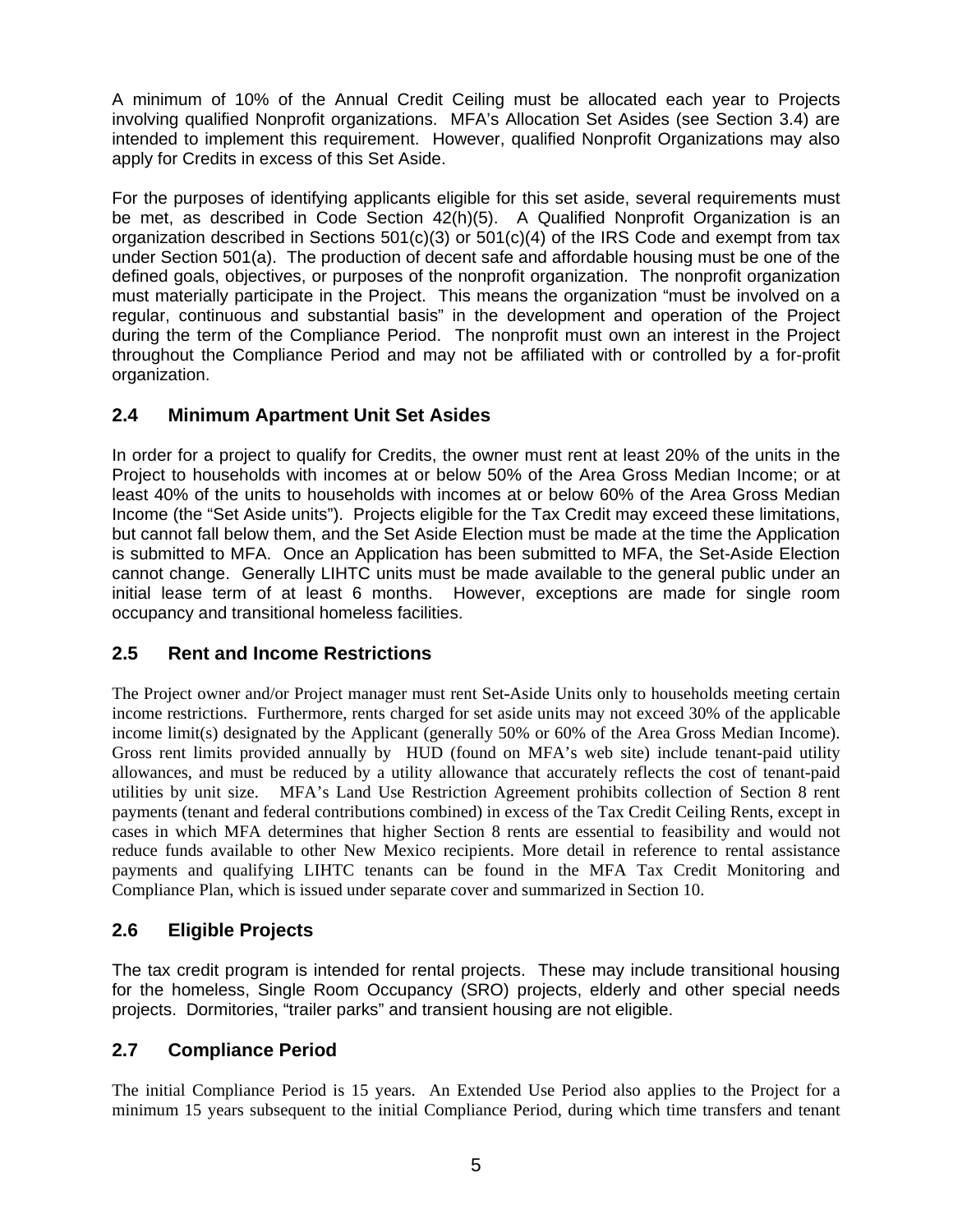dislocation are limited. If the owner chooses to transfer or sell the property during the Extended Use Period, the owner must notify MFA in writing thirty (30) days prior to the transfer or closing date. If the owner elects to convert the Project to market use at the end of the extended use period, then the owner must submit written notice to MFA. MFA is allowed one year to find a qualified buyer who will retain the project as low income. The sale price of the Project is determined by formula in the IRS Code, Section 42. If no qualified buyer is identified, the property may be converted to market use with the provision that existing Low Income Tenants will not be evicted for a period of three years after the Extended Use Period. Failure to comply with set asides, or any reduction in the number or floor space of the Set Aside Units during the Compliance Period will result in recapture, with non-deductible interest, of at least a portion of the Tax Credits taken previously. MFA will notify the IRS if it learns of any noncompliance. An owner may not begin to claim the Tax Credit until IRS Form 8609 is filed, and this form is considered to be a certification of initial compliance with the IRS requirements. The Project owner must also make an annual tenant income determination and file an annual compliance statement with MFA.

# **2.8 Compliance Monitoring**

As of January 1, 1992 the IRS required each Housing Credit Agency ("HCA") to write and implement a Compliance and Monitoring Plan (summarized in Section 10). MFA's monitoring procedure includes a combination of annual certifications and regular site visits (audits and inspections) for all completed tax credit projects. The IRS has provided substantial penalties, including recapture of the Tax Credit plus interest, for non-compliance with the policies and procedures set forth in Section 42 and MFA's Tax Credit Monitoring and Compliance Plan. Annual fees described in Section 4.2 will be assessed for each year of the Compliance Period. Fees for monitoring and compliance will be billed annually before December 31 for the subsequent year. Failure to pay these fees within the time frame specified in the invoice will result in MFA's filing of a "Notice of Noncompliance" (IRS Form 8823) with the IRS.

# **2.9 Eligible Basis According to Type of Project**

The "Eligible Basis" is generally the same as a Project's adjusted depreciable basis for tax purposes. Fees or points charged to obtain long-term financing, syndication costs and fees, and marketing expenses are not included in Eligible Basis. (These include credit enhancement, credit origination fees, bond issuance costs, reserves for replacement, start-up costs and future operating expenses.) Costs related to the acquisition of land, costs attributable to any commercial portion of the property and costs attributable to non-Set Aside Units which are above the average quality of the Set Aside Units in the Project are not eligible. However, Eligible Basis is reduced when determining the Tax Credit by the amount of certain federal grants or below-market-rate federal loans made with respect to the building or its operation, or only 4% Tax Credits can be allowed. For new construction Projects, Eligible Basis includes the cost of construction items, which are part of the Project's depreciable basis.

Rehabilitation expenditures qualify for the 9% Tax Credit when rehabilitation costs incurred during a 24-month period equal or exceed the greater of \$3,000 per Low Income Unit, or 10% of the unadjusted basis, and may be combined with 4% Credits for acquisition costs on the same project. The "Eligible Basis" used to calculate Tax Credits for Projects in Difficult Development Areas or Qualified Census Tracts may be increased by up to 30% at MFA's discretion.

### **2.10 Ten Year Rule**

In order for the acquisition of an existing building to qualify, the taxpayer must acquire the building from an unrelated person who a) has held the building for at least ten years and b) did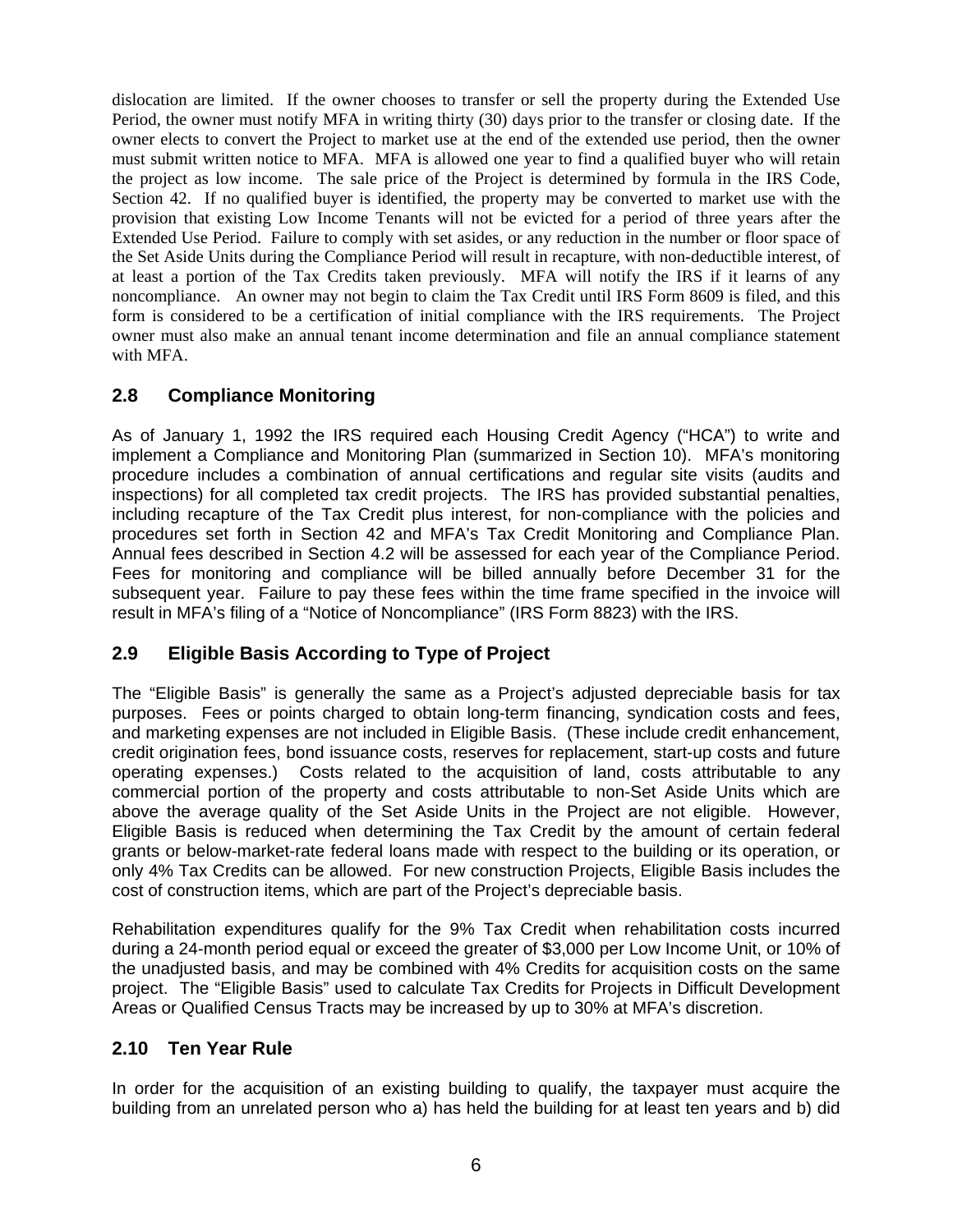not make substantial improvements during that period which were subject to 60-month amortization under Code Section 197(k) or ACRS (as in effect prior to the Tax Reform Act of 1986). The 10-year requirement may be waived in the case of distress sales of certain federally-assisted projects, pre-payment of mortgages that could result in building(s) being converted to market use, buildings acquired from failed depository institutions, and single family residences used for no other purpose than as a principal residence by the previous owner. The Secretary of the Treasury can waive the 10-year "Placed In Service" limitation for a) any distressed property which is federally assisted as defined in Code Section 42, b) federally assisted housing that could lose Set Aside Units as a result of mortgage prepayment, (This applies to properties under the HUD Sections  $221(d)(3)$  and  $236$  and RD 515 Programs), and c) buildings acquired from a federally insured depository institution that is in default, as defined by Section 3 of the Federal Deposit Insurance Act, or from a receiver or conservator of such an institution.

# **2.11 Federal Subsidy**

For the purpose of the LIHTC, Federal Subsidies include federal grants and below-market-rate federal loans through programs such as those administered by HUD (excluding CDBG and, in certain cases, HOME) and Rural Development, Tax Exempt financing (such as that provided through the MFA's bond programs) and any other locally administered low-interest loans or grants from federal sources. Use of these financing sources may require reductions in Eligible Basis or reductions in a Project's maximum Applicable Credit Percentage from 9% to 4%. (See Code Sections  $42(d)(5)(A)$  and  $42(i)$ ).

# **2.12 Qualified Basis According to Type of Project**

The "Qualified Basis" is that portion of the Eligible Basis attributable to low income units. It is calculated as the smaller of the percentage of Low-Income units in the building, or the percentage of floor space devoted to Low-Income units in a building.

# **2.13 Placed In Service Requirement**

The 10-year Credit Period and 15 year Compliance Period begin with the taxable year in which the building is "Placed In Service" (the time at which a building is "suitable for occupancy," which generally refers to the date of the issuance of the first certificate of occupancy for each building in the Project), or, at the owner's election, the following taxable year. Section  $42(h)(1)(E)$  of the IRS Code allows for the allocation or "Carryover Allocation" of Tax Credits to a building that is part of a new construction or rehabilitation Project if an applicant's qualified expenditures, or actual basis in the Project as of the later of the end of the calendar year in which the allocation is made or 6 months subsequent to the date of allocation is more than 10% of the taxpayer's reasonably expected total basis in the Project. MFA requires evidence of ownership and submission of a complete Carryover Allocation Application by November 15, 2002 and evidence of the expenditure of more than 10% of the expected basis in the Project by March 15, 2003. A cost Certification detailing the qualified expenditures, or actual basis, that make up 10% of the reasonably expected basis and a description of the Applicant's method of accounting must be prepared by a Certified Public Accountant and submitted to MFA no later than March 15, 2003. If the Carryover Allocation Application, the Certified Public Accountant's Cost Certification, and the Attorney's Opinion regarding the qualification of the project for Housing Tax Credits are not received on the appropriate dates noted above by 5:00 p.m., the Project's Credit reservation will be canceled. Section 42(h)(1)(E) further allows for a qualified building to be Placed in Service in either of the two calendar years following the calendar year in which the allocation is made.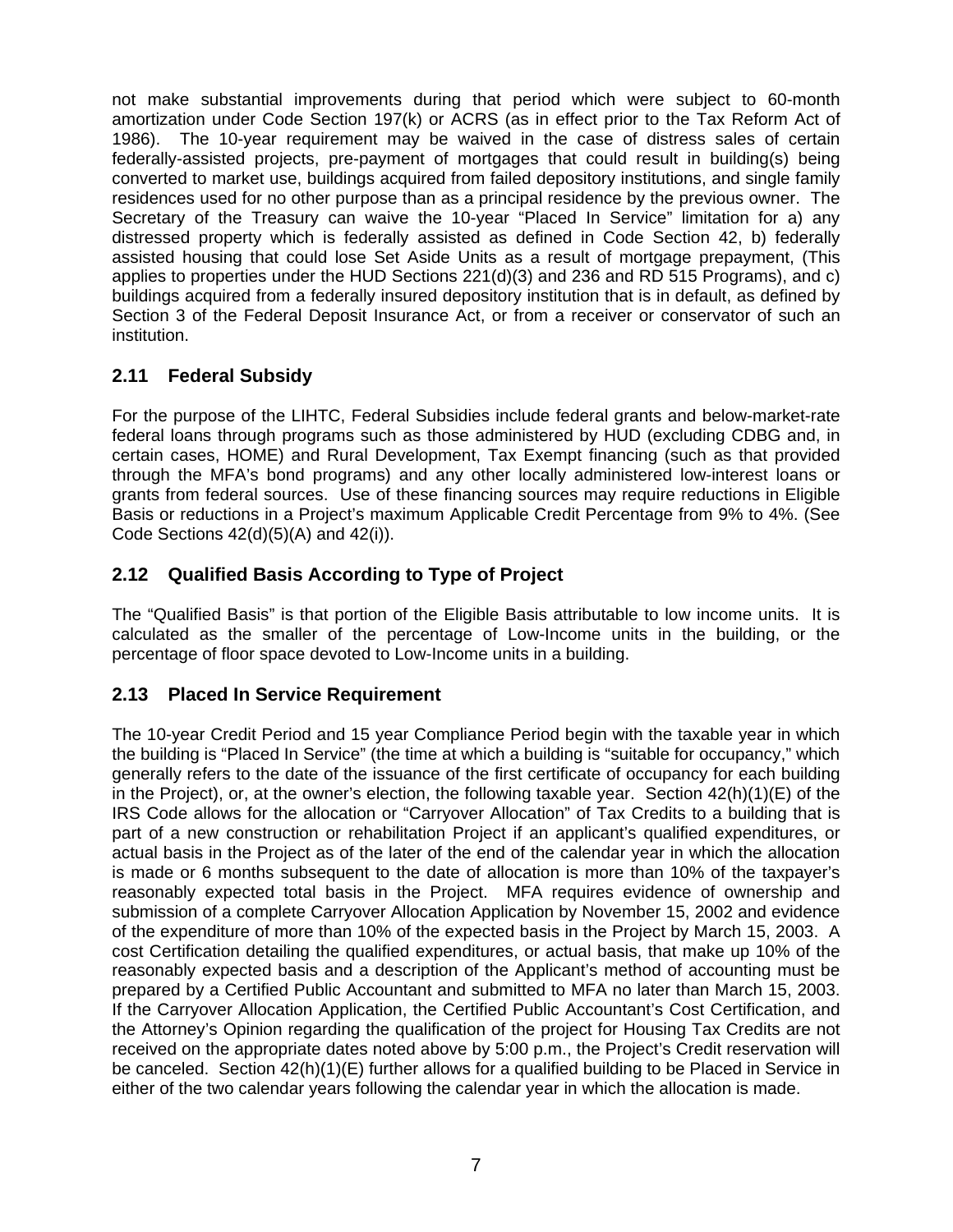# **2.14 Building Classification and Tax Credit Applicable Percentages**

The Tax Credit's Applicable Credit Percentage (i.e., the "4%" or "9%" Credits for which a Project is eligible) is determined by the type of Project proposed, its use and treatment of "Federal Subsidy," and the amount of Credit necessary to reach feasibility and long-term viability. The rates of 4% and 9% are upper limits of available Credits, which fluctuate based on market conditions. The actual Tax Credit rates (Applicable Credit Percentages) are based on monthly prevailing interest rates that are calculated and published by the U.S. Treasury Department as the "Applicable Federal Rate" or "AFR". The amount of the annual Credit is calculated to yield a present value of either 30% (4% Credit) or 70% (9% Credit) of eligible costs. The applicable Credit percentage may be locked in at the Developer's option, at 1) the month in which the building is Placed In Service or 2) the month in which a Binding Commitment (Carryover Allocation) is made for an allocation or, in the case of Tax Exempt Bond Financed Projects, the time of the bond volume cap allocation. Listed below are types of Projects, which could be considered eligible for the LIHTC and the applicable percentage for each type.

2.14.1 New Construction (without Federal subsidy):

The maximum applicable Credit percentage is 9% (70% present value) for a new construction Project.

2.14.2 Rehabilitation (without Federal subsidy):

The maximum applicable Credit percentage for rehabilitation is 9%. Total rehabilitation and related expenditures must equal or exceed the greater of \$3,000 per Low Income Unit or 10% of the unadjusted Project basis during a 24 month period.

2.14.3 Acquisition/Rehabilitation of an Existing Building:

The maximum applicable Credit Percentage for acquisition of an existing building is 4%. Total rehabilitation and related expenditures must equal or exceed the greater of \$3,000 per Low Income Unit or 10% of the unadjusted Project basis during a 24-month period. Rehabilitation expenditures can qualify for the 9% rehabilitation Tax Credit as long as the rehabilitation expenditures do not receive federal subsidies.

2.14.4 Federal Subsidy without Reduction in Eligible Basis:

The maximum applicable Credit percentage is generally 4% for a federally subsidized, newly constructed or rehabilitated building. However, under certain circumstances, HOME program funding may allow for an Applicable Credit Percentage of 9%.

2.14.5 Federal Subsidy with Reduction in Eligible Basis:

In the case of a federally subsidized, newly constructed or rehabilitated building, the taxpayer may elect to exclude the amount of Federal Subsidy from the Eligible Basis. If the taxpayer makes such an election, the maximum Applicable Credit Percentage is 9% for a qualified building.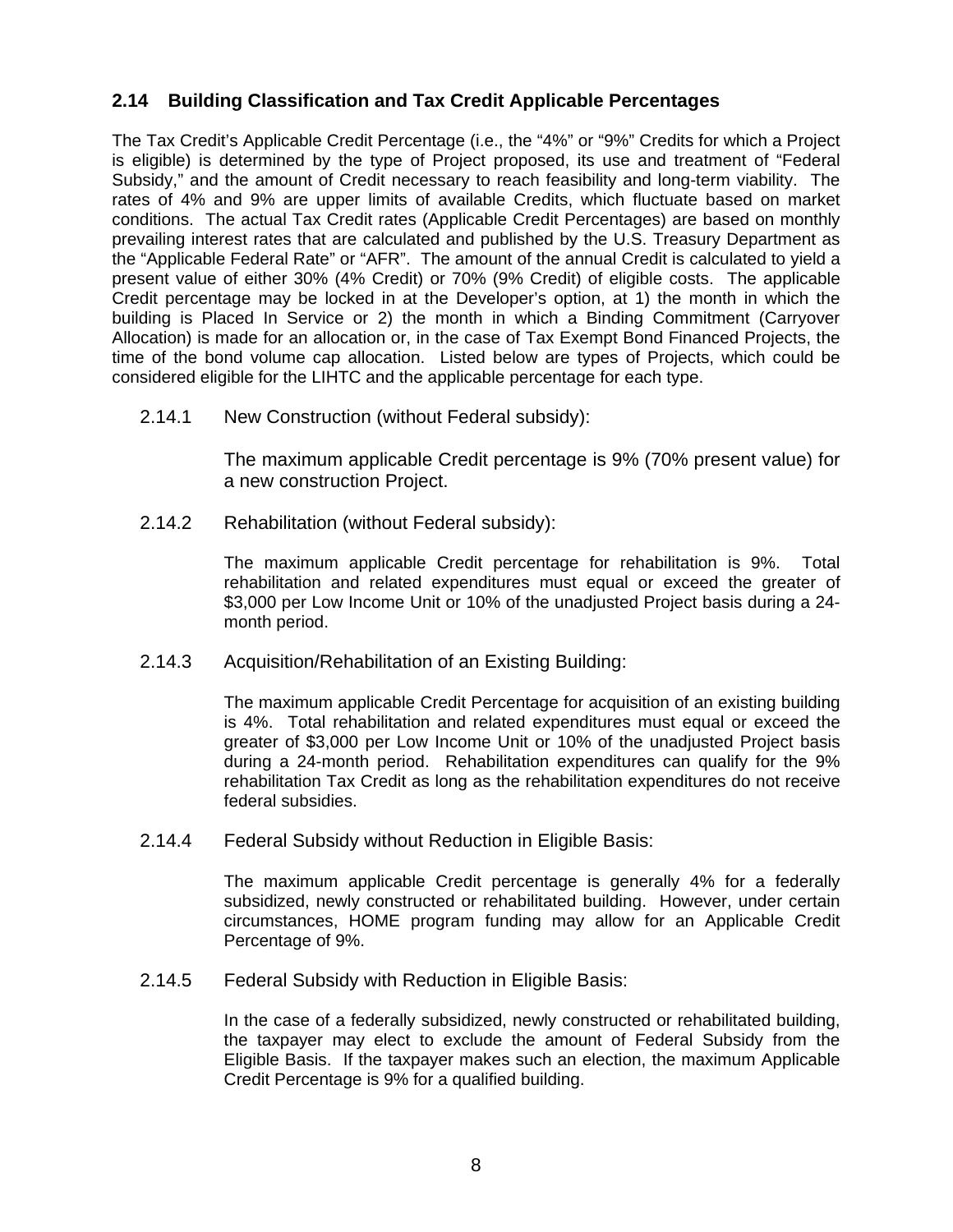# **3. HOUSING PRIORITIES AND PROJECT SELECTION CRITERIA**

# **3.1 Needs Analysis**

This plan is consistent with the Needs Analysis of the *State of New Mexico Consolidated Plan for Housing and Community Development and 2002 Action Plan.* Housing priorities stated in the Consolidated Plan include increasing the supply of affordable housing, identifying programs and resources for individuals with special needs and annually rehabilitating or constructing rental housing units, including transitional units for homeless.

# **3.2 Housing Priorities**

The following priorities are to be used by MFA in the distribution of Tax Credits, and are reflected in the Allocation Set Asides and Project Selection Criteria used to rank competitive Projects. These priorities include the following:

- 3.2.1 Levels of affordability in excess of the minimum requirements, through one or more of the following:
	- 3.2.1.1 Higher numbers of Set Aside Units; and /or
	- 3.2.1.2 Rents set to serve lower income tenants, for example, tenants earning no more than 40% or 30% of median income; and/or
	- 3.2.1.3 Extended Use Periods longer than the 30-year minimum.
- 3.2.2 Provision of affordable housing to households on public housing waiting lists;
- 3.2.3 Maximizing leverage by obtaining other public or private, non-equity program resources;
- 3.2.4 An equitable distribution of Tax Credits throughout all parts of the state where affordable housing is needed and where concerted revitalization plans exist;
- 3.2.5 Provision of housing to serve documented Elderly and Special Needs Households, tenant populations of individuals with children, projects intended for eventual tenant ownership, and under served urban and rural areas;
- 3.2.6 Nonprofit development;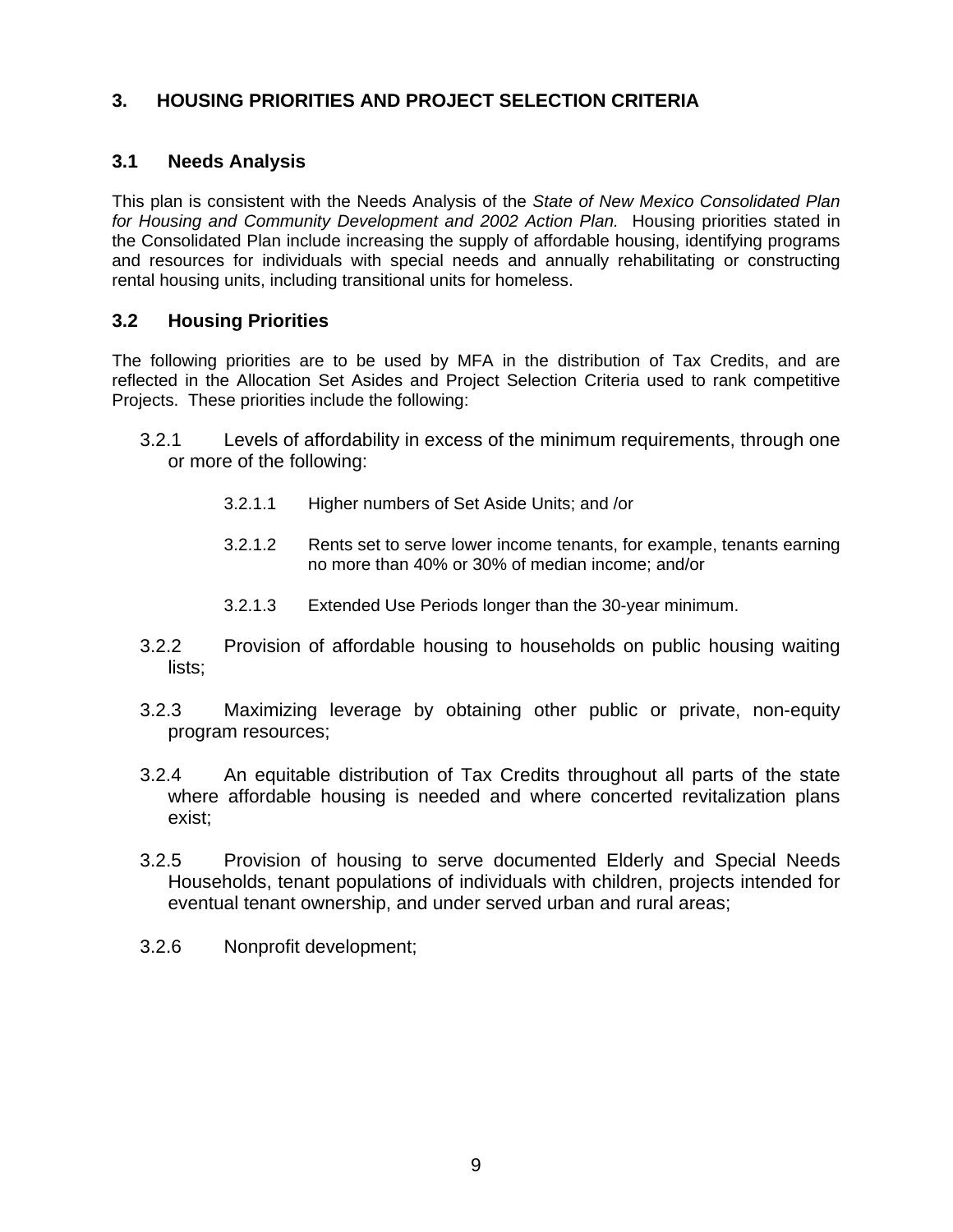- 3.2.7 Production of housing with high quality design and construction;
- 3.2.8 Production of projects that are located in qualified census tracts, the development of which contributes to a concerted community revitalization plan.
- 3.2.9 Production of projects using existing housing as part of a community revitalization plan, and;
- 3.2.10 Efficient use of scarce resources including Tax Credits, measured through lower Development Costs or other means.

#### **3.3 Minimum Project Threshold Requirements**

All Tax Credit Applications must meet each of the following requirements. If they are not met, the Application will be rejected without further review, and no exceptions will be granted except as described in Section 3.5. Furthermore, these requirements are binding through carryover. For example MFA will not approve budget changes that cause the proposed Project to exceed the cost limits described below. Similarly, other proposed changes will be analyzed to ensure that the Project's scoring would not deteriorate to a level at which it would not have received an award in the original round.

#### 3.3.1 Original signatures of Principal in Project

All Application documents that require signatures must be present and bear the original signature of one of the Principals in the Project.

#### 3.3.2 Site Control

Site control for all of the land needed for the Project must be evidenced by a written governmental commitment to transfer the land to the Applicant, recorded deed or long term leasehold interest, or by a fully executed purchase contract or purchase option. If a contract or option is submitted, the agreement must provide for an initial term lasting at least until July  $31<sup>st</sup>$  of the year in which the allocation is made. This initial term may not be conditioned upon any extensions, additional payments or other such requirements. Site control evidence and the Application materials must show exactly the same names, legal description/area and acquisition costs.

#### 3.3.3 Zoning

Evidence of approved zoning of the proposed site must be submitted. This requires that multifamily Projects are not prohibited by the existing zoning of the proposed site. Projects sited on land which is not zoned or which is zoned agricultural are exempt from this threshold test, but must obtain zoning approval within one hundred twenty (120) days of the Reservation Letter.

#### 3.3.4 Other Project Compliance

Applicants must be in compliance with respect to all other federally subsidized housing or LIHTC projects throughout the country which they own or operate.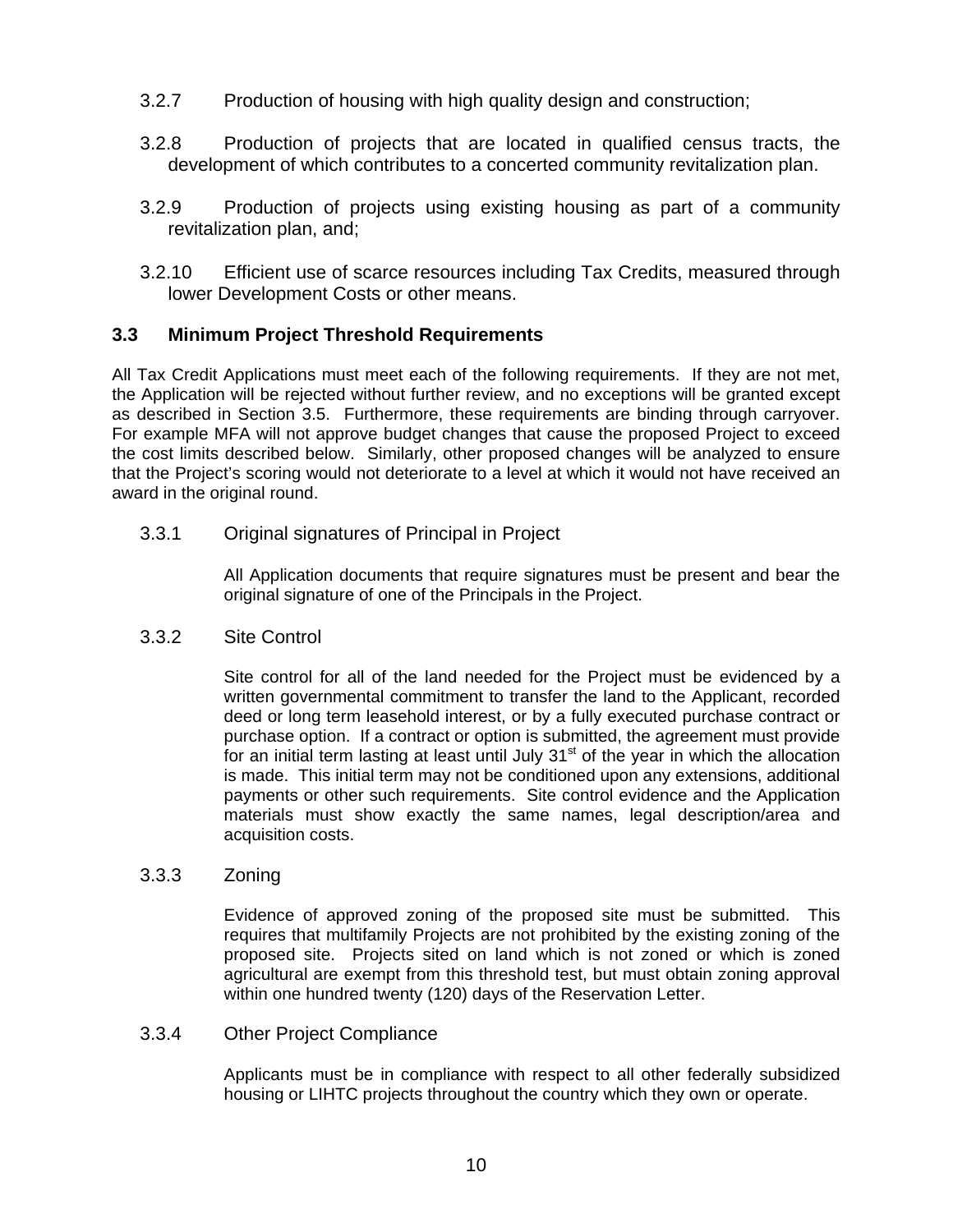#### 3.3.5 Minimum Project Score

The project must achieve at least the Minimum Score established in the Project Selection Criteria as discussed below.

#### 3.3.6 Cost Limits

Total Development Costs for various types of Projects may not exceed the following:

- 3.3.6.1 New Construction Projects. The Total Development Cost per unit must not exceed 130% of the weighted average Total Development Cost per unit for all new construction Projects submitted in the same round.
- 3.3.6.2 Acquisition/Rehabilitation Projects. The Total Development Costs must not exceed 100% of the weighted average Total Development Cost per unit for all new construction Projects submitted in the same round.
- 3.3.6.3 Tax Exempt Bond Financed Projects. Total Development Costs must not exceed the limits established for new construction or acquisition/rehabilitation projects, as appropriate, submitted in the previous allocation round.
- 3.3.6.4 Special Needs and Elderly Projects (see definition in glossary). Developments having at least 10% of their gross square footage devoted to common areas for social and recreational use may not exceed 150% of the weighted average Total Development Cost for new construction or 115% of the weighted average Total Development Cost for acquisition/rehabilitation projects submitted in the same allocation round. Otherwise, limits are the same as for nonspecial needs projects.

See the Glossary for the definition and example of the term "Unit" as it applies to the cost limit calculations in this section. Additional minimum Project Threshold Requirements apply to Tax Exempt Bond Financed Projects, as described in 6.2.

### **3.4 Allocation Set Asides**

#### 3.4.1 Nonprofit Set Asides

Ten percent (10%) of the annual Tax Credit ceiling for each calendar year will be reserved for nonprofit Projects. For purposes of this set aside, only federal requirements identified in IRS Code Section 42(h)(5) will apply. The aggregate amount of tax credit allocated by MFA to nonprofit organizations may exceed this amount.

3.4.2 USDA Rural Development Set Aside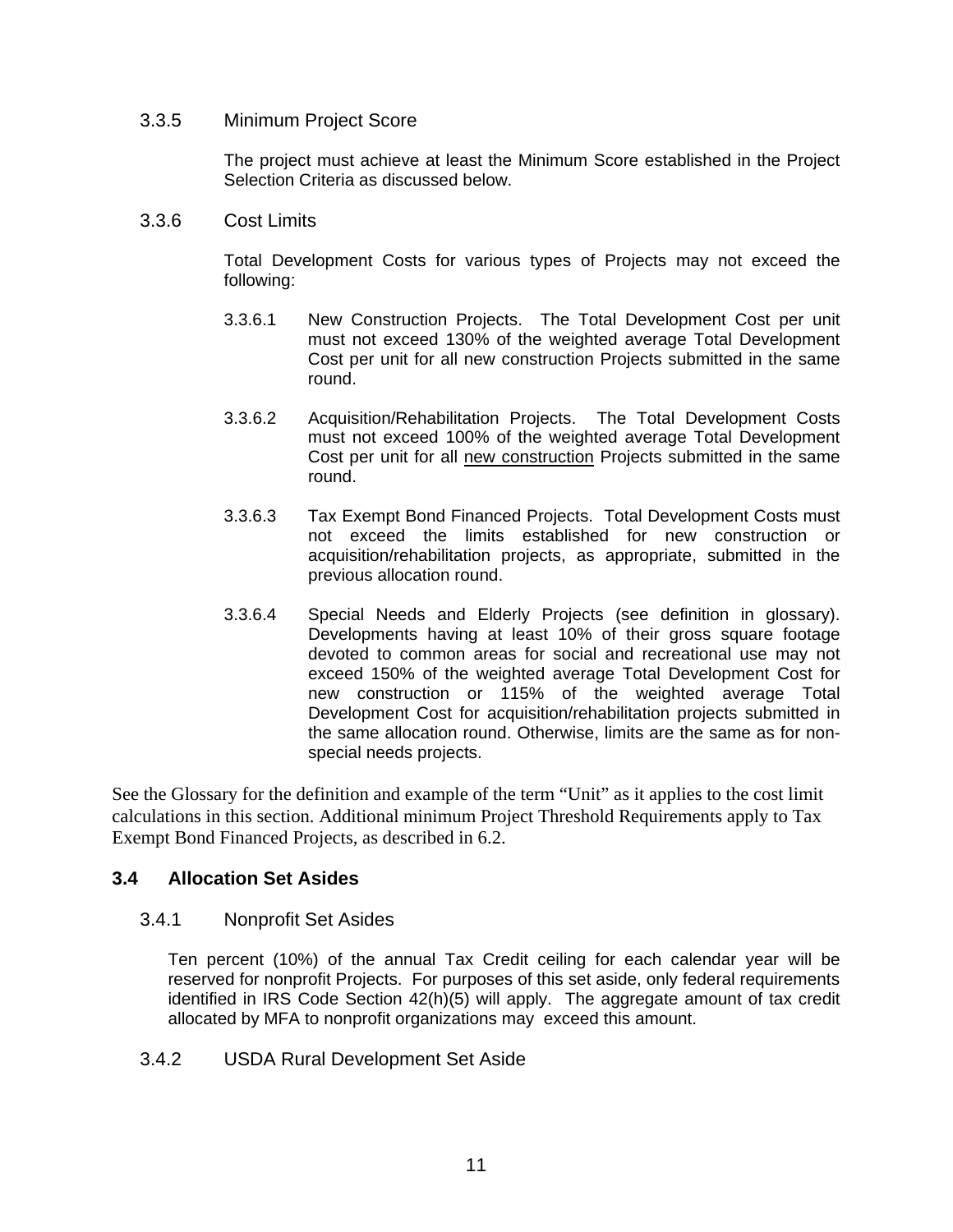Ten percent (10%) of the Tax Credit ceiling will be set aside for projects with committed USDA Rural Development funding.

### 3.4.3 Ranking to Meet Set Asides

If the scoring and ranking process without regard to the set asides does not result in awards of at least 10% of the total to Qualified Nonprofit Organization sponsored Projects, the next highest scoring, eligible Qualified Nonprofit Organization Project will be used to replace the lowest scoring Project that would otherwise receive an award, until the 10% nonprofit set aside is reached. A similar procedure will be used to meet the USDA Rural Development set aside. If there are insufficient eligible nonprofit or Rural Development projects to meet the Set Asides, any remaining Tax Credits may be used for other eligible projects.

# **3.5 Project Selection Criteria to Implement Housing Priorities**

The criteria shown below are the basis for the awarding of points to a particular proposed project during the Application round(s) conducted by MFA. Tax Credit reservations will not be awarded to projects achieving less than 130 points (the "Minimum Score") unless too few Projects score above this level and MFA, in its reasonable judgment, decides to reduce the Minimum Score. Projects scoring 130 or more points will be ranked according to their scores, and reservations will be made to these Projects, unless they are eliminated under subsequent processing, starting with the highest scoring projects, until all available Credits are used. Tax exempt bond financed projects will also be scored and must obtain a score of at least 65 points in order to obtain a determination that they are consistent with the QAP.

Although some criteria include scaled point structures, partial points will not be otherwise awarded. If two projects with equal scores would require more than the available Credits, the project with the lower Total Development Cost per unit will be selected. If too few Credits are available to make a full award to the next lower scoring project, MFA will determine whether or not to award a partial allocation and/or a commitment of future year's Credits to the project, following requirements in Section 8 below. Regardless of strict numerical ranking, the scoring does not operate to vest in an Applicant or Project any right to a reservation or Tax Credit allocation in any amount. MFA will in all instances reserve and allocate Tax Credits consistent with its sound and reasonable judgment, prudent business practices, and the exercise of its inherent discretion.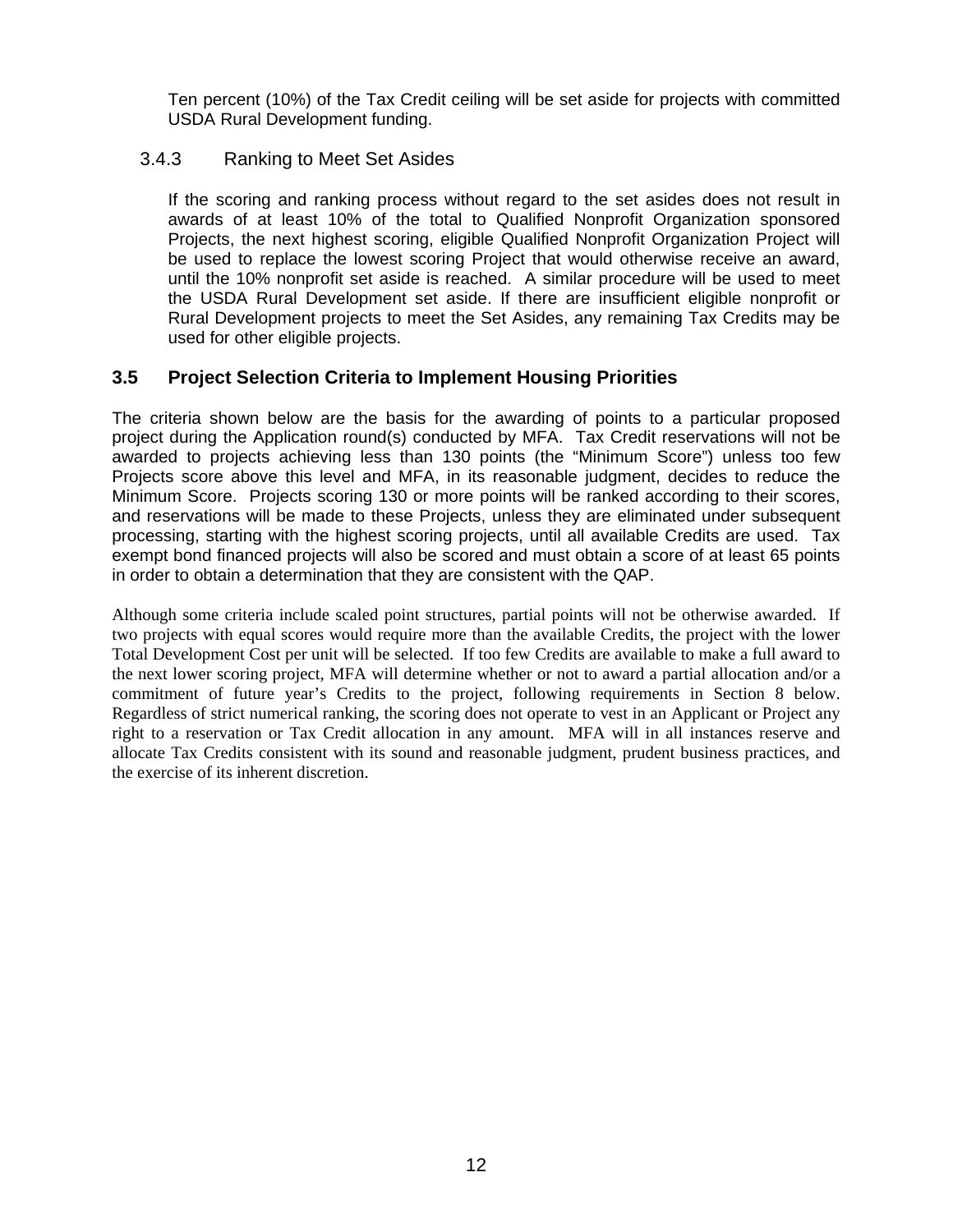# **Project Selection Criteria**

| 3.5.1 | Local Nonprofit or Local, State or Tribal Government Instrumentality<br>Participation                                                                                                                                                                                                                                                                                                                                                                                                                                                                                              | 10 Points |
|-------|------------------------------------------------------------------------------------------------------------------------------------------------------------------------------------------------------------------------------------------------------------------------------------------------------------------------------------------------------------------------------------------------------------------------------------------------------------------------------------------------------------------------------------------------------------------------------------|-----------|
|       | For Private nonprofits this requires that the nonprofit have a board<br>comprised of a majority of New Mexico residents, was incorporated in New<br>Mexico before January 1 of the year in which the Application is submitted,<br>owns at least 51% of the general partner interest, meets the criteria of<br>Code Section 42(h)(5), and has submitted an IRS determination letter. For<br>government instrumentalities this requires evidence that they own at least<br>51% of the general partner interest, and organizational documents verifying<br>their governmental status. |           |
| 3.5.2 | <b>Tax Credit Design Competition Winners</b>                                                                                                                                                                                                                                                                                                                                                                                                                                                                                                                                       | 15 Points |
|       | MFA will hold a juried competition emphasizing high quality design and<br>construction, for projects passing the Threshold Tests. The competition is<br>optional, and the three winning projects will receive points under this<br>criterion. See attachments Checklist in Application Package for additional<br>materials needed to participate in the Design competition.                                                                                                                                                                                                        |           |
| 3.5.3 | Acquisition/Rehabilitation or Rehabilitation Projects                                                                                                                                                                                                                                                                                                                                                                                                                                                                                                                              | 15 Points |
|       | These points will be awarded to all Projects incurring average rehabilitation<br>hard costs of \$10,000 per unit or more. In combined new construction and<br>rehabilitation Projects, rehabilitated units must account for at least 20% of<br>the total units.                                                                                                                                                                                                                                                                                                                    |           |
| 3.5.4 | Conversion plus Acquisition/Rehabilitation or Rehabilitation                                                                                                                                                                                                                                                                                                                                                                                                                                                                                                                       | 25 Points |
|       | <b>These</b><br>points<br>will<br>be<br>awarded<br>projects<br>to<br>that<br>meet<br>the<br>Acquisition/Rehabilitation or Rehabilitation criteria of 3.5.3 and convert<br>unsubsidized housing projects to affordable housing units. Projects are not<br>eligible for points under both 3.5.3 and 3.5.4.                                                                                                                                                                                                                                                                           |           |
| 3.5.5 | Projects with the following Average Gross Median Income (AGMI)<br>Levels:<br>$\star$                                                                                                                                                                                                                                                                                                                                                                                                                                                                                               | $  *$     |
|       | 40% or less85<br>55%25 Points<br>50%45 Points<br>45%65 Points<br>Points                                                                                                                                                                                                                                                                                                                                                                                                                                                                                                            |           |
|       | To calculate the AGMI, calculate a weighted average based on the number<br>of units set aside at each income level. Market rate units accounting for up<br>to 25% of the total Project units will be treated as if they were set aside at<br>25% of median income. Any market rate units over the 25% limit are to be<br>calculated at 100% AGMI. AGMI will be rounded to the nearest 5% for<br>Round to two (2) decimal points while calculating.<br>Scoring.<br><u>All Tax</u><br><b>Exempt Bond Financed Projects will receive 40 points plus those above.</b>                  |           |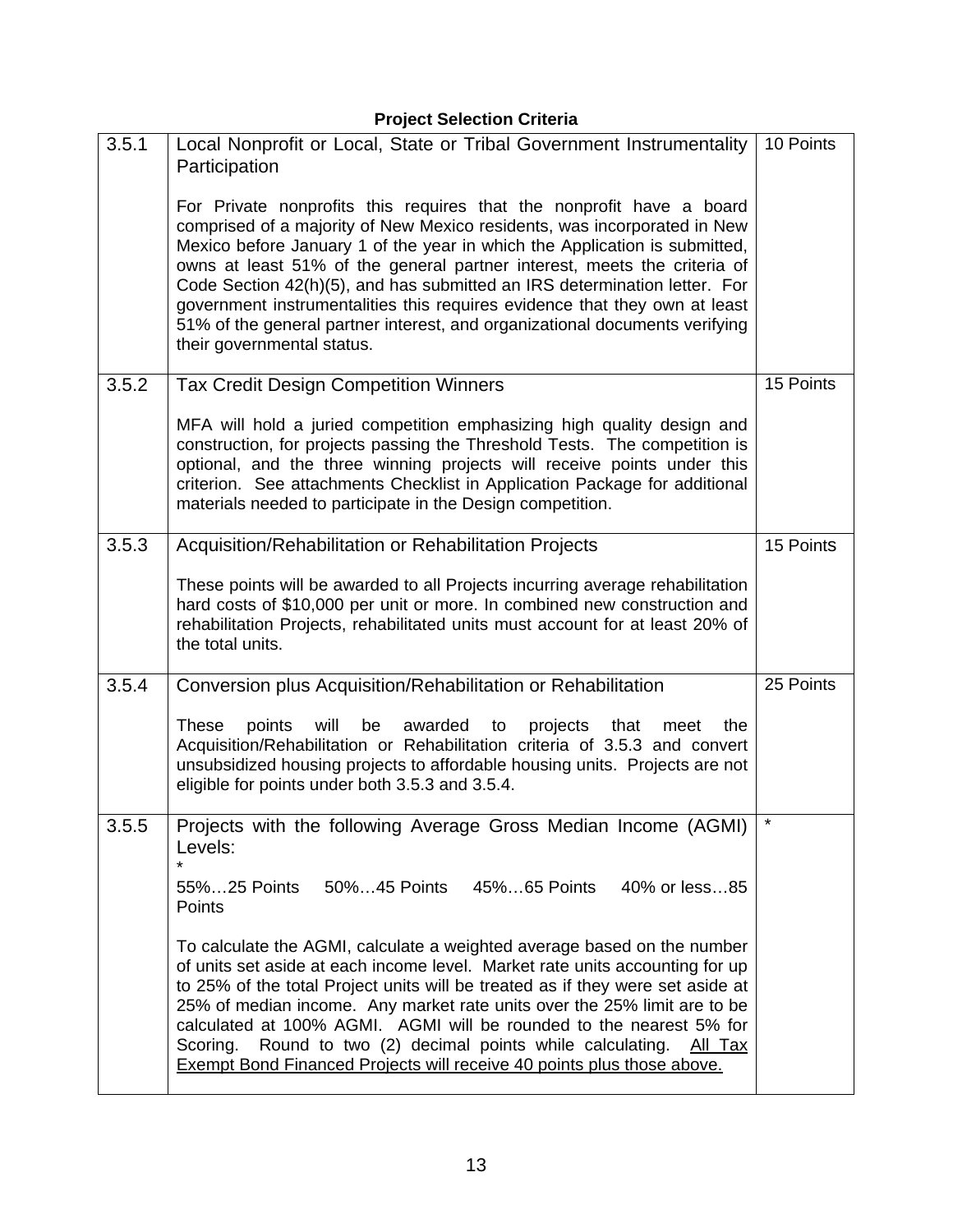| 3.5.6  | Projects located within general local government jurisdictions that<br>are designated as "Participating Jurisdictions" by HUD under the<br>HOME Investment Partnerships Program, and that have received<br>local government HOME dollar commitments equal to at least 5% of<br>the project's Total Development Costs.                                                                                                                                                                                                                                                                                                                                                                                         | 15 Points |  |  |
|--------|---------------------------------------------------------------------------------------------------------------------------------------------------------------------------------------------------------------------------------------------------------------------------------------------------------------------------------------------------------------------------------------------------------------------------------------------------------------------------------------------------------------------------------------------------------------------------------------------------------------------------------------------------------------------------------------------------------------|-----------|--|--|
| 3.5.7  | Projects committed to an Extended Use Period of the following:                                                                                                                                                                                                                                                                                                                                                                                                                                                                                                                                                                                                                                                |           |  |  |
|        | 35 Years5 Points 40 Years10 Points 45 Years15 Points<br>This Period begins at the beginning of the 15 Year IRS Compliance Period.                                                                                                                                                                                                                                                                                                                                                                                                                                                                                                                                                                             |           |  |  |
| 3.5.8  | Projects in which at least 25% of all rental units are Reserved for<br><b>Special Needs Households</b>                                                                                                                                                                                                                                                                                                                                                                                                                                                                                                                                                                                                        |           |  |  |
|        | "Reserved" for Special Needs Households (see definitions of Special<br>Needs Household and Reserved in glossary) will mean that the units may<br>not be rented to other households unless the owner demonstrates a<br>subsequent change in the level of demand for such units and after<br>demonstrating a good faith effort to obtain the originally targeted Special<br>Needs tenants. Social Services tailored to the needs of the Special Needs<br>Households to be served must be provided, and a Social Services Plan<br>(see definition) is required to obtain points under this criterion.                                                                                                            |           |  |  |
| 3.5.9  | <b>Native American Projects</b>                                                                                                                                                                                                                                                                                                                                                                                                                                                                                                                                                                                                                                                                               |           |  |  |
|        | These points are for Projects on Native American Trust Lands, and/or<br>Projects owned by tribal entities or nonprofit organizations whose primary<br>offices are located on trust lands and whose proposed site is on or<br>immediately adjacent to Native American Trust Lands.                                                                                                                                                                                                                                                                                                                                                                                                                             |           |  |  |
| 3.5.10 | Projects which include 60 or fewer Tax Credit Set Aside units                                                                                                                                                                                                                                                                                                                                                                                                                                                                                                                                                                                                                                                 |           |  |  |
|        | For purposes of scoring, Projects to be located on adjacent sites proposed<br>by the same Applicant will be treated as a single Project.                                                                                                                                                                                                                                                                                                                                                                                                                                                                                                                                                                      |           |  |  |
| 3.5.11 | Projects in which at least 10% of the total Development Costs are to<br>be made permanently available to the Project or endowed by formal<br>resolution of a state, local, or tribal government entity.                                                                                                                                                                                                                                                                                                                                                                                                                                                                                                       | 10 Points |  |  |
|        | This commitment may be made in the form of cash, financing guaranties,<br>or land and buildings. Tax exempt bond financing, HOME funds awarded<br>by MFA, and non verifiable sources or sources available to the Project for<br>fewer than ten years will not be counted in meeting this criterion.<br>Appraisals dated no earlier than six months prior to the application date<br>and completed by MAIs licensed in New Mexico must be submitted for all<br>Applications in which land or building values are counted toward this 10%<br>figure, unless the land is Native American Trust Land. For Native American<br>Trust Land donations, a certified copy of the tribal resolution will be<br>required. |           |  |  |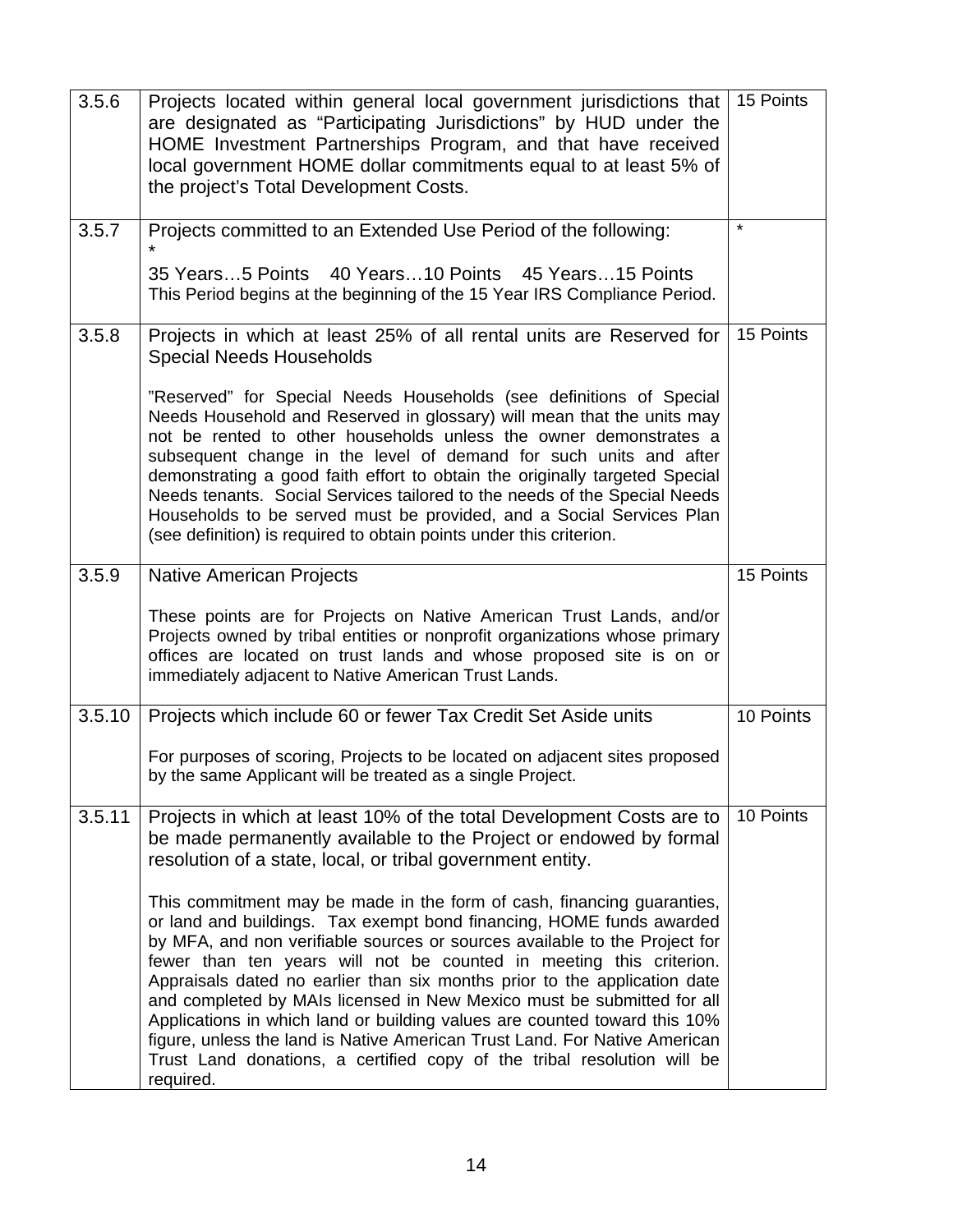| 3.5.12 | Projects for which Complete Applications have been Submitted                                                                                                                                                                                                                                                                                                                                                                                                                                                                                                                          |                     |  |  |  |
|--------|---------------------------------------------------------------------------------------------------------------------------------------------------------------------------------------------------------------------------------------------------------------------------------------------------------------------------------------------------------------------------------------------------------------------------------------------------------------------------------------------------------------------------------------------------------------------------------------|---------------------|--|--|--|
|        | Points are awarded to Complete Applications according to the standards<br>described in section 4.1.4. under "Content and Format".                                                                                                                                                                                                                                                                                                                                                                                                                                                     |                     |  |  |  |
| 3.5.13 | Projects providing a commitment to market the units to households<br>listed on public housing waiting lists.                                                                                                                                                                                                                                                                                                                                                                                                                                                                          |                     |  |  |  |
|        | A letter from the PHA, which serves the jurisdiction of the proposed site<br>verifying this commitment, will be required to obtain points for this criterion.                                                                                                                                                                                                                                                                                                                                                                                                                         |                     |  |  |  |
| 3.5.14 | Projects located in Difficult Development Areas ("DDAs") or Qualified<br>Census Tracts ("QCTs"). A chart of DDA's and QCT's may be found<br>on the MFA web site.                                                                                                                                                                                                                                                                                                                                                                                                                      |                     |  |  |  |
| 3.5.15 | Projects located in Underserved Areas                                                                                                                                                                                                                                                                                                                                                                                                                                                                                                                                                 |                     |  |  |  |
|        | Eligible projects are located in the counties of Catron, Cibola, Doña Ana,<br>Guadalupe, Lincoln, Luna, Mora, Rio Arriba, San Miguel, Santa Fe, Sierra,<br>Socorro, Taos, Torrance, or Valencia.                                                                                                                                                                                                                                                                                                                                                                                      |                     |  |  |  |
| 3.5.16 | <b>Projects Reserved for Senior Households</b>                                                                                                                                                                                                                                                                                                                                                                                                                                                                                                                                        | 10 Points           |  |  |  |
|        | These points benefit Projects specifically designated for exclusive use by<br>senior residents. The projects should feature independent living, central<br>common areas that can be used for resident activities and serving meals<br>with an adjoining kitchen area, and an appropriate management<br>arrangement. "Senior Household" is defined as a household including at<br>least one person 62 years of age or older. A Social Services Plan is<br>required (see definition in glossary). These points are not available if<br>points are awarded for Special Needs Households. |                     |  |  |  |
| 3.5.17 | Specifically designated target areas identified by the MFA Board                                                                                                                                                                                                                                                                                                                                                                                                                                                                                                                      | 7.5 or<br>15 Points |  |  |  |
|        | Specifically designated target areas identified by the MFA Board<br>include projects located in Dona Ana, Grant, Hidalgo, Lincoln or<br>Projects receiving points under criterion 3.5.15<br>Luna Counties.<br>above (in Dona Ana, Lincoln or Luna Counties) receive 7.5 points,<br>and others (in Grant or Hidalgo Counties) receive 15 points; or                                                                                                                                                                                                                                    |                     |  |  |  |
|        | Projects that include no more or less than 5 units, all of which are<br>detached units, and that are located outside of political subdivisions<br>with populations of 1,000 or more persons, receive 15 points. The<br>ineligible locations are listed on the MFA web site as New Mexico<br>Cities and Towns with a Population Over 1000.                                                                                                                                                                                                                                             |                     |  |  |  |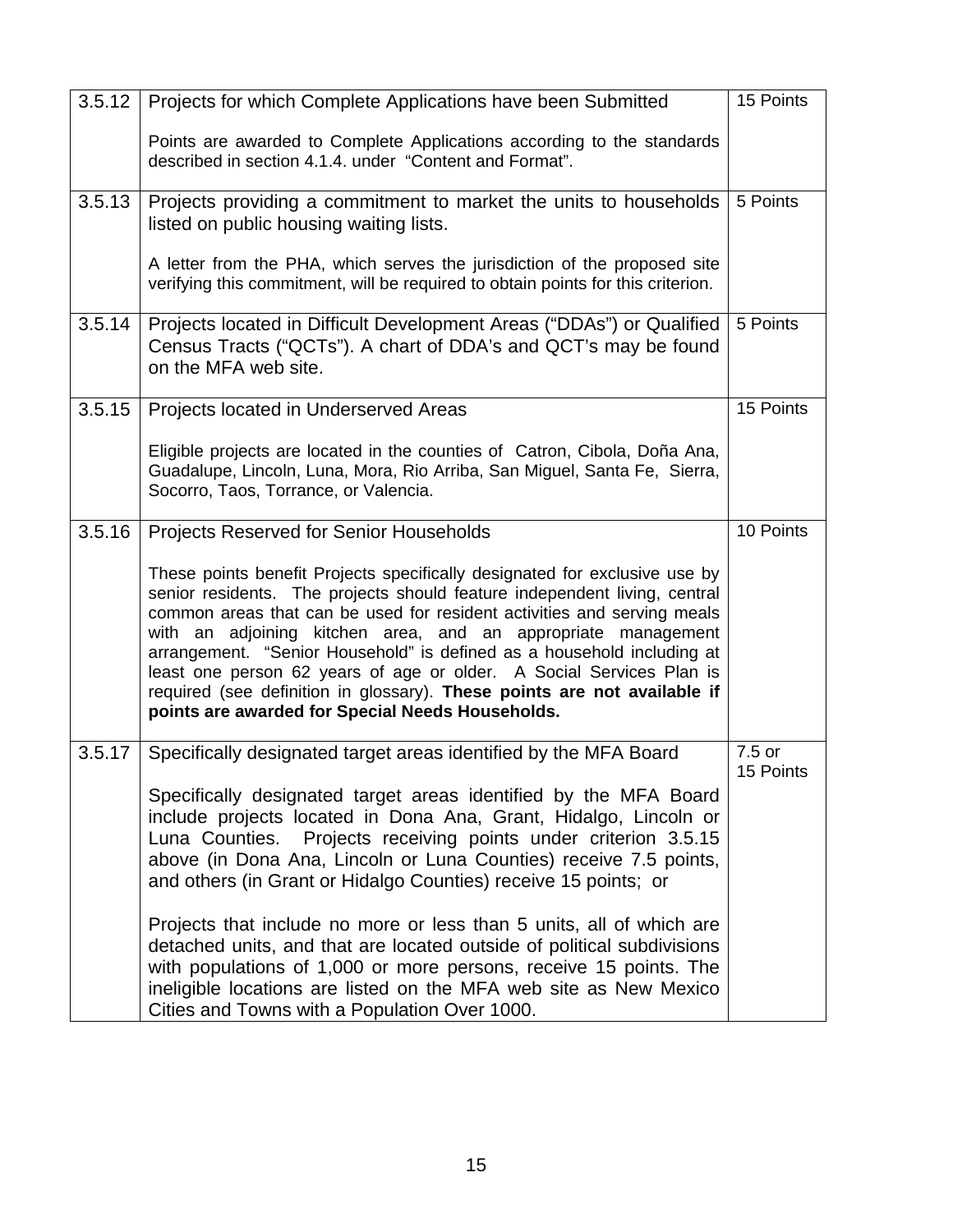| 3.5.18 | Projects in which at least 25% of the units are Reserved for<br>Households Comprised of Individuals with children<br>"Reserved" for Households Comprised of Individuals With Children will<br>have the same meaning as "Reserved" for Special Needs Households as<br>described in criterion 3.5.8 above. A Social Services Plan, which meets the<br>needs of individuals with children, is required. In addition the applicant<br>must provide a description of the Project's specific design elements that<br>serve the needs of families with children including at least 50% of the units<br>must have 3 or more bedrooms. Projects receiving points for Special<br>Needs or Senior Households may not receive additional points for this<br>criterion. | 5 points |  |  |  |
|--------|------------------------------------------------------------------------------------------------------------------------------------------------------------------------------------------------------------------------------------------------------------------------------------------------------------------------------------------------------------------------------------------------------------------------------------------------------------------------------------------------------------------------------------------------------------------------------------------------------------------------------------------------------------------------------------------------------------------------------------------------------------|----------|--|--|--|
| 3.5.19 | Preservation of Affordable Housing                                                                                                                                                                                                                                                                                                                                                                                                                                                                                                                                                                                                                                                                                                                         |          |  |  |  |
|        | These points are awarded to previously subsidized acquisition/rehab<br>projects, and                                                                                                                                                                                                                                                                                                                                                                                                                                                                                                                                                                                                                                                                       |          |  |  |  |
|        | 1. When current (pre-rehab) gross rent exceeds FMR-based gross<br>rent* by 120% or more, post rehab gross rent must be initially set<br>at a level at least 10% lower than current gross rent; or                                                                                                                                                                                                                                                                                                                                                                                                                                                                                                                                                          |          |  |  |  |
|        | 2. When current gross rent does not exceed 119% of FMR-based<br>gross rent*, the post rehab gross rent must be initially set at the<br>lesser of current levels or tax credit ceiling rent levels.                                                                                                                                                                                                                                                                                                                                                                                                                                                                                                                                                         |          |  |  |  |
|        | *"FMR-based gross rent means the gross rent that would be generated if<br>all units were rented at the current FMR levels. "Current" gross rent means<br>gross rent at the time of the Tax Credit Application Deadline.                                                                                                                                                                                                                                                                                                                                                                                                                                                                                                                                    |          |  |  |  |

# **3.6 Additional Credits for Projects with Partial Allocations**

If an Applicant receives a partial allocation in a given round, and requests additional Credits in a subsequent round, the Minimum Project Threshold Requirements and the Scoring Criteria used in the initial allocation year will be applied to the evaluation of the Project in the subsequent allocation year. The Project's ranking relative to initial Application year Projects will be determined by calculating the Project Score as a percentage of the highest score in its initial allocation round, and multiplying that percentage by the highest score in the subsequent Application round to derive its subsequent Application year score and ranking among the subsequent round Applications.

### **3.7 Additional Supplemental Tax Credits for Cost Increases**

Projects with increased Eligible Basis as a result of increases in hard construction costs may apply for additional Tax Credits in subsequent allocation rounds prior to issuance of an IRS Form 8609. Full applications will be required for competition within an allocation round, and the Project will compete on the same basis as that of subsequent round Projects. However, Projects for which increased credits have been requested cannot exceed MFA's Minimum Project Threshold Requirement cost limits for the year of the initial award. Applications that are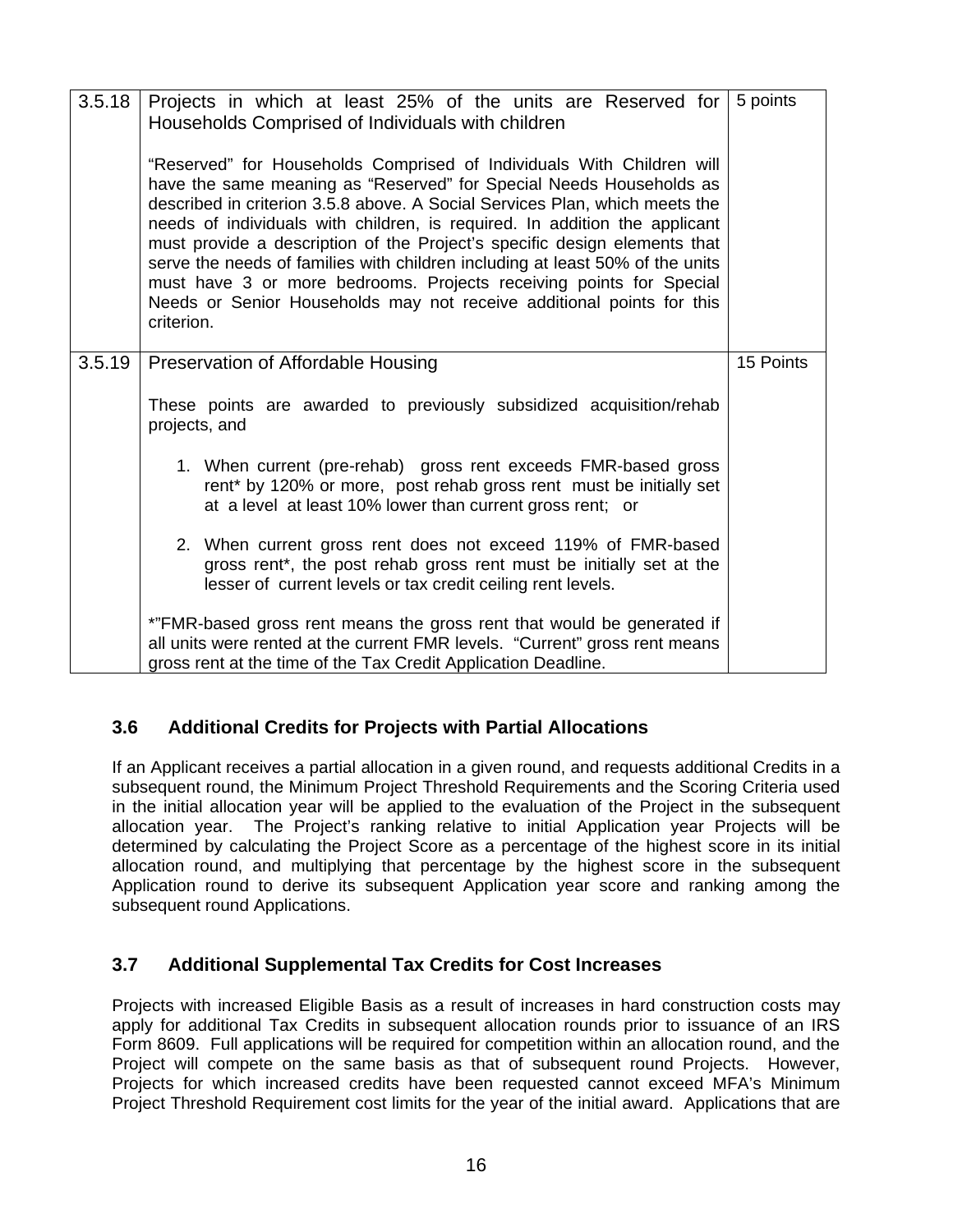submitted for additional Tax Credits will be subject to MFA's evaluation process and the availability of Credits, as well as limitations on the time period for allocation of additional Credits under Section 42. Only one additional Tax Credit allocation will be permitted by MFA for any given Project. The process is intended for hardship cases, and hardship will have to be documented accordingly in any such request.

### **3.8 Property Standards**

All newly constructed properties must meet the Uniform Building Code, the National Standard Plumbing Code and the National Electrical Code Handbook. Rehabilitation Projects should meet these codes when reasonable. Projects containing facilities that are available to the general public must meet the Americans with Disabilities Act (ADA) requirements, and projects combining housing Tax Credits with another federal source of funding must comply with HUD Section 504 requirements. Federal fair housing accessibility requirements promulgated through the Fair Housing Accessibility Guidelines {56 FR 9472, 3/6/91} must also be adhered to. Finally, conformance to *MFA Design Guidelines for Multifamily Rental Housing,* in the Application Package, is mandatory.

# **4. ALLOCATION PROCEDURE AND APPLICATION REQUIREMENTS**

#### **4.1 Allocation Rounds**

#### 4.1.1 Submission Date(s)

MFA intends to conduct one Application round each calendar year. However, MFA reserves the right to conduct additional rounds or to award Credits outside of the rounds. **Applications will be accepted between the hours of 8:00 AM and 5:00 PM Mountain Standard Time on business days from January 17th through February 1st, 2002.** If the projects submitted do not use all of the available Credits, or if additional Credits become available later in the year, MFA will consider a second round or make allocations to lower scored, Eligible Projects at MFA's sole discretion.

#### 4.1.2 Place of Submission:

Applications may be delivered by U.S. mail, by courier service, or by hand to the following address:

> New Mexico Mortgage Finance Authority 344 Fourth Street SW Albuquerque NM 87102 (505) 843-6880 ATTN: Tax Credit Program Manager

#### 4.1.3 Form of Submission

Applications may not be delivered by facsimile transmission. Only one complete, original hard copy is needed, and applicants are encouraged to submit diskette copies of MFA-provided forms in addition to hard copies. The required forms will be provided electronically and may be downloaded from MFA's web site at www.nmmfa.org. All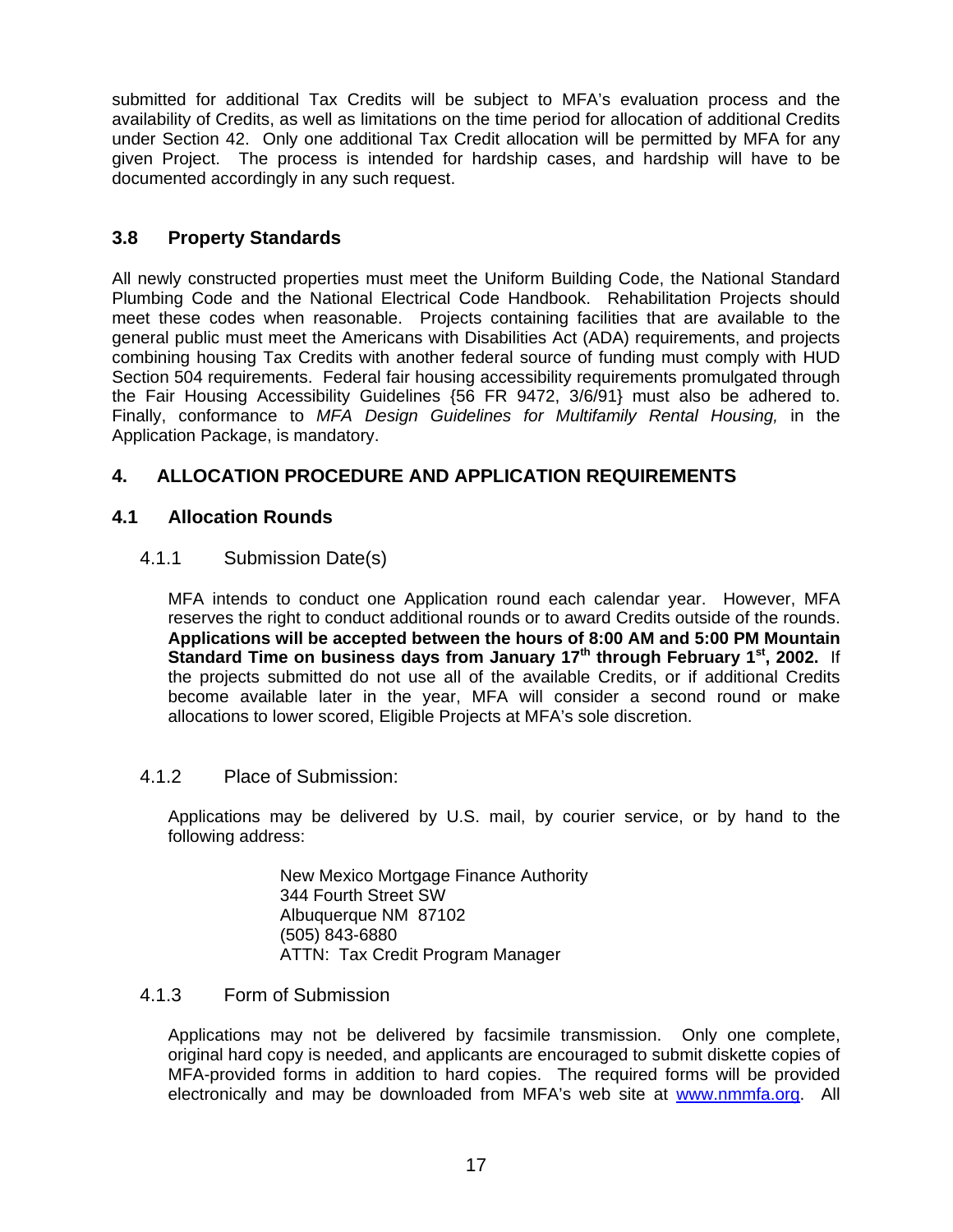Applications should be marked "LIHTC APPLICATION" in readily visible print. On receipt, MFA will date and time stamp the cover.

#### 4.1.4 Content and Format: Complete Applications

Complete Applications will meet the following standards when they are initially submitted and without benefit of any subsequent submissions, including the deficiency correction period:

- 4.1.4.1 They will include the Application Form, the LIHTC Application Attachments checklist found in the Initial Package, and all mandatory items listed on the LIHTC Application Attachments Checklist. In addition they must include complete responses for all additional checklist items for scoring under particular criteria for which the sponsor wishes to claim points.
- 4.1.4.2 They include Application Fees as outlined in Section 4.2.
- 4.1.4.3 Applications must be bound and submitted in a three ring binder, with all attachments provided in the order listed. Attachments must be separated by Cover Sheets provided in the Initial Application Package and by tabs numbered as in the Attachments Checklist.
- 4.1.4.4 No additional materials may be submitted after the Application is date and time stamped by MFA.
- 4.1.4.5 Current year MFA forms must be used when provided, and no substitutions will be accepted.
- 4.1.4.6 All information must be clearly legible and consistent with all other information provided in the Application.
- 4.1.4.7 Forms must be completely filled out and executed as needed. All signatures are to be made in blue ink.
- 4.1.4.8 All applications must be self-contained: MFA will not rely on any previously submitted information, written or verbal, to evaluate the Applications in a given round.

In determining whether the Application is complete, MFA will examine the package for both the availability of all required materials and for the content of those materials. Failure to provide or complete any element of the Initial Application package, including all items on the Initial Application Checklist, may result in immediate rejection of the Application without complete review.

MFA may request additional information as deemed necessary for a fair and accurate evaluation. MFA may also choose to accept inconsistent information, and if so, may select any of the inconsistent pieces of information over any other piece, in its reasonable judgment. However, MFA is under no obligation to seek further information or clarification, or to accept inconsistent responses.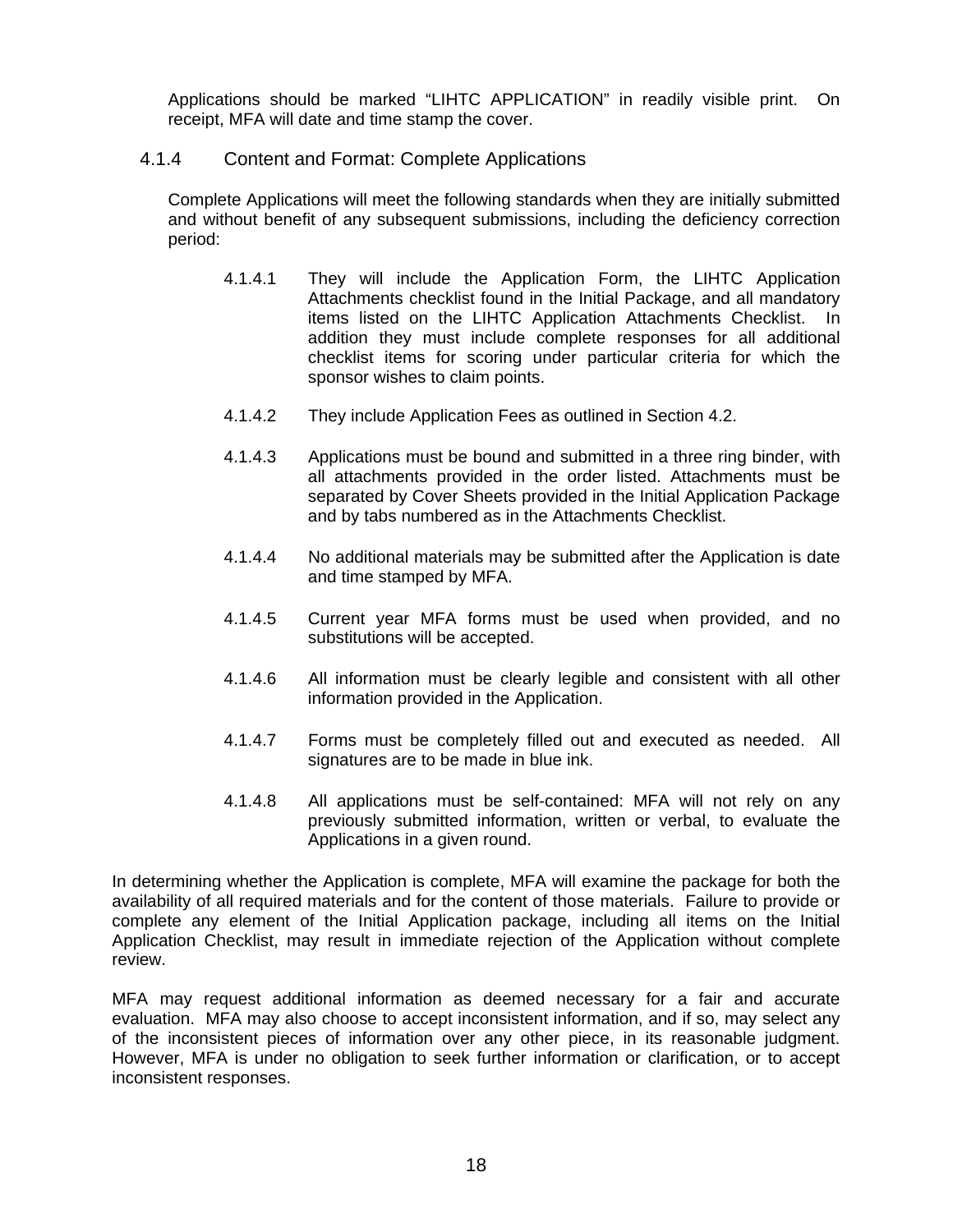The Applicant shall bear full responsibility for submitting its Application in accordance with the requirements of the Code and the Qualified Allocation Plan and shall be deemed to have full knowledge of such requirements regardless of whether or not a member of MFA's staff responds to a request for assistance from the Applicant or otherwise provides the Applicant assistance with respect to all or a portion of the Application.

#### 4.1.5 Contact for Assistance

For questions concerning the Application requirements, please submit questions by email through MFA's web site at www.nmmfa.org, or call:

Hal St. John Tax Credit Program Manager (505) 767-2249

### **4.2 MFA Fees and Direct Costs**

All fees paid for processing Applications and compliance monitoring are non-refundable. They are due at the times and in the amounts shown below and they apply to both allocated and nonallocated Credits:

#### For Projects receiving LIHTC Allocations

*Application Fee* (For Initial and Supplemental Requests) submission of LIHTC Application \$500 for Nonprofit or Government Entity Developer; \$1,000 for For-Profit Developer

#### *Market Study Deposit*

Due at submission of LIHTC Application \$4,500 deposit to cover cost of commissioned market study. If the market study costs more than the deposit, the difference will be billed. If the cost is less, the difference will be refunded.

*Processing Fee* Due at Execution of Reservation Contract 7.5% of the MFA-determined LIHTC Allocation Amount

#### For Projects financed with Tax Exempt Bonds

*Application Fee*  Due at request for Determination of Consistency with QAP \$500 for Nonprofit or Government Entity Developer; \$1,000 for For-Profit Developer

#### *Market Study Deposit*

Due at submission of Tax Exempt Bond Submission \$4,500 deposit to cover cost of commissioned market study. If the market study costs more than the deposit, the difference will be billed. If the cost is less, the difference will be refunded.

*Processing Fee*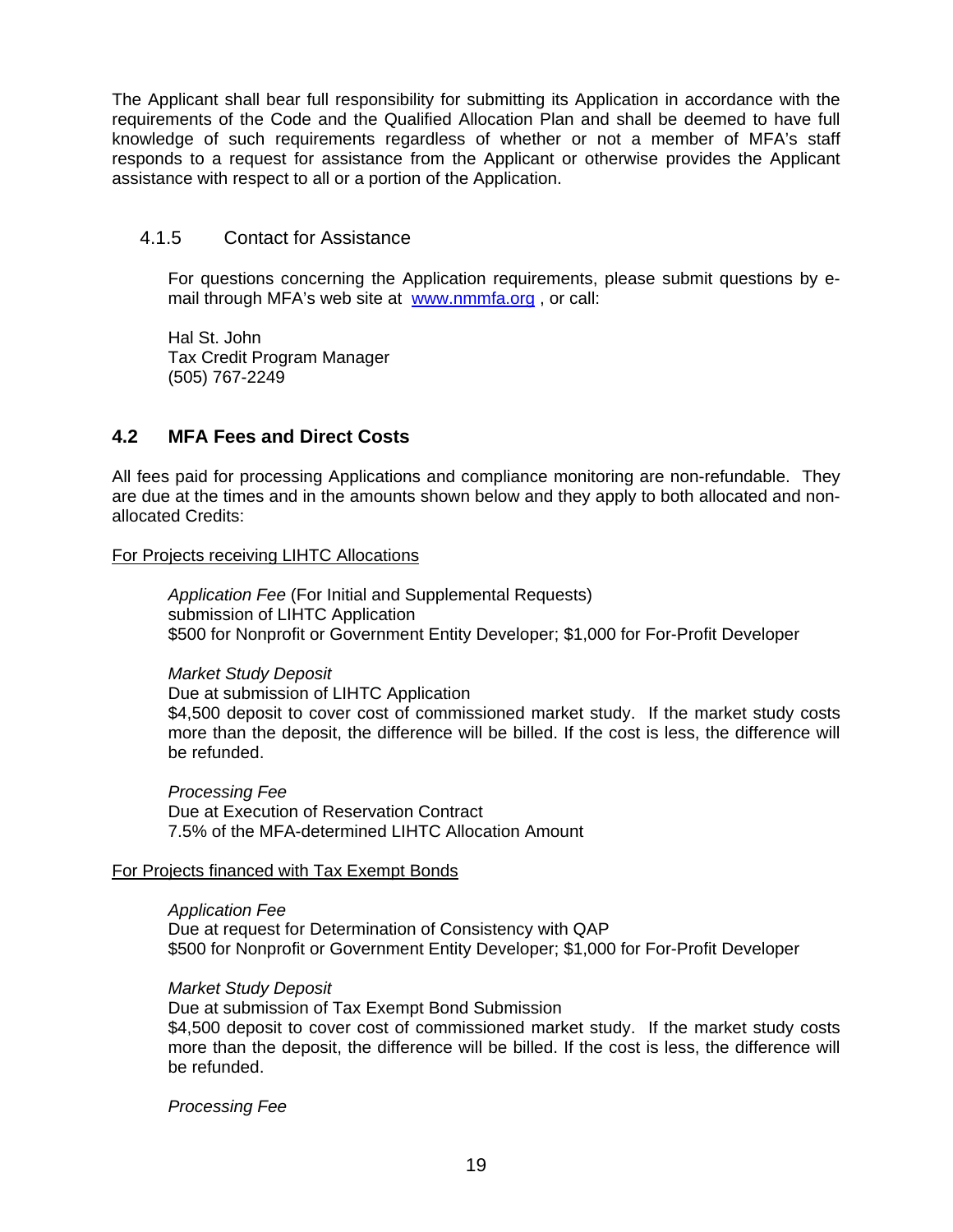Due Prior to Delivery of Determination Letter 3.5% of the MFA-determined Annual Tax Credit Amount

#### All Projects

*Monitoring and Compliance Fees*  Due Annually of January 31<sup>st</sup> for each year of the Extended Use Period \$30.00/Set-Aside Unit/Per Year

*Appeal Fee*  Due at submission of appeal \$5,000.00

*Subsidy Layering Review, Request for Increase in Credits, and/or Request for Changes to a Project*  Due at submission of review request \$500.00

#### *Direct Cost of Market Study*

Any amount in excess of the \$4,500 deposit is due within ten days of billing by MFA, during the annual allocation round. The cost of the study will be determined by a competitive bid process.

Fees may be adjusted annually, as determined by MFA. Fees may be delivered in the form of personal or business checks, money orders or cashier's checks. Any check returned for insufficient funds will result in rejection of the Application, cancellation of the reservation, or other actions available to MFA.

#### **4.3 Staff Analysis and Application Processing**

#### 4.3.1 Threshold Review

Following the Application Deadline MFA staff will undertake a threshold Review to determine whether or not the Application meets the Minimum Project Threshold Requirements shown in Section 3.3. above. If the application fails the Threshold Review because it does not achieve the minimum Score, it may be retained until MFA determines whether or not all Credits can be allocated to higher scoring Projects. If it fails to meet any of the other requirements however, the Application will be immediately rejected without further processing.

#### 4.3.2 Local Notice

The Chief Executive Officer of the local jurisdiction where the Project is located will receive a Local Notice from MFA stating that an Application has been received. The Local Jurisdiction and the Chief Executive Officer are to be identified by the Applicant in the Application form. The jurisdiction may be a municipality, town, county or tribal government. Such notification will be issued for all Applications no more than five (5) business days after MFA's Application Deadline and the recipient will have thirty (30) days to respond. If MFA receives a negative response to this notice, the Application may be rejected with no further review and regardless of its scoring or threshold test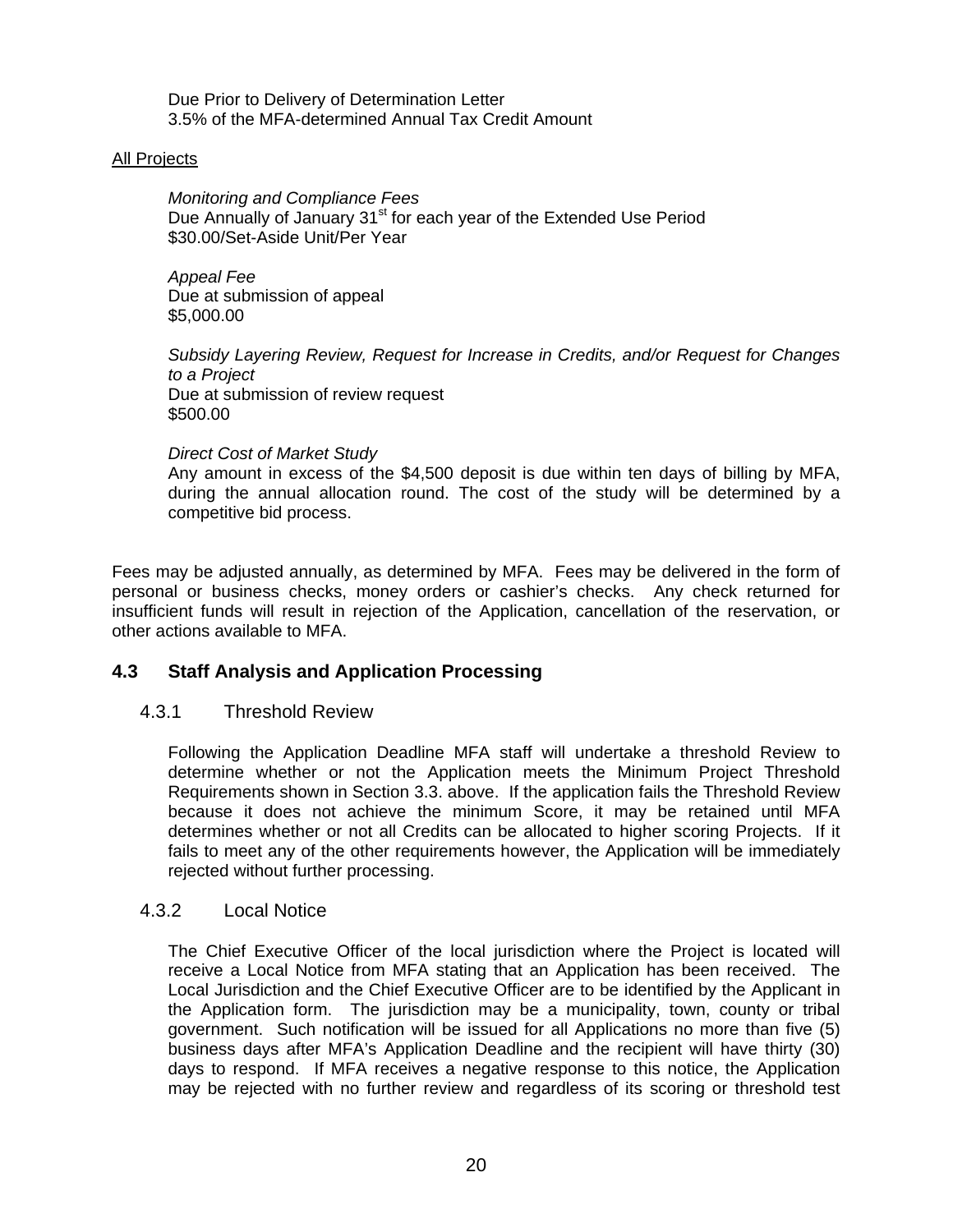outcome. No response will be interpreted as approval of the project by the local jurisdiction.

#### 4.3.3 Site Visits

On completion of the Threshold Review, MFA will visit the proposed sites for all Applications passing Threshold Review. Sites considered inappropriate due to current or foreseeable adverse health, safety, welfare or marketability risks, in MFA's reasonable judgment, may be cause for rejection of any Application, regardless of Threshold or Scoring results.

#### 4.3.4 Deficiency Correction Period

MFA may provide a Deficiency Correction Period immediately after the Threshold Review. This process will apply only to Projects that have met all of the Threshold Tests during the initial Threshold Review. It is intended only to clarify ambiguous information or complete forms or make similar minor corrections to the Application. If the Deficiency Correction Period is used, MFA will provide notice to Applicants having shortcomings in their Applications via facsimile and U.S. mail and Applicants will have five (5) business days from after the date of the transmission of the facsimile to submit additional materials. All materials must be submitted no later than 5:00 PM MST on the fifth business day, following "Form of Submission" requirements shown in section 4.1.3 above. Because it delays decisions a deficiency correction period is unlikely when MFA has received adequate numbers of Applications which meet all of the Threshold and Complete Application Requirements. Certain types of deficiencies, including failure to meet one or more of the Minimum Project Threshold Requirements at the Application Deadline, as well as others determined in MFA's reasonable judgment, cannot be corrected during the Deficiency Correction Period. Materials submitted during the Deficiency Correction Period will not alter the original scoring of the Application: They are only intended to complete the Application for further review. Furthermore, the Deficiency Correction Period may not be used by the Applicant to alter the original structure of the project. This prohibition includes, but is not limited to, all changes listed in the Section 4.9 below.

#### 4.3.5 Local Jurisdiction Support

Allocations will be limited to Applications which include a local support letter, and which do not produce negative responses to MFA's Local Notice described in Section 4.3.1 above. The local support letter to be delivered under this requirement must 1) refer to the specific Project location proposed in the Application, 2) identify the nature of the development as affordable housing, 3) have a date no more than ninety (90) days prior to the Application Deadline, and 4) be signed by the Chief Executive Officer or the Chief Administrative officer of the jurisdiction in which the site is located. Signatures by designees of these officials will not be accepted.

#### 4.3.6 Supplemental Information Submission

If at any point during the processing, staff determines that supplementary information is needed to complete its review, the Applicant will be notified in writing and will have five (5) calendar days after the date of MFA's notice to deliver a written response. This provision does not apply to incomplete Applications, which may be rejected during the Threshold Review or subject to the Deficiency Correction Period Process.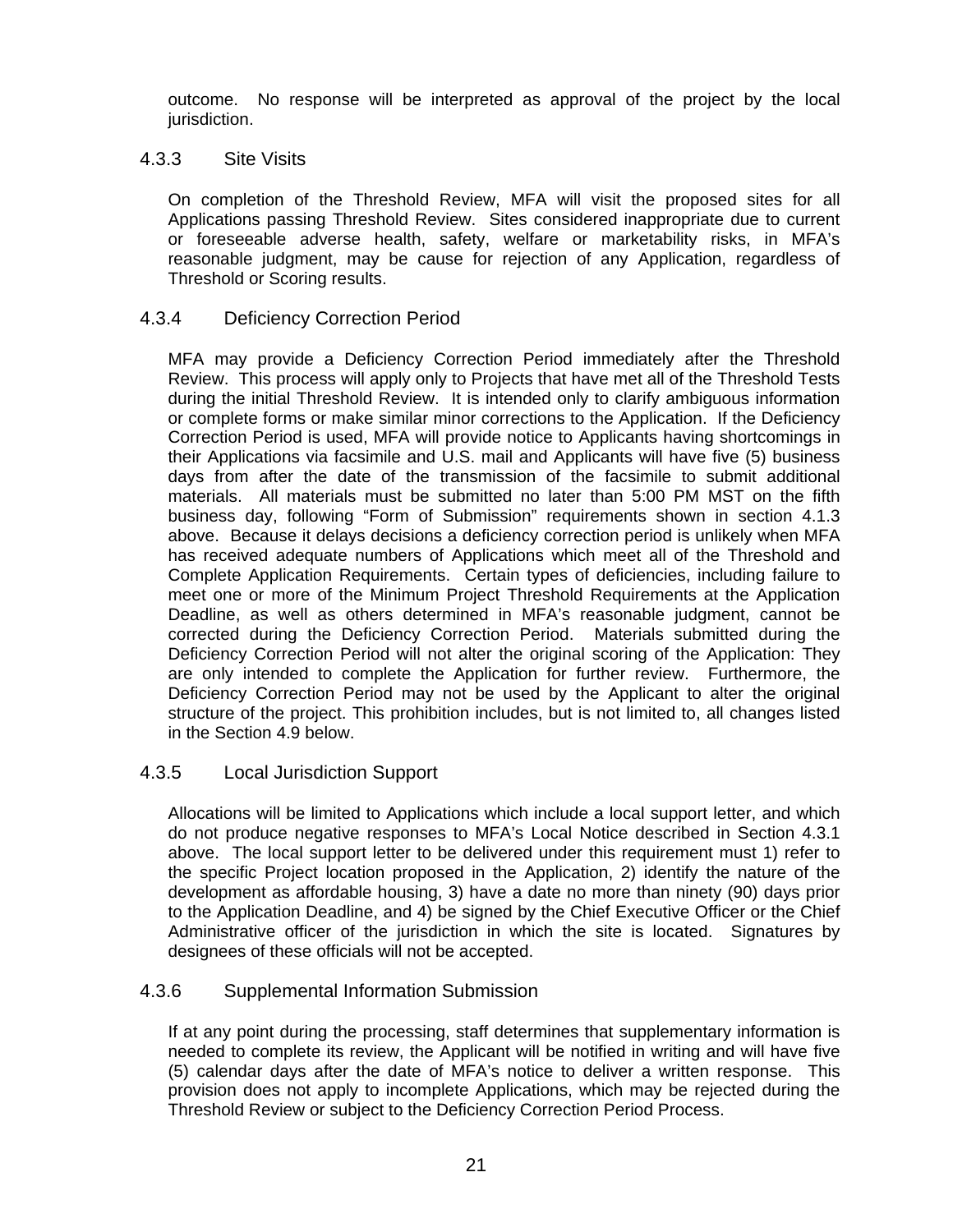### 4.3.7 Design Competition

To improve the quality of the projects funded, MFA will hold a design competition for each allocation round. Participation in the competition is optional, but up to three projects selected by a panel chosen by MFA will receive additional points in the scoring process. The additional materials required are shown in the Exhibits Checklist, and the choice to participate should be noted in the Application.

#### 4.3.8 Market Study

For all projects passing the Threshold Review in an allocation round and all Private Activity Bond Volume Cap financed projects MFA will commission a standardized market study by outside professionals chosen pursuant to the requirements of MFA's procurement policy and having no financial interest in any of the projects. A deposit of \$4,500 is required with each application. Any additional cost of these studies will be charged to the Applicant, and failure to pay within 10 days of the billing will result in rejection of the Application. A refund of the difference between the deposit and the cost of the study will be made to applicants if the cost is less than the deposit.

### **4.4 Feasibility Analysis and Financial Considerations**

All Projects successfully completing the Threshold Review and ranking among the highest scoring Projects for which Credit ceiling is available in a given year will undergo financial analysis by MFA staff to determine whether or not the Projects are financially feasible. Such determinations will rely on both the financial data submitted by the Applicant and on staff judgments with respect to feasibility matters. Projects that do not appear financially feasible in MFA's judgment will be rejected without further processing. Although Financing Commitments will not be required at Initial Application, all sources must be clearly identified and their terms specified. Financing Commitments will be required as a "Subsequent Requirement" after the initial allocations are made.

#### 4.4.1 Development Costs

Development Costs will be evaluated against industry cost standards and the average costs of competing Projects. Applicants submitting costs exceeding these cost standards or submitting costs substantially below costs typical in the marketplace must provide information acceptable to MFA, which justifies such costs. Projects with excessive costs will be subject to adjustments to the amount of Credits requested. MFA's goal is to utilize the Tax Credit to promote the development of quality multifamily rental housing.

#### 4.4.2 Developer and Other Fees

Fees are limited to the following standards:

4.4.2.1 Builder's Profit, Overhead and General Requirements

Builder's profit may not exceed 6% of construction costs; builder's overhead may not exceed 2% of construction costs; and general requirements may not exceed 6% of construction costs.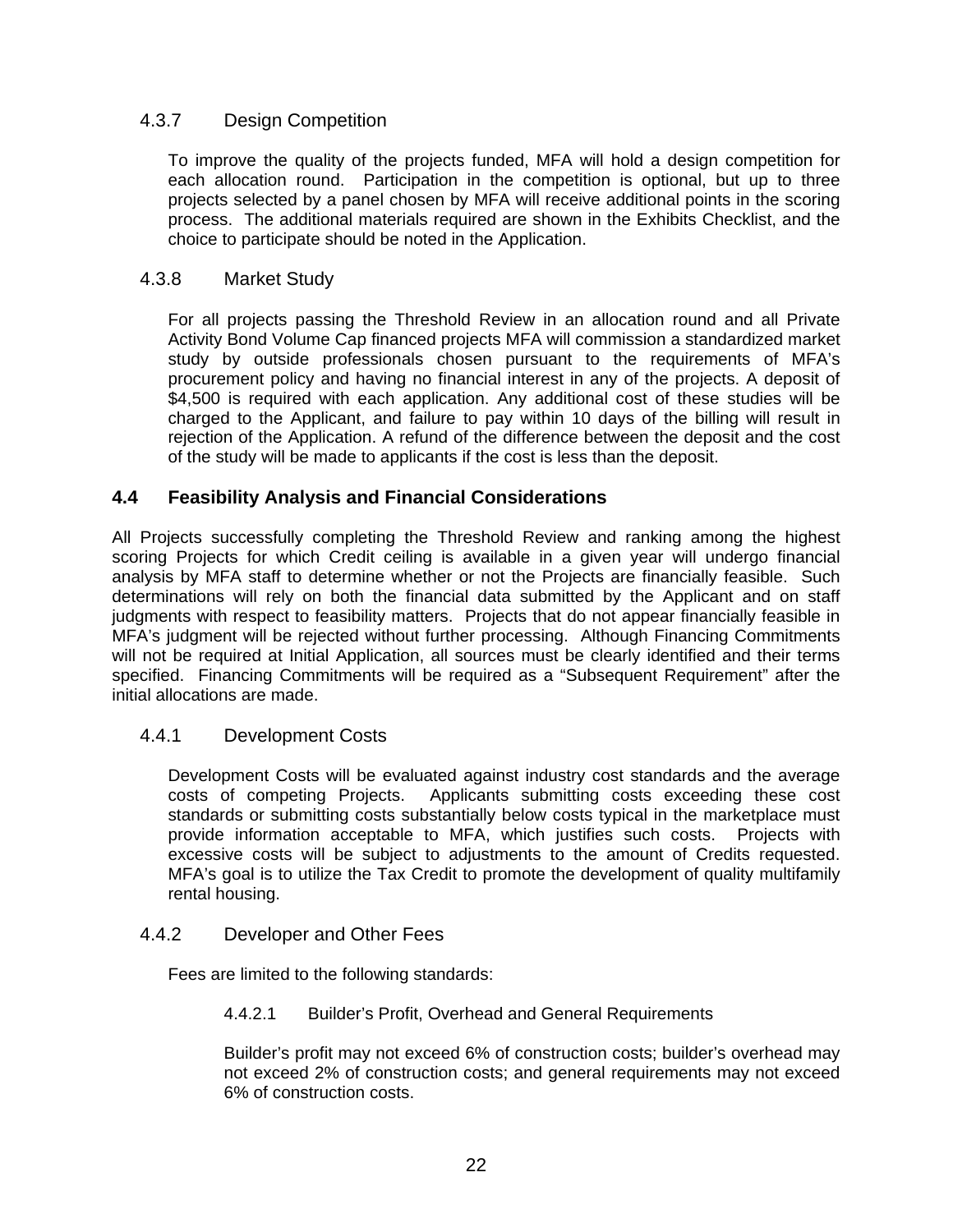#### 4.4.2.2 Sponsor's Profit/Developer's Fee

These fees may not exceed 14% of Adjusted Development Cost for Projects of 20 or fewer units; 13% for Projects of 21 to 60 units; 12% for Projects of 61 to 74 units; and 9% for Projects of 75 or more units. This fee includes all consulting costs. Any reserve, excluding the MFA required Project Reserve (see below), may be considered as part of the Developer Fee, if in MFA's reasonable judgment, it is likely to benefit the owner rather than the project. Where an identity of interest exists between the Developer and the builder, the combined builder's profit allowance and developer's fee may not exceed 18%, 17%, 16%, and 13% dependent on project size as above. For purposes of these calculations, Adjusted Development Cost is Total Development cost less developer's fees, consultant fees, and all reserves.

Exceptions to these rules may be granted in MFA's sole discretion. Although the same standards will apply for Projects subject to Subsidy Layering Review, they will require Board approval for Subsidy Layering purposes whenever they exceed the federally defined "Ceiling Standard" limits, and only five such excess fee amounts can be approved in any given year.

Increases in Project costs subsequent to the Application Deadline will not result in an increase in any of the fees calculated above for Tax Credit Allocation purposes. These fees will be held to the same dollar amount as approved by MFA during the initial underwriting of the Project.

#### 4.4.3 Reserves (Escrows) Included In Development Costs

The development budget must include an operating reserve of 1.5% of Adjusted Development Cost (see 4.4.2.2). Replacement reserve levels must be shown in the operating budget at the minimum of \$250 per unit per year for new construction projects and \$300 per unit per year for rehabilitation projects. Project reserves of any kind in the development budget will not be included in MFA's calculation of Eligible Basis for Tax Credit calculation purposes.

#### 4.4.4 Operating Expenses, Replacement Reserves and Debt Service Coverage

MFA will review the projected operating expenses, replacement reserves and loan terms and may, in its determination of economic feasibility, make adjustments based upon industry standards, its own underwriting parameters, or facts obtained from other appropriate sources. Applicants are urged to carefully review operating cost pro formas and include only achievable loan terms in their Applications. Applicants must include real estate taxes in their operating expenses, unless evidence of a perpetual real estate tax waiver (throughout the term of permanent financing) is submitted with the Application.

#### 4.4.5 Subordinate Debt

Applicants who are proposing subordinate debt must include the terms of the loan, and pro formas must reflect the ability to repay the senior and subordinate debt with an aggregate minimum debt service ratio of 1.10. Projects that have debt service ratios higher than 1.25 may receive smaller tax credit awards, smaller amounts of subsidized loans, or higher subsidized loan rates than requested in the application. MFA will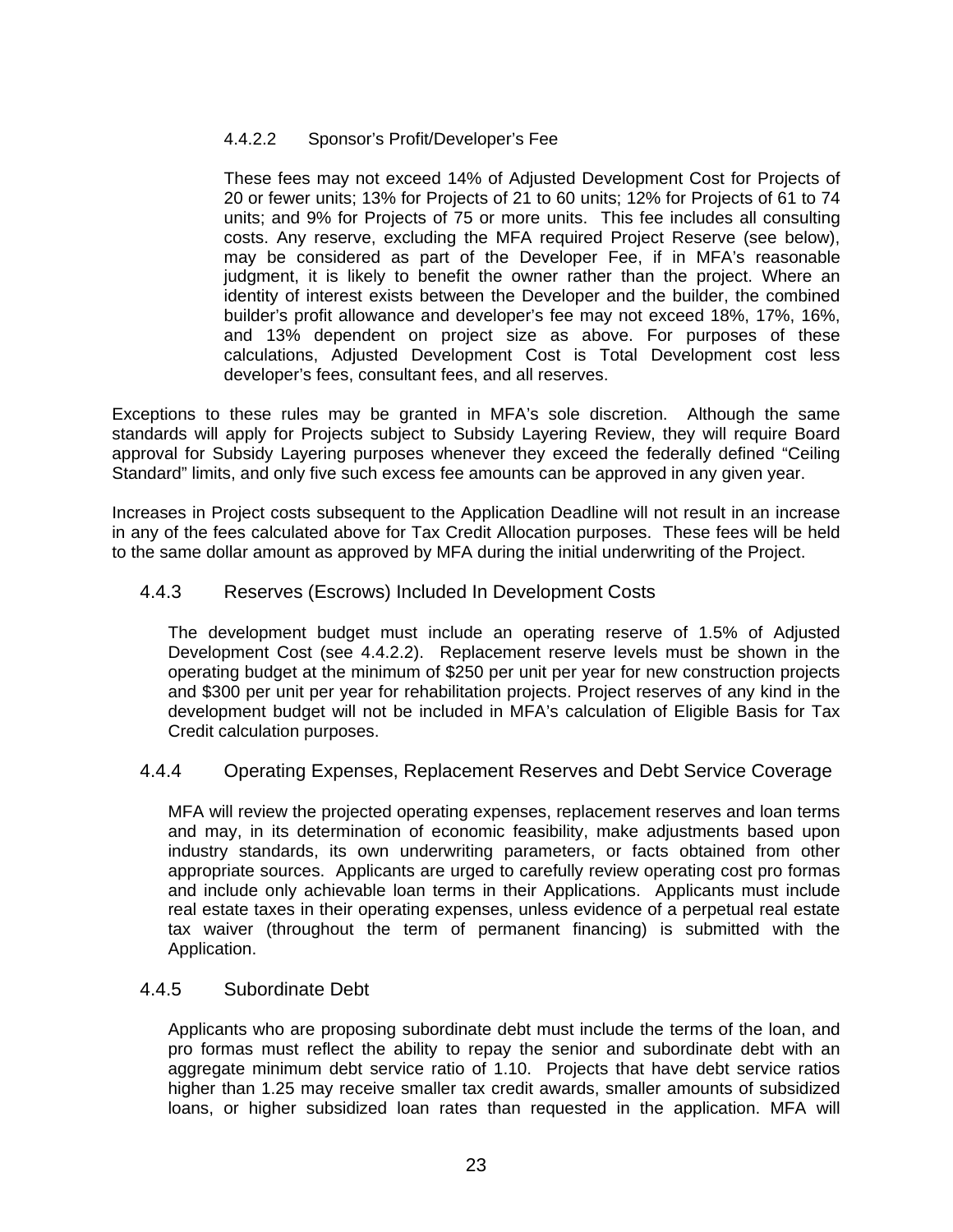consider total annual cash flow as well as debt service ratio when making this determination. MFA will generally not consider deferred developer fee when underwriting for feasibility but may consider a project infeasible if in MFA's reasonable judgment the deferred fee represents a financial burden to the project.

#### 4.4.6 Rent Considerations and Unit Distributions

For Projects with more than one income and rent Set Aside, all unit types must be distributed proportionately among each of the multiple Set Asides. That is, if 30% of the units are to be set aside for tenants earning no more than 50% of median income, then the units used for this income group must include 30% of all one-bedroom units, 30% of all two-bedroom units, etc. This is intended to prevent allocation of all of the high rent units to the higher income groups, thereby maximizing income while potentially violating the intent of fair housing law.

Although the Federal Tax Credit regulation allows tenant rents plus federal rent subsidies in excess of the Tax Credit ceiling rents as long as the tenant pays no more than 30% of household income toward rent, the practice is prohibited by MFA except in projects with project based subsidies.

### **4.5 Credit Calculation Method**

#### 4.5.1 Tax Credit Calculations

During each evaluation, MFA will determine the amount of Tax Credits to be reserved, committed, or allocated by considering the following components of each Project:

- 1. Development costs;
- 2. Funding sources available to the Project for construction and permanent financing:
	- a) First Mortgage Loans;
	- b) Grants;
	- c) Tax Credit Proceeds;
	- d) Owner Equity; and
	- e) Subordinate debt.
- 3. Projected operating income and expenses, cash flow and tax benefits;
- 4. Maximum Tax Credit eligibility;
- 5. Debt service coverage ratio compared to lender requirements or commercial lending practices, as applicable;
- 6. Project reserves; and
- 7. Contractor overhead and profit

#### 4.5.2 Amount of Tax Credits for Reservation or Carryover Allocation

To estimate the amount of Tax Credits at Application or at Carryover MFA will use the lesser of 9% (4% if appropriate) of the Qualified Basis or the amount needed to fill the financing gap.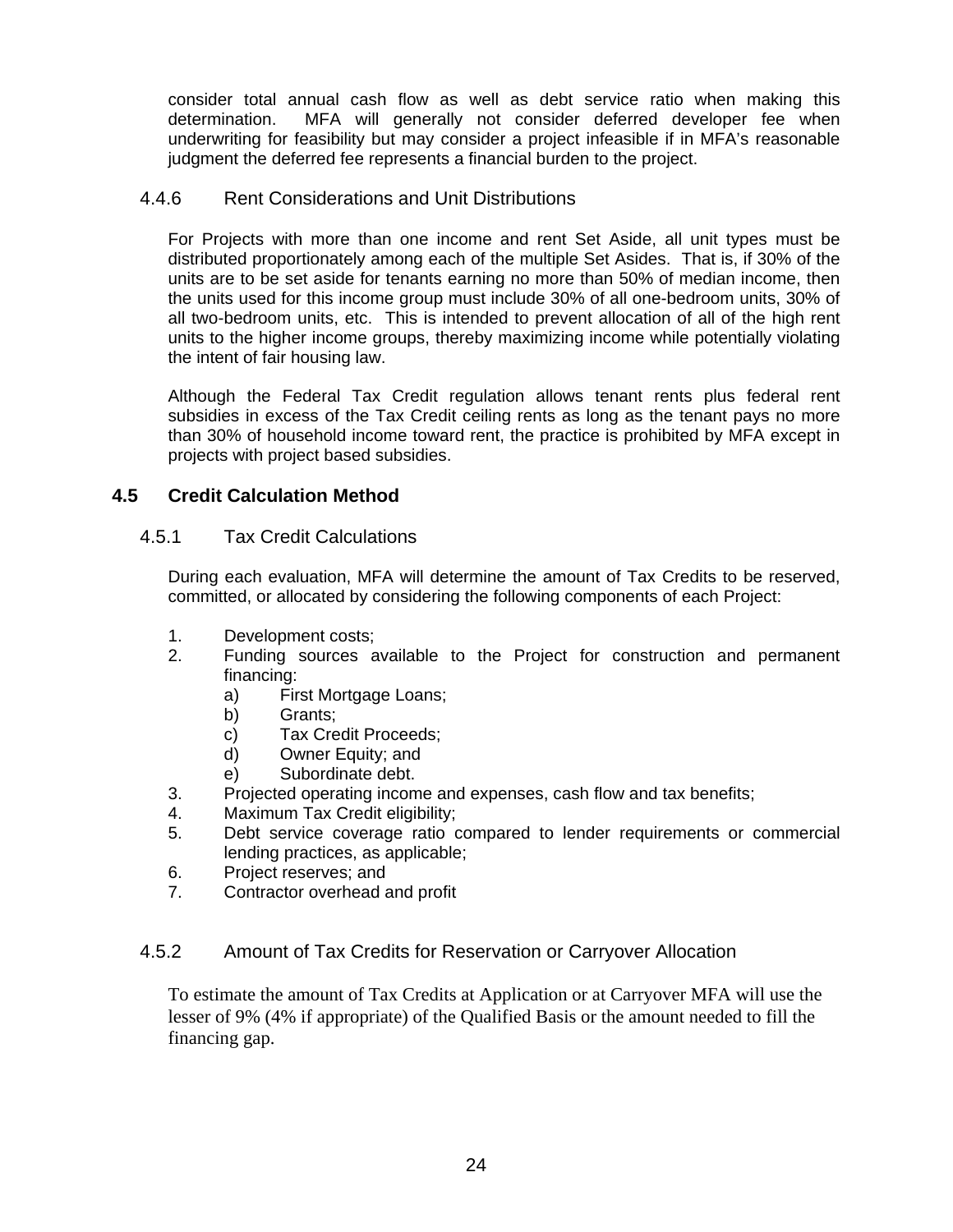### 4.5.3 Tax Credit Proceeds

At the time of Application MFA will use current market conditions in selecting a single equity-pricing factor for all projects. The prior twelve months average of the Low Income Housing Credit Rate will be used, along with the equity-pricing factor to estimate the Tax Credit Proceeds. At the time of the Carryover Allocation, the development is required to have a written letter of intent from a syndicator or equity provider that clearly states the equity factor. That equity factor along with the prior twelve months average Low Income Housing Credit Rate will be used to estimate the Tax Credit proceeds for the Carryover Allocation. The equity factor to be used at final allocation will be the actual equity factor contained in the Project's syndication agreement.

#### 4.5.4 Limitation on Tax Credit Awards to a single Project or Principal

No Project will receive an award in excess of 25% of the annual population-based Credit ceiling amount for the year in which the allocation is made, and no single Principal or related entities will receive allocations in excess of 25% of the annual Population-based Credit Ceiling amount (see Annual Credit Ceiling). For purposes of this calculation the 30% increase in Eligible Basis for Projects in Difficult Development Areas or Qualified Census Tracts will not be taken into account. Additionally, no single principal or related entities will receive allocations for more than two projects in a given round.

#### 4.5.5 Other Factors Limiting the Credit Reservation

The amount of Credit reserved, committed and finally allocated to a Project will be the lesser of:

4.5.5.1 The maximum Tax Credit eligibility of the Project;

Maximum Tax Credit eligibility is the maximum amount of Credit justified by a Project's qualified basis taking into consideration any increase in eligible Basis approved by MFA and the Low Income Housing Credit Rate that was locked-in at Carryover or was in effect when the building was placed in service or;

- 4.5.5.2 The amount requested in the Application; or
- 4.5.5.3 The amount necessary to fill the funding gap.

The funding gap is the difference between total Development Costs (exclusive of syndication related costs) and all available funding sources, including HOME funds awarded in conjunction with the LIHTC allocations. The terms of all proposed sources must be within reasonable industry norms and financing for the Project has to be maximized when evaluating rate, term, debt service coverage, loan-to-value, etc.; or

4.5.5.4 The maximum Tax Credit Amount allowed under MFA's limits stated in Section 4.5.3 above.

4.5.6 Increased Basis for High Cost Areas:

Additional Eligible Basis (up to 30% of the initial calculation) will be considered for Projects located in HUD-designated "Difficult Development Areas" (DDA) and "Qualified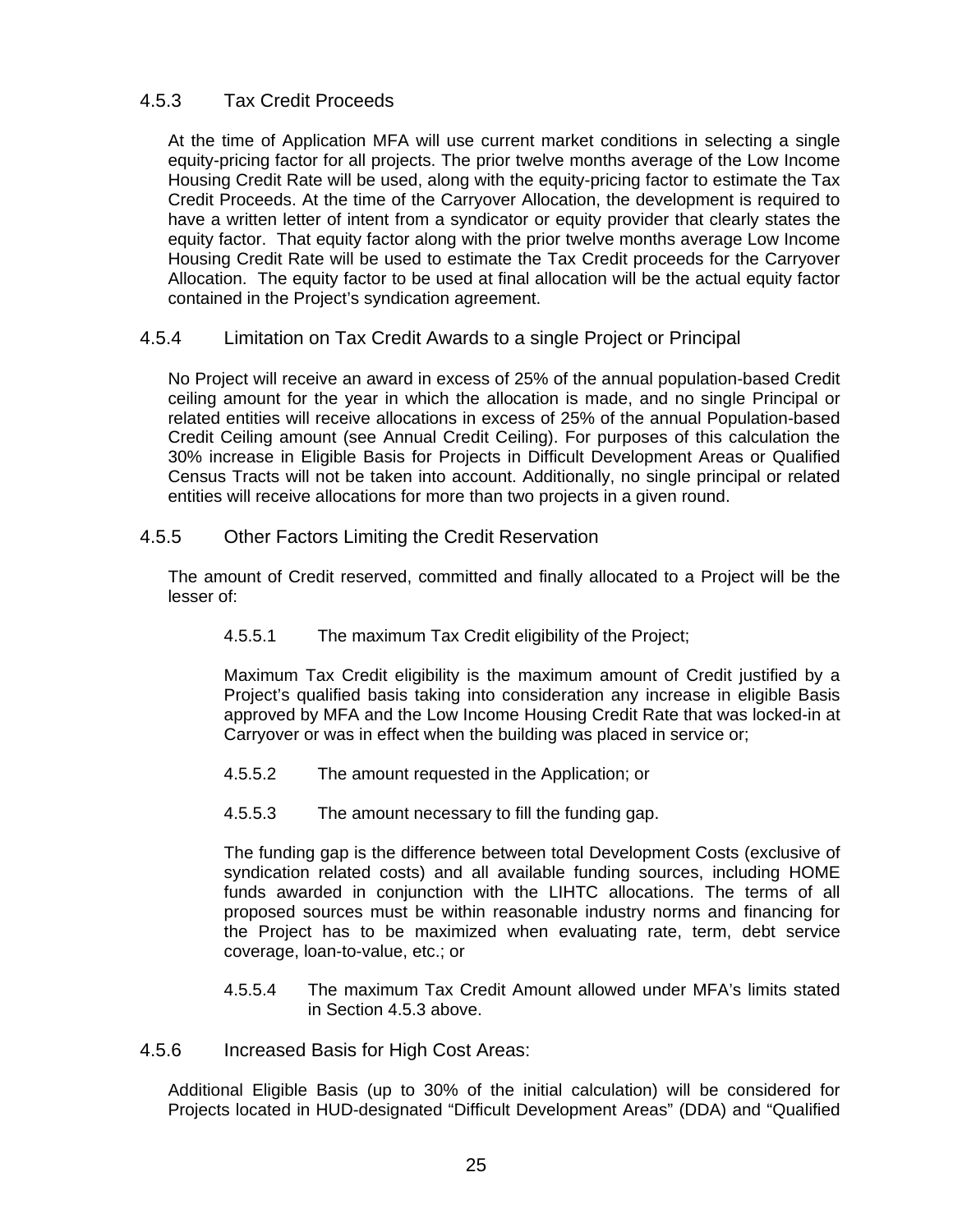Census Tracts" (QCT) if deemed necessary for viability of the Project by MFA. Applicants requesting such increases must deliver evidence in the Initial Application Package that the Project is located in a DDA or QCT.

#### 4.5.7 Adjustments to Credit Allocations

When actual Tax Credit proceeds are confirmed and final financial feasibility analysis is performed during review of Final Allocation Packages, there may be adjustments to the Credit reserved or committed. (The Credit will not be increased beyond the amount originally reserved unless a new Application is submitted and additional Credit is awarded). If actual Project costs or funding sources differ substantially from the projections submitted in the Application, MFA may reduce the final Credit allocation or the owner may establish project reserves to offset the deficit if the project has sufficient Credit eligibility in MFA's reasonable judgment. The conditions for such reserve accounts will be determined on a case-by-case basis.

#### 4.5.8 Federally Required Subsequent Financial Analyses

Regulations require that allocating agencies conduct evaluations at three specific times to determine the amount of applicable Credits:

- 1. Upon receipt of an Application for Low Income Housing Tax Credit Reservation; and
- 2. Prior to granting a Tax Credit Commitment; and
- 3. No Earlier than thirty (30) days prior to awarding the Tax Credit Certification, IRS Form 8609.

### **4.6 Final Processing and Awards**

#### 4.6.1 Additional Considerations

All remaining processing will then be completed for submissions meeting the Threshold and Feasibility requirements shown above. In this step all remaining determinations will be made with respect to development team capability, design, readiness to proceed, and other factors in MFA's reasonable judgment. New construction Projects must meet MFA Design Guidelines for Multifamily Housing available from MFA on the website. Debarment from HUD or other Federal programs, bankruptcy, criminal indictments or convictions, poor performance on prior MFA or HUD financed Projects (for example, late payments within the 18 month period prior to the Application deadline, misuse of reserves, default, non-compliance, or failure to meet development deadlines or documentation requirements) on the part of any proposed development team member or owner may result in rejection of an Application by MFA. When scoring and ranking generates multiple projects that would draw tenants from a single market area (as determined by the MFA market studies for the Projects in question), MFA may choose to eliminate the lower scoring or higher cost project to avoid overbuilding and distribute Credits more evenly throughout the state. In addition MFA reserves the right to reject any Project, which the MFA in its reasonable judgment determines, is inconsistent with prudent business practices or with the intent and purpose of the Plan. MFA may also make awards conditional on specific modifications to the Project that MFA in its sound judgment considers needed to enhance the feasibility or safety of the project.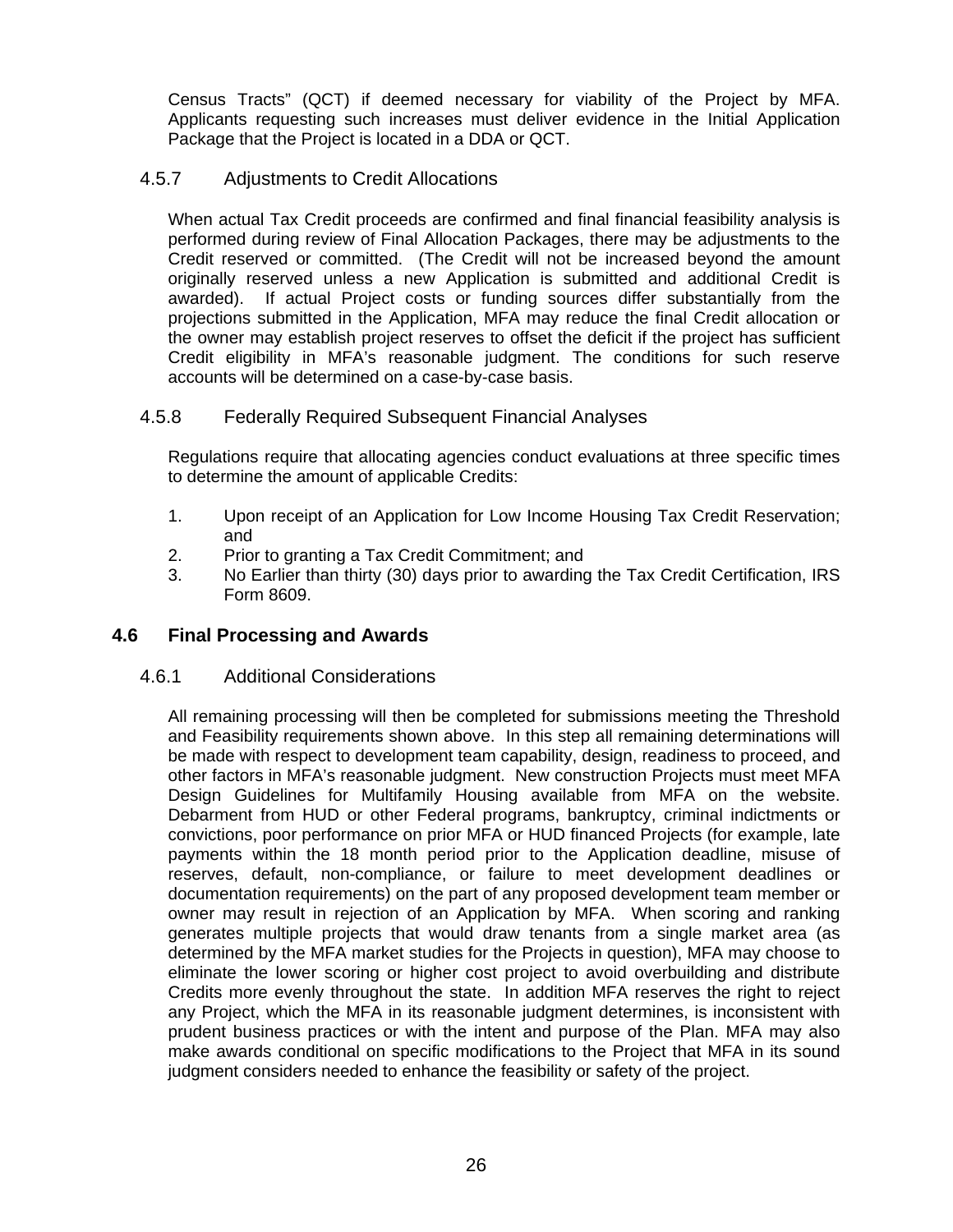#### 4.6.2 Selection of Projects for Awards

After final processing, Projects will be ranked according to scores established in the Threshold Review. Awards will be made in the highest-ranking Projects following procedures described and Set-Aside adjustments described in section 3.4 and 3.5. Staff will then prepare a summary of the Projects to be recommended for allocations. Eligible and non-eligible Projects will be distinguished for purposes of subsequent awards if additional Credits become available.

#### 4.6.3 Allocation Review Committee

The Chairman of the Board of MFA will appoint an Allocation Review Committee. The functions of this committee will be to 1) review the Project rating and ranking results in the staff's proposed award summary, 2) determine whether or not the proposed awards have been made consistent with the criteria and other aspects of this Allocation Plan, 3) conduct the appeals process, and 4) make final award recommendations to the Board. MFA will notify successful Applicants of the preliminary status of their Projects with the use of a Preliminary Reservation or Rejection Letter, after the committee's approval of the staff's proposed awards and before the appeal process begins. Such letters will be scheduled to be issued approximately ninety (90) days after the Application Deadline. These letters will also be used to initiate the appeals process. When appeals or other matters cannot be decided by the ARC, they will be referred to the Board of Directors.

#### 4.6.4 Appeal Process

Applicants wishing to appeal a rejection of their Application or the amount of MFA's allocation may do so in writing delivered to MFA no later than 5:00 PM local time on the tenth day after the date of the Preliminary Rejection or Approval Letter. Appeal requests must be specific as to the decision being appealed, and they must be accompanied by a fee payment in the amount shown in Section 4.2. The Project's outcome can only be appealed by the Project's Applicant. The rejection or allocation amount will stand unless the Applicant can prove or justify why the decision should be changed. The Allocation Review Committee will review the appeal and take whatever action it deems appropriate. The decision by the Committee or the Board, if the matter is referred to the Board, will be final; no further appeals will be entertained. Appeals may result in reranking of the Applications, in rejection of previously approved Applications and/or in approval of previously rejected Projects. Once the appeals process is completed, final Rejection and Reservation Letters will be issued.

#### 4.6.5 Board of Directors

The Board will make final awards for each round, although for logistical reasons the Preliminary Approval and Preliminary Rejection Letters may be issued prior to the Appeals Process and the Board's final decisions. Final Rejection Letters and Reservation Letters will be issued following the Board decision. The Board will approve projects considered to be Eligible Projects, and these may include Projects for which Credit allocations are not immediately available. If any Projects receiving Reservations fail to meet subsequent requirements, Credits may be revoked and then awarded by staff to the next highest scoring Eligible Project(s) on the waiting list. Any conflicts of interest of Board members are to be disclosed and Board members having such conflicts will abstain from votes approving or disapproving Tax Credit Projects.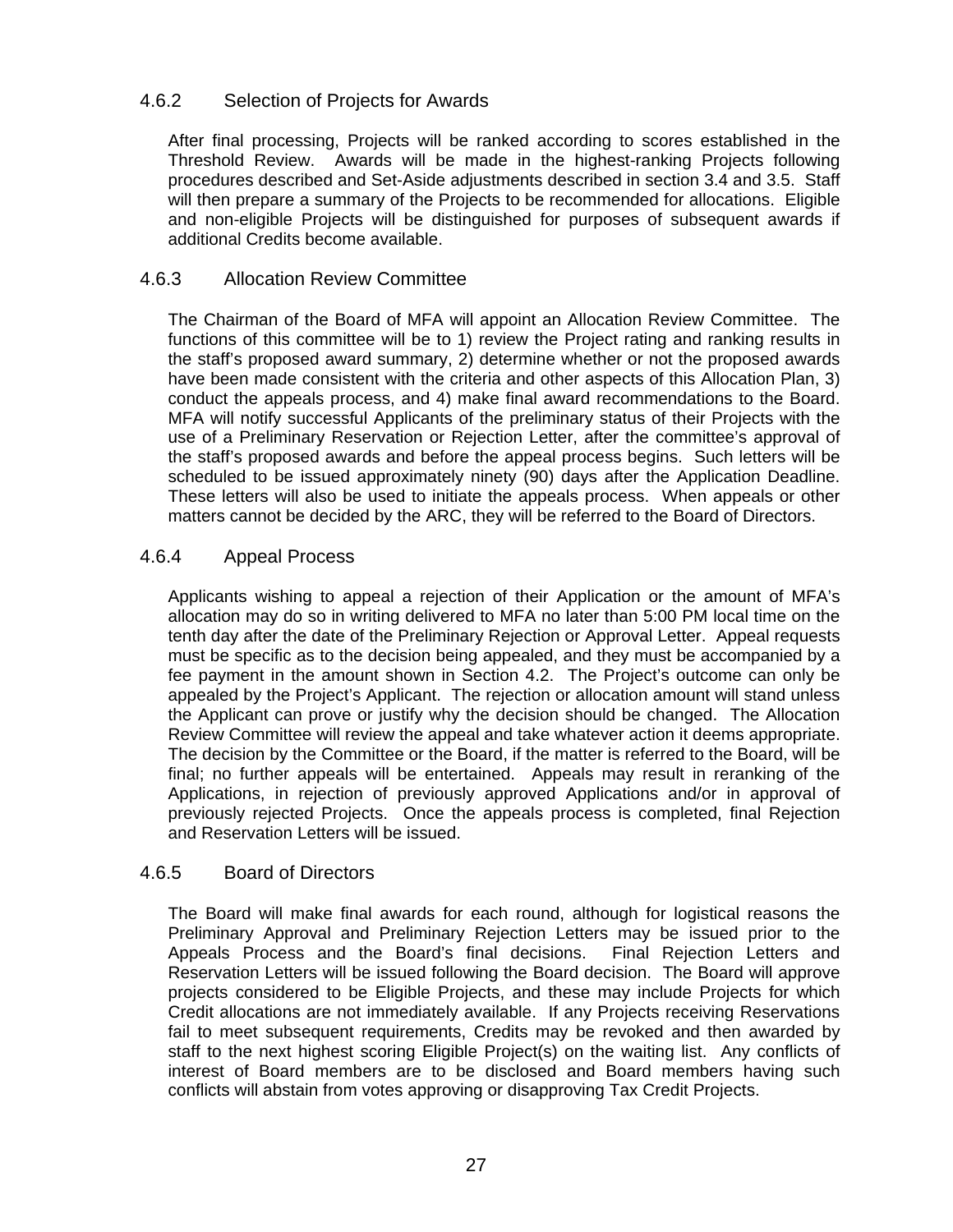# **4.7 Notification of Approval and Subsequent Project Requirements**

The Applicant will be notified of MFA's allocation decision in the form of a Reservation Letter.

**Affirmative actions after reservation.** From the date of the reservation letter, the applicant must meet each of the deadlines specified below for follow up activity in order to maintain its reservation or carryover allocation. **MFA has no obligation to provide any further notice to applicants of these requirements, and failure to submit any one or more of the items may cause the reservation to be terminated or the allocation to be cancelled**. Applicants must further agree to voluntarily return their reservations or allocations for reallocation to other projects by MFA if any of the deadlines below are not met.

#### 4.7.1 At Reservation

For Projects using governmental commitments to demonstrate site control at Initial Application, the Applicant must deliver evidence of completed processing and full site control (via lease or purchase agreement or acquisition) acceptable to MFA when the Reservation Contract is executed. For Projects using purchase contracts or options to demonstrate site control at Initial Application, the Applicant must deliver evidence of continued site control (via extension or acquisition) as needed, acceptable to MFA prior to the date upon which the Reservation contract is executed. The Processing fee must also be paid at this time.

### 4.7.2 Earlier of 120 Days After Reservation or By November 15<sup>th</sup>

Within one hundred twenty (120) days of the date of the Reservation Letter, or by November 15<sup>th</sup>, whichever is earlier;

4.7.2.1 Threshold Requirement #2

Applicants whose Projects were not required to meet Threshold Requirement #2 (zoning) at the Application Deadline must submit evidence that all required zoning approvals for the proposed Project have been obtained; and

- 4.7.2.2 All Applicants must deliver:
	- 4.7.2.2.1 The Contractor's Resume, if it was not included in the Application
	- 4.7.2.2.2 Financing Commitment(s) (See definition) for construction and permanent financing and any other rental or other subsidy, as applicable. Commitments must be submitted from all funding and subsidy sources including construction and first mortgage lender(s) and all secondary financing sources (i.e. grants, loans, in kind contributions).
	- 4.7.2.2.3 For a Project to be financed by HUD, evidence that the Applicant has submitted a SAMA Application to HUD.
	- 4.7.2.2.4 For a Project to be financed by MFA's 542(c) Risk Sharing Program, submission of the complete Risk Sharing Application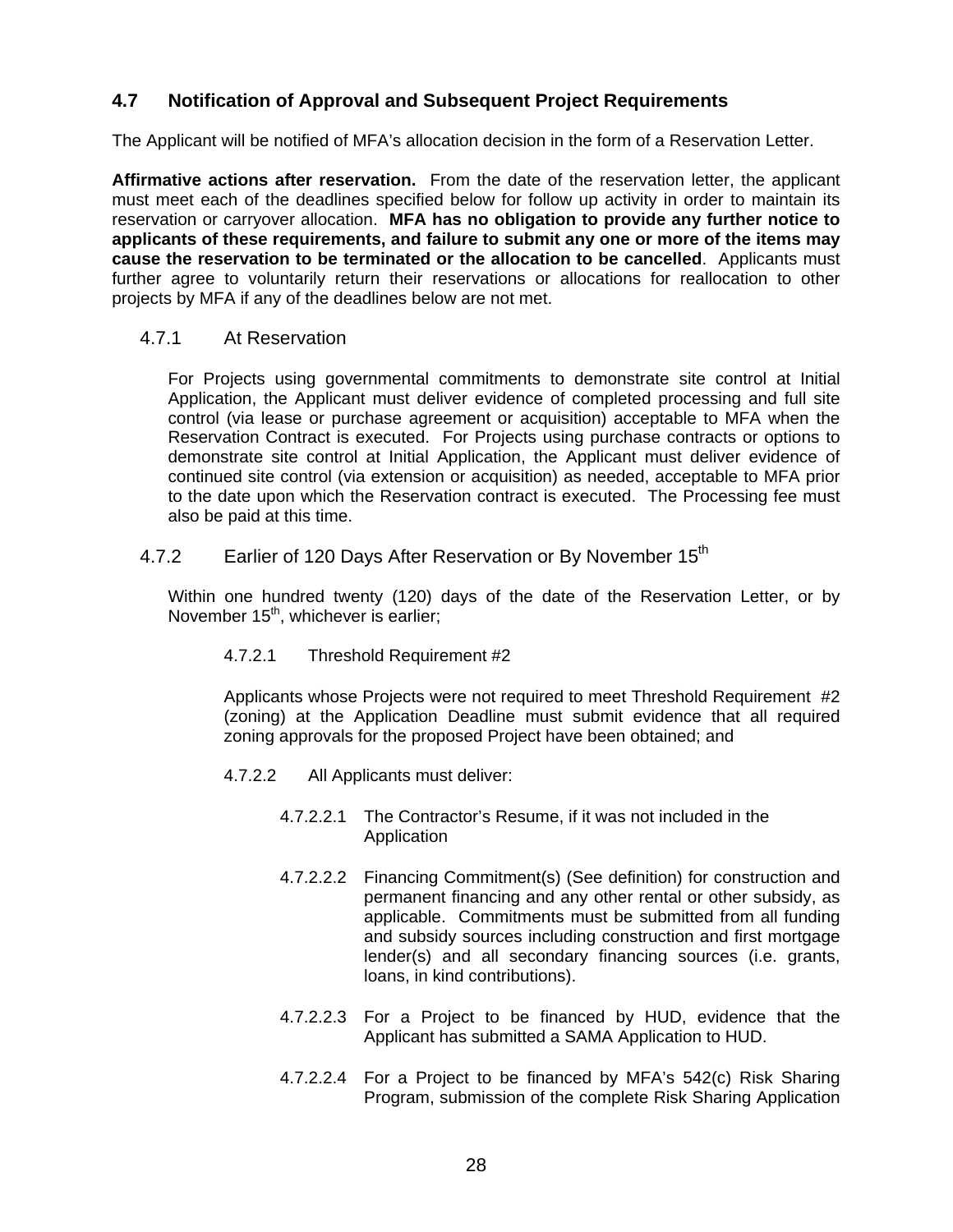including fee payments and all required materials, and construction financing commitments, if from other institutions.

# 4.7.3 November  $15<sup>th</sup>$  of the Allocation Year

Carryover Allocation Requirements. If the Project will not be Placed In Service during the calendar year in which the reservation is made, the Applicant must request a Carryover Allocation, which allows for twenty-four (24) additional months to complete the Project. The complete Carryover Allocation Package must be delivered to MFA by November 15<sup>th</sup> of the year in which the Reservation was made. It must contain all items on the Carryover Allocation Requirements Checklist, which include, among others, an updated Application Form, and recorded deed to the site. The Applicant must own or hold long term lease rights to the land or depreciable real property that is expected to be part of the Project. All tax credit fees must be paid to date. Additionally the Applicant must also submit evidence that the basis in the Project exceeds 10% of the reasonably expected total basis in the Project, an independent Auditor's Report and Cost Certification, and an Owner's Attorney's Opinion by March 15, 2003.

4.7.4 March 1 of the Year following Carryover

If applicable, the MFA 542(c) Risk-Sharing Loan commitment is to be fully executed.

4.7.5 March 15 of the year following Carryover

The Applicant must submit evidence that the basis in the Project exceeds 10% of the reasonably expected total basis in the Project, and an independent Auditor's Report and Cost Certification, and an Owner's Attorney's Opinion

- 4.7.6 April 1 of the second year after allocation
	- 4.7.6.1 No Later than April  $1<sup>st</sup>$  of the year in which the Project must be completed, the owner must deliver evidence acceptable to MFA that construction of the Project has begun. This will include, at a minimum, building permits and site photographs.
	- 4.7.6.2 At the same time the Applicant must deliver an executed syndication commitment.
- 4.7.7 November 15<sup>th</sup> of the Second Year following the Initial Allocation

Final Allocation and Placed in Service Requirements. On or before November  $15<sup>th</sup>$  of the second year following the Initial Allocation a Placed in Service Application or a Final Allocation Application must be submitted for each project. **Failure to meet this requirement will result in the loss of Tax Credits.** If the project is to be Placed in Service but the applicant is not yet ready to request 8609's, the Placed in Service portion of the Final Allocation Package must still be submitted. Prior to the issuance of 8609's for the Project, the owner must submit a complete Final Allocation Package, containing all items on the Final Allocation Checklist, which include, among other items, the following: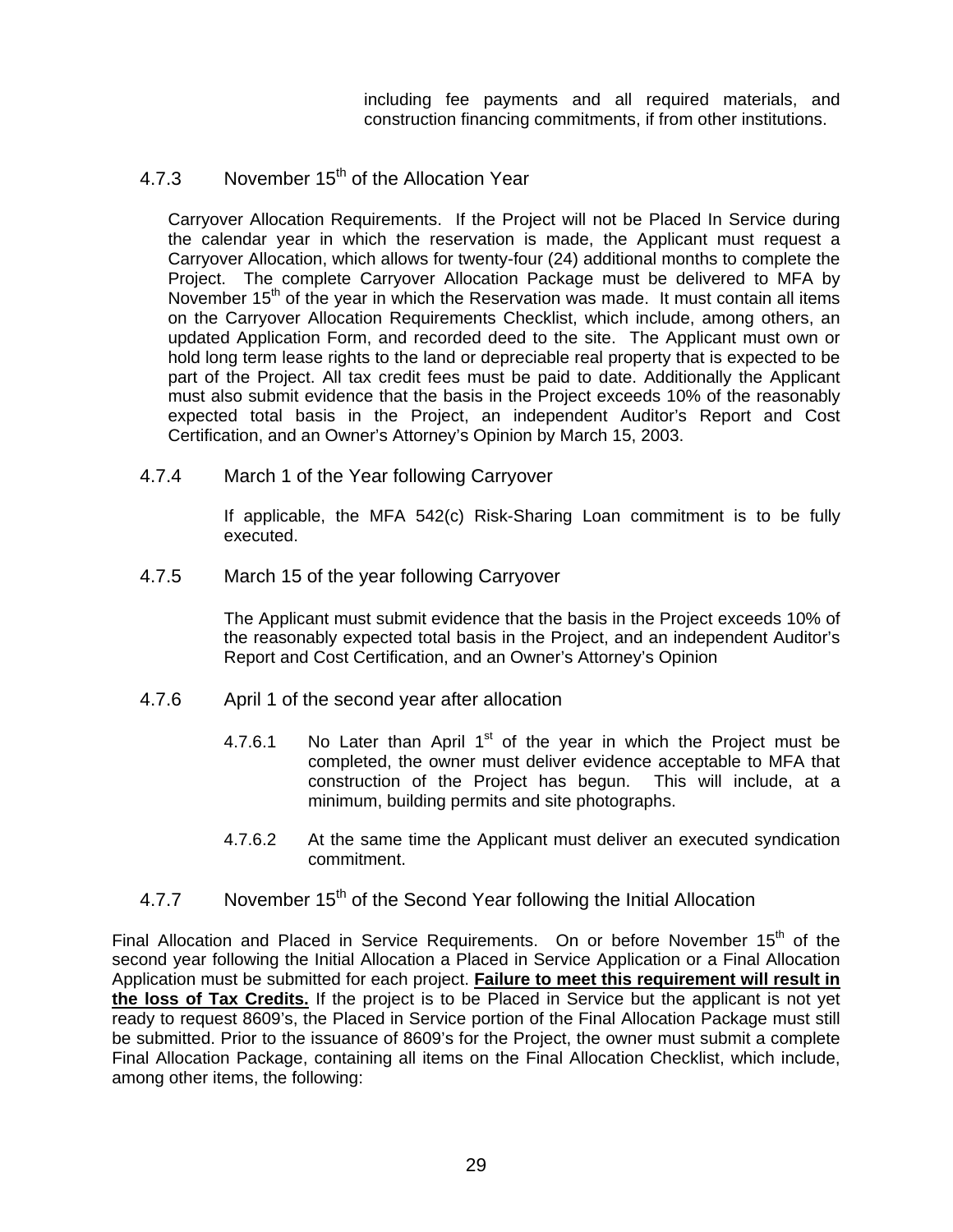- 4.7.7.1 Cost Certification: A Cost Certification, prepared by a Certified Public Accountant, must be delivered by the owner prior to the issuance of the Low Income Housing Tax Credit Allocation Certification (IRS Form 8609). This form and required documentation must be completed within sixty (60) days after the Project is Placed In Service. MFA is under no obligation to issue 8609's for the current year if the package is received after November 15<sup>th</sup>.
- 4.7.7.2 Owner's Attorney's Opinion: An owner's attorney opinion submitted on Firm's letterhead with required text.
- 4.7.7.3 Land Use Restriction Agreement (LURA): Prior to December 31 of the year in which the first Credits are claimed, the owner must submit an executed and recorded LURA, satisfactory to MFA in form and content.
- 4.7.8 Other Developer Responsibilities and Elections

The developer has several options concerning the month in which the Applicable Credit Percentage is locked in, for both taxable and Tax Exempt Projects. Additionally, the Developer must place the buildings in service and claim Credits within certain time periods. MFA must be notified of these dates to ensure that all necessary administrative actions are taken in a timely manner. Otherwise Credits may not be able to be claimed as desired.

4.7.9 Land Use Restriction Agreement ("LURA") or Extended Use Agreement

Section 42(h)(6) of the Code requires imposition of "an extended low-income housing commitment". MFA complies with this requirement with a LURA filed at the time of Final Allocation. The LURA sets forth, as covenants running with the land for a minimum of 30 years (or longer if the developer commits to a longer restriction period), the compliance fees, the low income Set Asides, the percentages of median income to be served, the special housing needs to be served (if any) and any other such requirements that obtain as a scoring matter of that may be imposed through this QAP and Code Section 42. The developer will also have to deliver subordination agreements from all lenders, giving lien priority to the Tax Credit restrictions.

### **4.8 Termination of Reservations or Rejection of Applications**

Any of the following events or actions on the part of the Applicant at any time subsequent to the Application Deadline may cause the Application to be rejected, or the Reservation to be terminated in MFA's sole discretion:

- 4.8.1 Loss of Site Control or Site Change;
- 4.8.2 Submission of any false or fraudulent information in the Application or in other submissions;
- 4.8.3 Failure to meet the conditions in Section 4.5 above or in the Reservation Letter;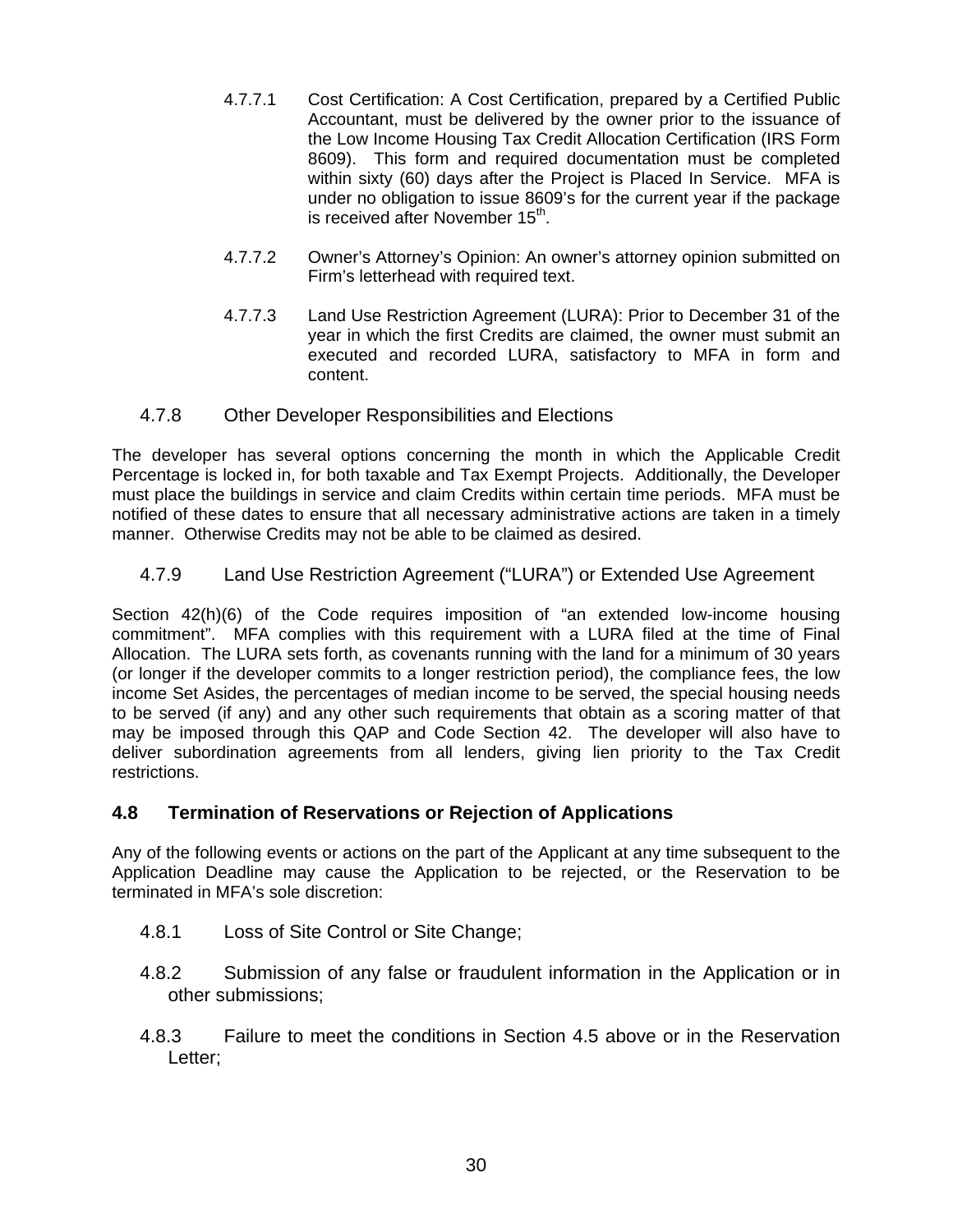- 4.8.4 Subsequent regulations issued by U.S. Treasury or the IRS pertaining to Section 42;
- 4.8.5 Failure to promptly notify MFA of any material or adverse changes in the facts of the original Application pursuant to Section 4.8 below.
- 4.8.6 Instances of non-compliance continuing beyond the specified cure period on Applicant's other projects.
- 4.8.7 Any other change which would alter the original scoring of the Application, or which was not approved in advance by MFA.
- 4.8.8 Debarment from HUD or other Federal programs, bankruptcy, criminal indictments or convictions, poor performance on prior MFA or HUD financed Projects (for example, late payments within the 18 month period prior to the Application Deadline, misuse of reserves, default, non-compliance, failure to meet development deadlines, or documentation requirements) on the part of any proposed development team member or owner may result in rejection of an Application of MFA.
- 4.8.9 Change in the Federal Set-Aside Election or other set aside proposed in the initial Application, subsequent to the Application Deadline.

# **4.9 Notification to MFA of Changes to the Project**

It is the Applicant's responsibility to notify MFA immediately, in writing, of any changes to the Project subsequent to submission of an Application, including the changes listed below and any other material changes. If any proposed change results in adjustments to the Project's original scoring, regardless of the Project's ranking, or if the proposed changes would have prevented the project from achieving one or more of the original Minimum Project Threshold Requirements at initial application, MFA may reject the proposal and/or revoke the reservation or allocation. Failure to notify MFA may result in the rejection of an Application or loss of a Reservation or Allocation. Approval of such changes will be made in MFA's sole discretion, and the change may result in a change in the Tax Credit amount or other action by MFA. A \$500 fee payment is required at the time of the request.

- 4.9.1 Site control or rights of way are lost;
- 4.9.2 Project costs change in excess of five percent (5%) of the total Development Costs shown in the initial application;
- 4.9.3 Applicant obtains additional subsidies or financing other than those disclosed in the Application; loses subsidies or financing included in the Application; or the amounts of any such financing or subsidies changes by 10% or more from the amounts shown in the Application;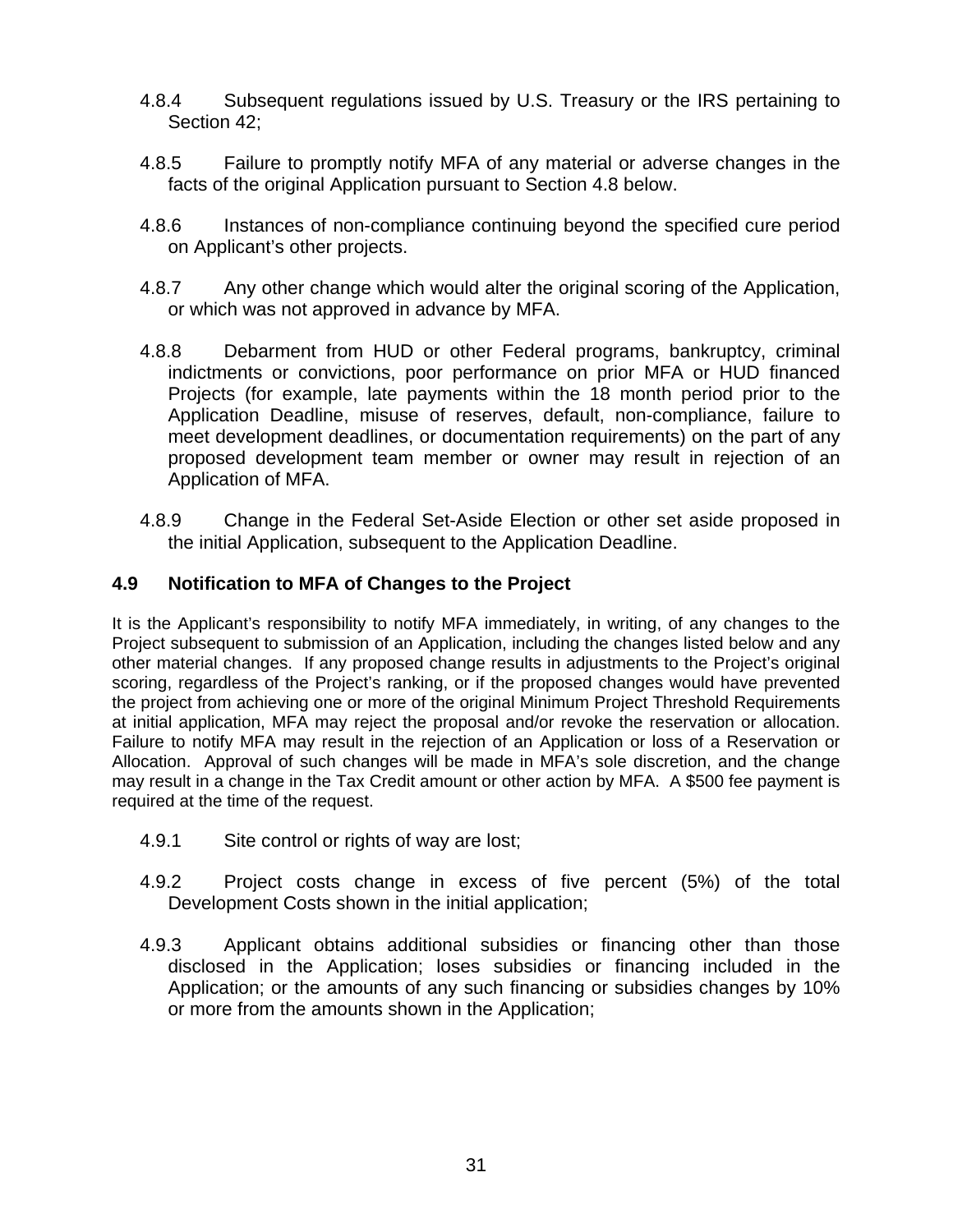- 4.9.4 Development Cost Contributions made by a state, local or tribal government entity are reduced, increased, withdrawn or substituted with other types of contributions than the ones originally proposed in the Application;
- 4.9.5 The syndication payment timing and/or net proceeds change from those stated in the Application;
- 4.9.6 The parties other than the Limited Partner(s) involved in the ownership entity as represented in the Application change;
- 4.9.7 The unit design, square footage, unit mix, number of units, or number of buildings changes (unless changes are required by local regulatory codes). Substantial changes of this sort may result in a requirement to produce a new Market Study;
- 4.9.8 The general contractor or other member of the original development team changes; and/or
- 4.9.9 Any other factor deemed material by MFA in its reasonable judgment.

# **4.10 Notice Provisions**

MFA will typically provide notice to Applicants through either certified mail or courier service, and facsimile or email transmission. Consequently street addresses, email addresses and fax numbers must be provided clearly in the Application Form**. Such notices will be provided only to the single contact person shown in the Application Form.** 

# **5. COST CERTIFICATION**

### **5.1 Applicability of Cost Certification**

Prior to the issuance of a Carryover Allocation or a Low Income Housing Tax Credit Allocation Certification (IRS form 8609), MFA will require a Cost Certification, prepared by an independent Certified Public Accountant, which meets the MFA requirements for all Projects.

# **5.2 Cost Certifications Completed by Other Fund Providers:**

All Cost Certifications must include a statement signed by the accountant preparing the certification, which clearly indicated the method of certification and discloses all identities of interest.

### **5.3 Requirements**

The Cost Certification must meet the following requirements: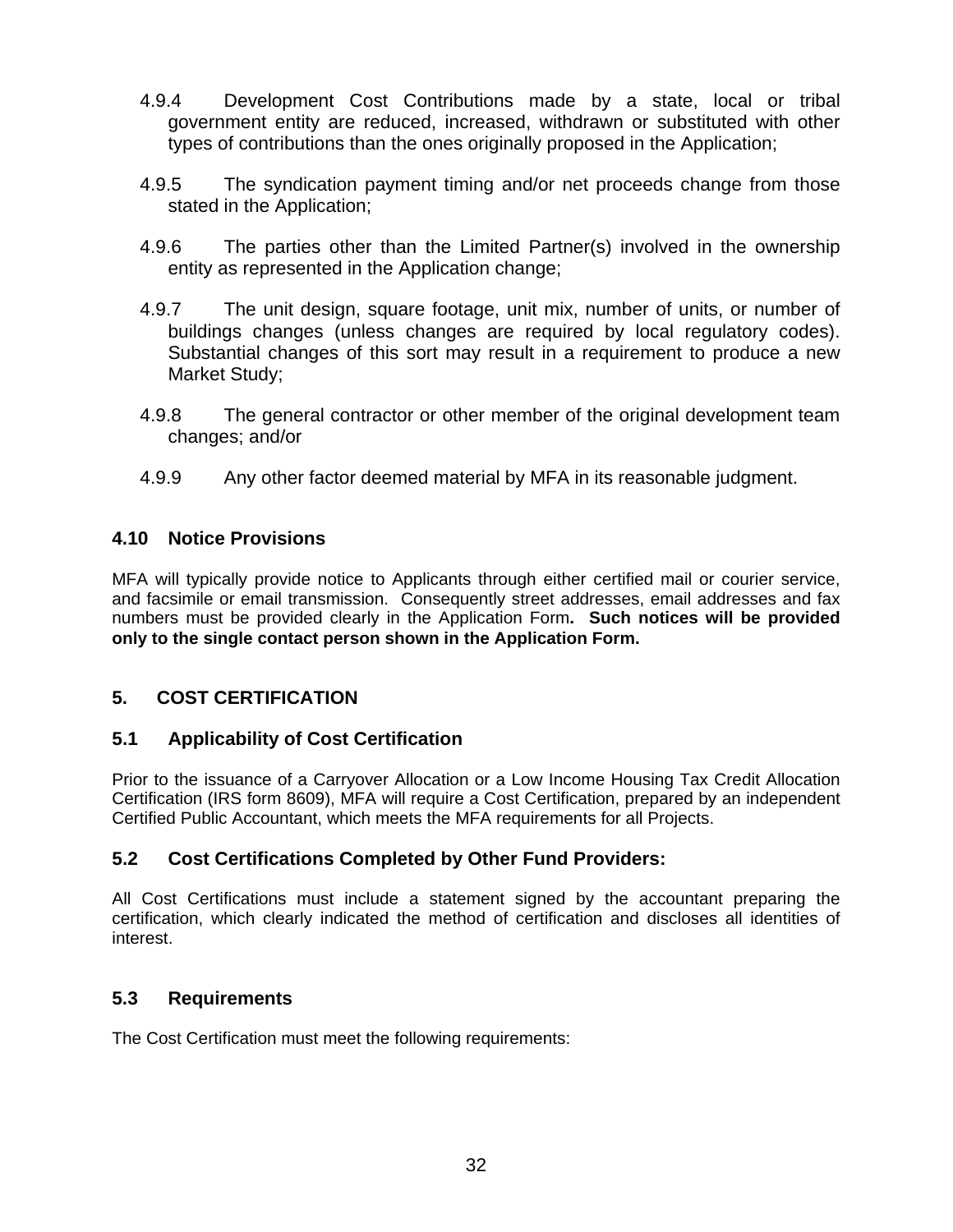- 5.3.1 The accountant preparing the Cost Certification must certify that all costs are related to the development and do not include costs for organization, syndication, professional or consultant fees related to syndication.
- 5.3.2 All fees, including the developer fee, which are paid to the Developer or to an entity with an identity of interest with the Developer must be clearly identified. If all or a portion of the developer fee is deferred, copies of the promissory note or other substantiation of the validity of the fee must be provided.
- 5.3.3 If the land is purchased from a related party, the owner must submit an appraisal to substantiate fair market value.
- 5.3.4 Legal fees related to land acquisition must be clearly identified.
- 5.3.5 Interest expense related to land must be clearly identified.
- 5.3.6 The sources of all funding including loans and their terms, Tax Credit proceeds, developer equity and all other sources must be certified.

# **5.4 Authority to Determine Maximum Qualified Basis**

MFA may challenge the costs provided in the certification, impose the limitations set forth in this Plan and at its sole discretion, determine the maximum Qualified Basis against which Credit is allocated.

### **6. AUXILIARY FUNCTIONS**

As HCA, MFA conducts certain Tax Credit related functions which are separate from the regular allocation and monitoring process, including the following;

### **6.1 Subsidy Layering Review**

Pursuant to Section 911 of the Housing and Community Development Act of 1992, HUD is required to determine that Projects receiving both Tax Credits, and federal, state, or local assistance do not obtain subsidies in excess of that which is necessary to produce affordable housing. This responsibility has been delegated to MFA, and MFA's review process will follow the Administrative Guidelines issued December 15, 1994. An essential component of this review is an analysis of the reasonableness of fees paid to sponsors, developers, and builders. Consequently for purposes of Section 911 Reviews, fees used to calculate Tax Credit amounts will not exceed the limits stated in Section 4.4, "Developer and Other Fees", above. Some of these maximum fees allowed by MFA exceed the "Safe Harbor" fee amounts, which apply to Section 911 reviews. Special factors that justify these published higher fees (which do exceed "ceiling" amounts) include, but are not limited to: The relatively high cost of construction and land within the State of New Mexico; the lack of state or local funded soft second financing or operating subsidies; and the general inability of local governments to donate land and/or other services to worthy Projects due to the state's "Anti-Donation" clause.

The MFA reserves the right to include, or consider, other criteria to justify exceeding Safe Harbor limits for fees associated with projects requiring Subsidy Layering Reviews. The MFA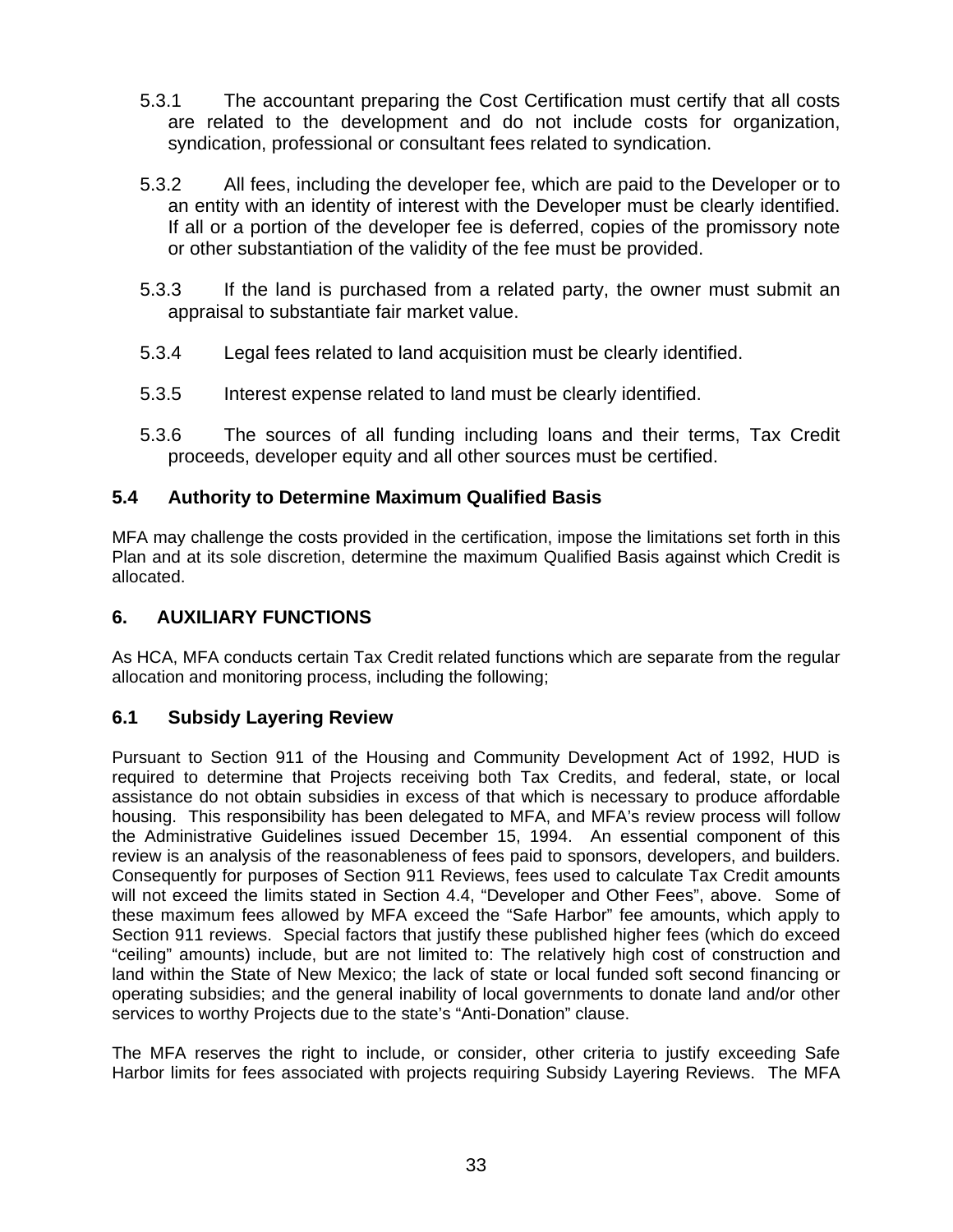also reserves the right to limit Projects to Safe Harbor limitations for any reason that it deems reasonable. This paragraph applies to all Projects that require Subsidy Layering Reviews.

Requests for Subsidy Layering Reviews may be made at any time by a developer/sponsor, and must include a \$500 review fee along with the full LIHTC Application Form as well as HUD Form 2880, among other materials. More detailed Application Packages may be obtained from MFA. Responses will be provided no later than thirty (30) business days subsequent to receipt of the request by MFA, unless the request is submitted less then ninety (90) days subsequent to an allocation round deadline.

# **6.2 Processing of Tax Exempt Bond Financed Projects**

Projects financed with tax exempt bond volume cap allocated by the state may receive 4% Tax Credits without participating in the LIHTC allocation process described in this Plan. However, under IRS Code Section 42(m)(1)(D), such Projects must receive a determination that they "satisfy the requirements for allocation under the qualified Allocation Plan…" MFA's determination that a Project satisfies the requirements of the Qualified Allocation Plan will be based on the Project's meeting all Minimum Project Threshold Requirements described in Section 3.3 of the Qualified Allocation Plan in effect when the determination is made or, if available, the Qualified Allocation Plan for the year in which the State Board of Finance makes its bond cap allocation, with one exception. That is, the Minimum Score for Tax Exempt Bond Financed Projects will be only 50% of the Minimum Score stated in Section 3.5. MFA will also undertake an analysis to determine the Credit amount necessary for financial feasibility.

Requests for these determinations may be made at any time by a Developer/Sponsor, and must include a Review Fee as listed in section 4.2, and a \$4,500 deposit toward the cost of a market study to be ordered by MFA, along with the Development Project Application Form with needed schedules, the Bond and Tax Credit Checklist, and any other material specified by MFA. Prior to the release of the determination letter by MFA a processing fee in the amount of three and one half percent (3.5%) of the approved annual Credit amount will be due. Responses will be provided no later than sixty (60) business days subsequent to receipt of the complete request by MFA.

Tax exempt bond financed projects may receive Credits on the full amount of their eligible basis only if at least 50% of the development's "aggregate basis" is financed with tax-exempt bonds. Additionally, numerous bond-financing rules apply and many Tax Credit requirements are different for bond-financed projects. MFA recommends that developers undertaking these projects obtain advice from qualified tax professionals to ensure that such requirements are met.

To ensure that these Credits are used to leverage the greatest possible amount of resources, the following additional Minimum Project Threshold Requirements will apply:

#### 6.2.1 Percent of Total Sources Limit

The private activity bond volume cap allocation by the State Board of Finance must not exceed seventy percent (70%) of the Project's total permanent sources of funds;

#### 6.2.2 Dollar Limit

The private activity bond volume cap allocation to the proposed Project must not exceed \$7.5 million; and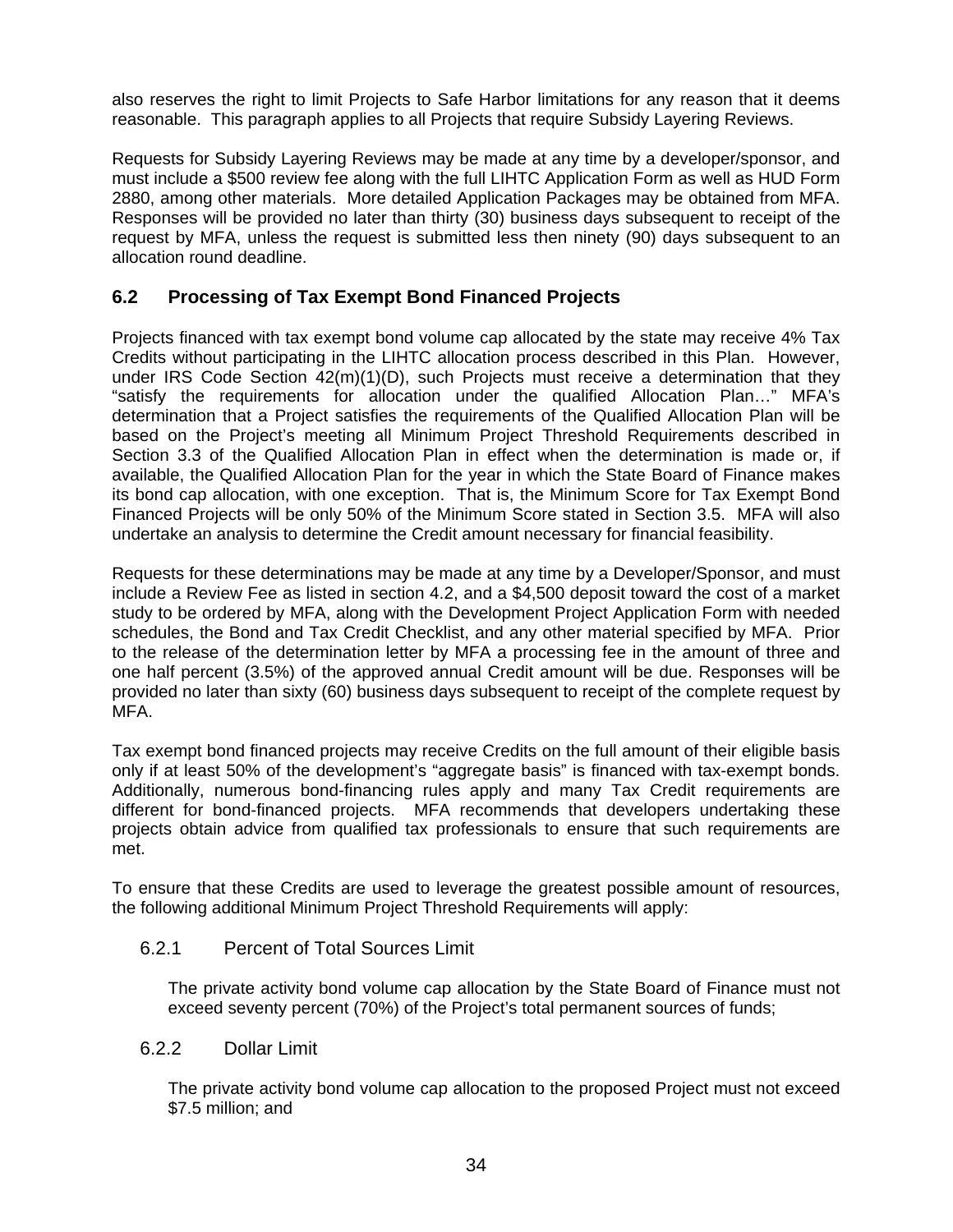### 6.2.3 Costs of Issuance Limit

Costs of issuance may not exceed five percent (5%) of the bond issue.

#### **7. AMENDMENTS TO THE ALLOCATION PLAN AND WAIVERS OF PLAN PROVISIONS**

MFA reserves the right to modify this Allocation Plan, including its compliance and monitoring provisions, as required by the promulgation or amendment of IRS Code Section 42, from time to time, or for other reasons as determined by MFA. MFA will, however, make available to the general public a written explanation of any allocation of housing tax credits that is not made in accordance with established priorities and selection criteria of the agency.

# **8. FUTURE YEAR'S BINDING COMMITMENTS**

MFA staff shall have the authority to advance allocate up to \$100,000 in future year's Tax Credits to Board-approved Eligible Projects. However, advance allocations are made solely at MFA's discretion and no advance allocation may be made to any project whose Credit amount is not at least 50% funded by the current year's Credit ceiling. Any future year commitments in excess of \$100,000 in any given year must be approved by the Board.

# **9. DISASTER RELIEF ALLOCATIONS**

The Board will retain the authority to allocate current or future year's Credits at any time and in any amount to Projects approved by the Board that are intended to alleviate housing shortages in communities affected by natural disasters.

### **10. MFA TAX CREDIT MONITORING AND COMPLIANCE PLAN SUMMARY**

### **10.1 General Requirements**

Federal Law requires MFA to develop and implement a compliance-monitoring program for completed Projects that have received Low Income Housing Tax Credits. A compliance plan contained in a manual has been developed and will be distributed to the Project owners. Compliance monitoring is required for a minimum of 15 years after receipt of an allocation. Each owner has chosen to utilize Low Income Housing Tax Credits to take advantage of the tax benefits provided. In exchange for these tax benefits, certain requirements must be met so that the Project will benefit Low Income Tenants.

Owners will be required to submit a quarterly report to MFA for the first four full quarters after a Project is Placed In Service. At that time, if the Project is determined to be in compliance with the Tax Reform Act, reports may be filed on an annual basis. Owners will be required to submit to MFA a copy of all federal form 8609's, including schedule A, filed with the IRS.

### **10.2 Inspections**

MFA will conduct annual on-site inspections of at least thirty-three percent (33%) of the Projects under the MFA's jurisdiction. Each inspection will include a review of the Project's low income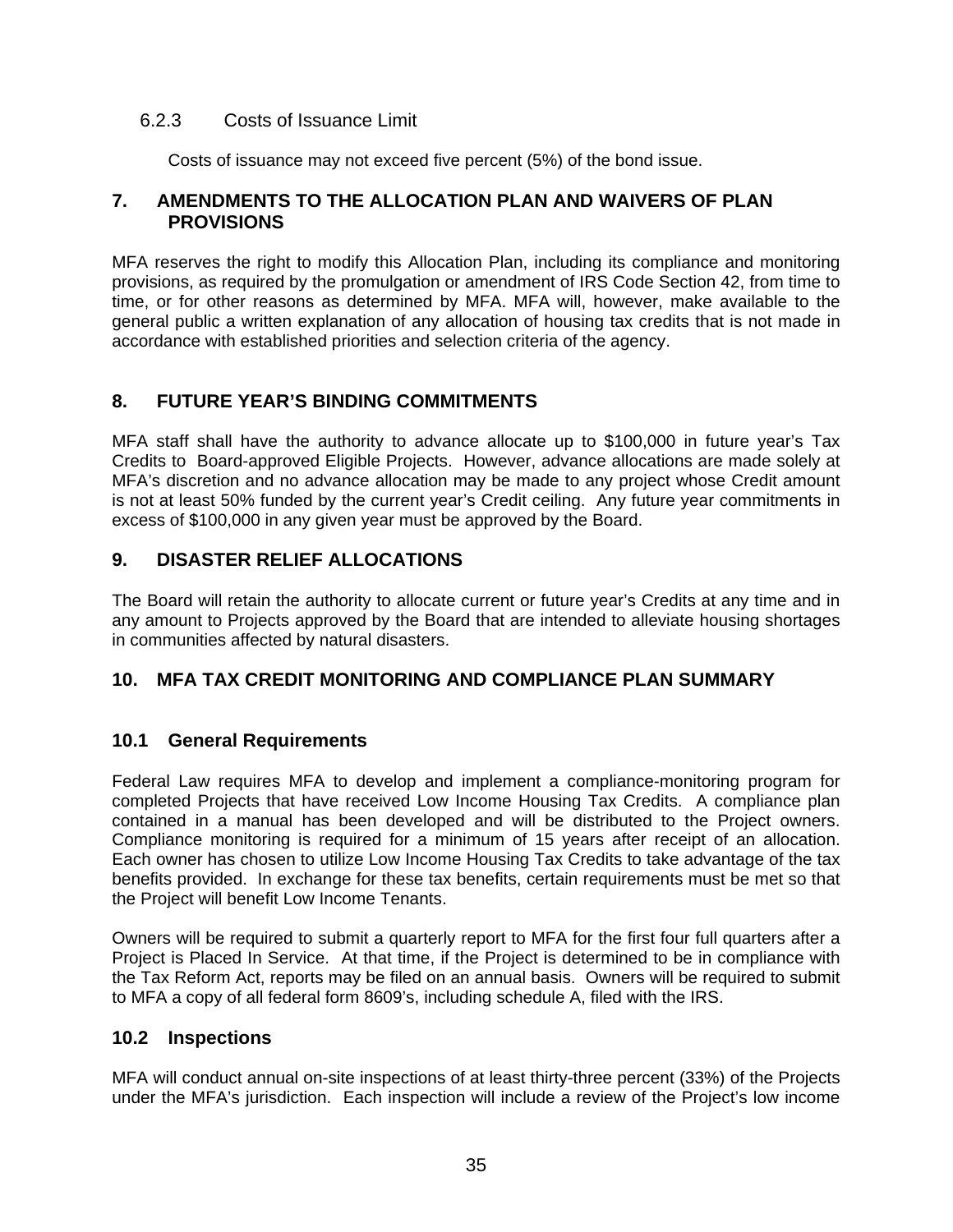certifications, supporting income documentation, leases, rent records (including utility documentation) and unit inspections in at least twenty percent (20%) of the Project's Set Aside units. In mixed-use properties, one hundred percent (100%) of the units may be monitored. If Projects are determined to be in noncompliance, site visits may occur more often. MFA may conduct inspections upon thirty- (30) day's notice.

During the Compliance Period, MFA reserves the right, under the provisions of Section 42 of the Internal Revenue Code, to perform an audit of any Project that has received an allocation of Tax Credits. This audit will include an on-site inspection of all buildings, and a review of all tenant records and certifications and other documents supporting criteria for which the owner received points in the Application for an allocation of Credits.

# **10.3 Record Keeping and Record Retention**

Under the provisions of the Tax Credits, the owner of the project will be required to keep records as defined below for each building within a particular development. These records must be retained by the owner for a minimum of six (6) years beyond the owner's income tax filing date for that year. However, first year Project records must be maintained for six (6) years beyond the tax filing date of the final year of the Project's eligibility for Tax Credits. The owner must annually report to MFA and maintain records for each qualified Low Income building in the Project showing:

- the total number of residential units in the building (including the number of bedrooms and size in square feet of each residential unit);
- the percentage of residential units in the building are Set Aside Units;
- the rent charged on each residential unit in the building (including utility allowances):
- the number of occupants in each residential unit in the building;
- the low income unit vacancies in the building and documentation of when and to whom the "next available units" were rented;
- the income certification of each Low Income Tenant;
- the documentation to support each Low Income Tenant's income certification;
- the Eligible Basis and Qualified Basis for each building; and
- the character and use of any nonresidential portion of the building included in the building's Eligible Basis (this includes separate facilities such as clubhouses or swimming pools whose eligible Basis is allocated to each building).

Failure to annually report is deemed as noncompliance and is reportable to the IRS.

### **10.4 Annual Certification Review**

It is the responsibility of the Project owner to annually certify to MFA that the Project meets the requirements of Section 42 of the Internal Revenue Code, whichever Set Aside is applicable to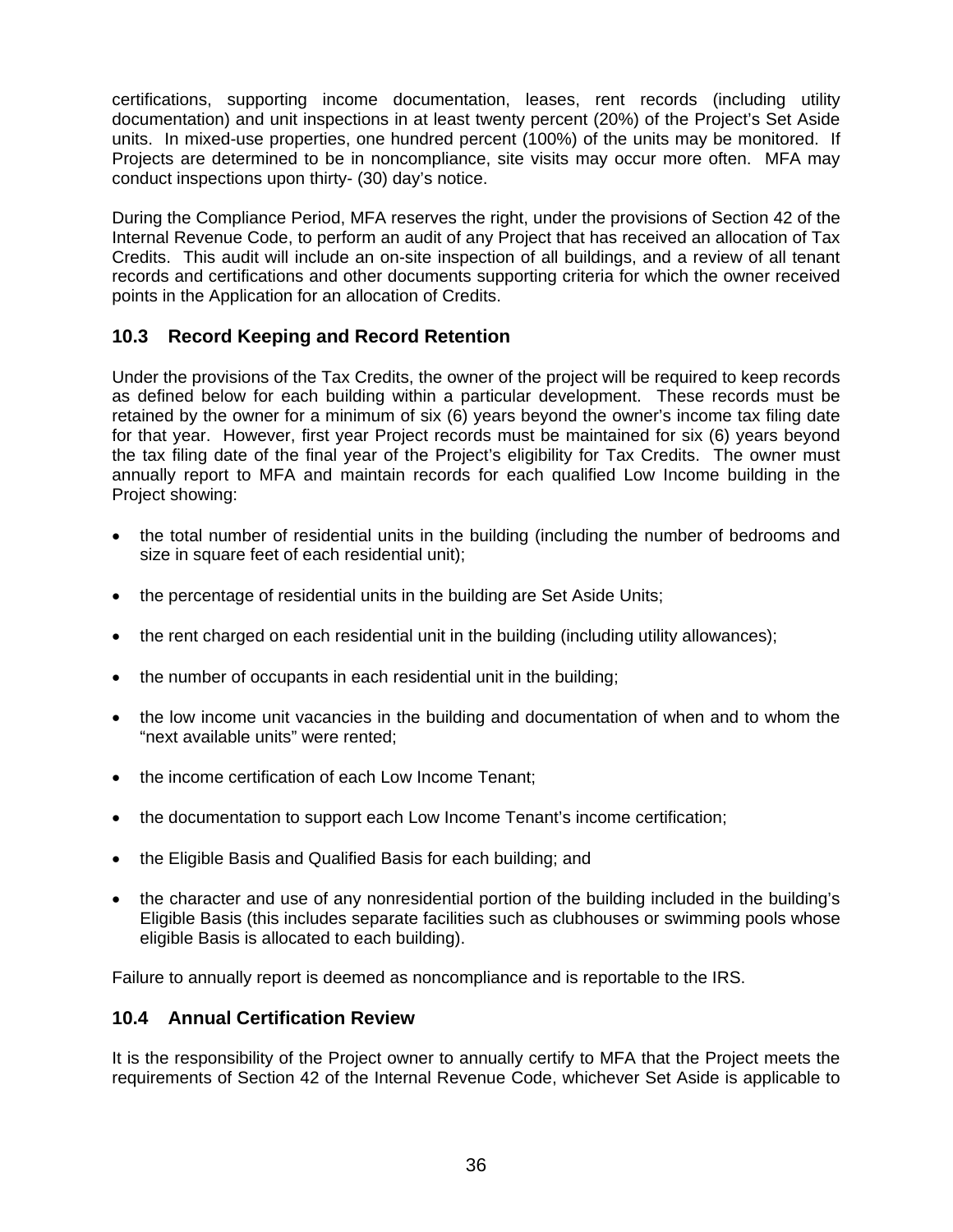the Project. Failure to certify is deemed as noncompliance and is reportable to the IRS. This annual certification requires the Project owner to certify that:

- there has been no change in the applicable fraction;
- an annual Low Income certification has been received from each Low Income Tenant and documentation is available to support that certification;
- each low income unit is rent restricted under Section 42 of the Internal Revenue Code:
- subject to the income restrictions on the Project all units in the Project are for use by; the general public and are used on a non-transient basis;
- there has been no finding of discrimination under the Fair Housing Act;
- each building within the Project is suitable for occupancy taking into account local health, safety, and building codes;
- there has been no change in any building's Eligible Basis under Section 42 of the Internal Revenue Code, or if there has been a change, adequate explanation of the nature of the change has been given;
- all tenant facilities included in the Eligible Basis of any building in the Project are provided on a comparable basis without a separate fee to all tenants in the building;
- if a Low income unit in the Project becomes vacant during the year, reasonable attempts are made to rent that unit to tenants having a qualifying income and while the unit is vacant no units of comparable or smaller size are rented to tenants not having a qualifying income;
- if the income of tenants of Units increases above one hundred forty percent (140%) of the applicable income limit allowed in Section 42, the next available unit of comparable or smaller size will be leased to tenants having qualifying income.
- owner has not refused to lease a unit to an applicant based soley on their status as a holder of a Section 8 voucher and the project otherwise meets the provisions outlined in the extended low-income housing commitment;
- if the owner received its tax credit allocation from the state ceiling set aside for projects involving "qualified non-profit organizations", the non-profit entity materially participated in the operation of the development;
- there has been no change in ownership or management of the project.

As an exception, only for RD Projects, MFA may accept a certification from RD that Projects are safe, decent, sanitary, that income is based upon annual tenant certifications/re-certifications, and that party verification has been obtained. This certification will be in a form that is acceptable to both RD and MFA. Owners must furnish RD certifications annually, verifying that Projects are in compliance with Section 42 of the Code.

Projects in which fifty percent (50%) or more of the aggregate basis is funded with the proceeds of Tax exempt bond financing may also be exempt, in MFA's discretion, from many of the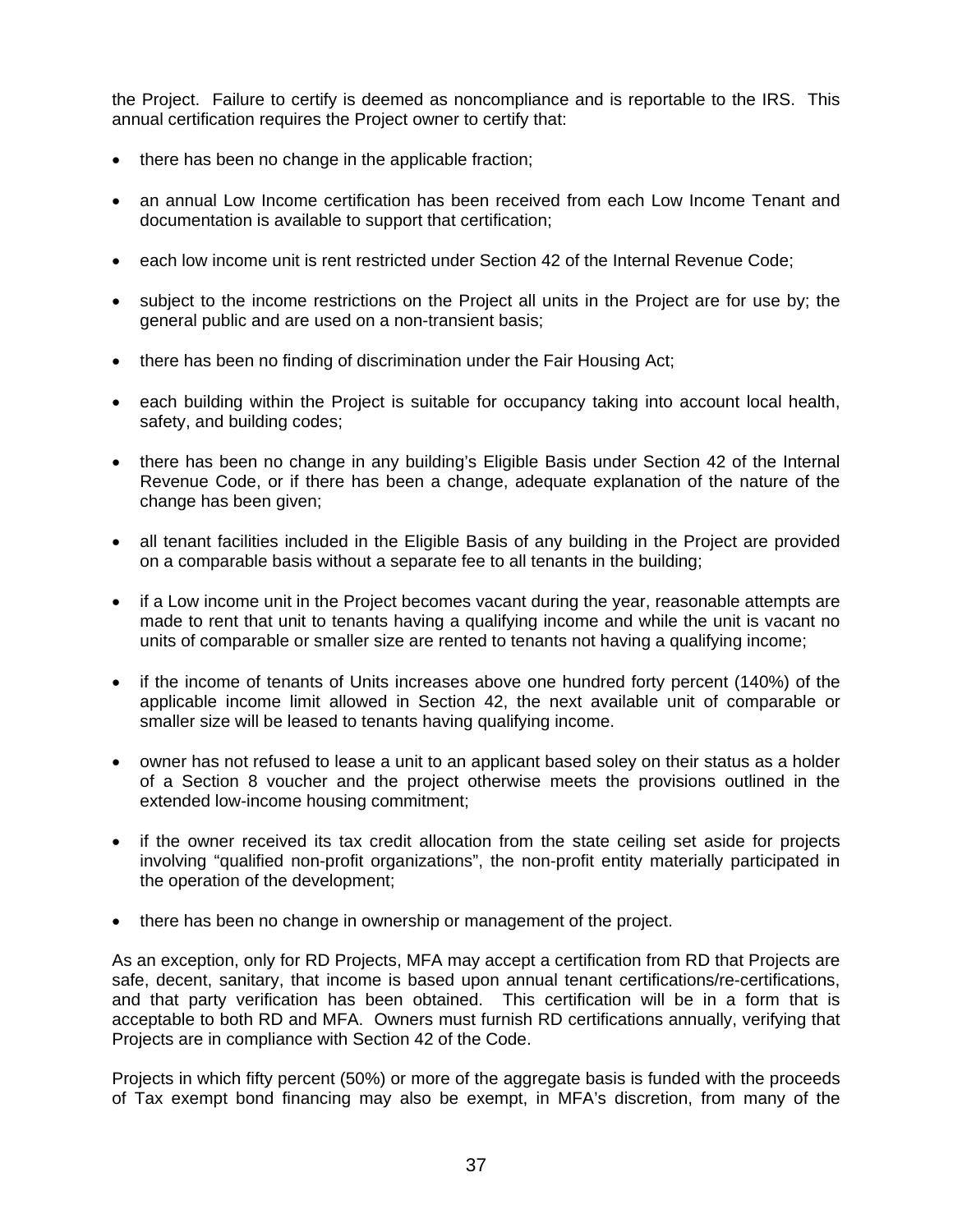certification and review provisions outlined within this document. The monitoring and certification guidelines for these Projects will be in a form that will satisfy those agencies issuing the bonds and MFA. The monitoring procedures must, at a minimum, satisfy the compliance guidelines set forth by Section 42 of the Code.

The owner of any exempted Project must certify to MFA on an annual basis that the Project is in compliance with the requirements for RD assistance or the Tax Exempt Bond Financing guidelines, as applicable, and that all requirements of Section 42 are also being met. The owner must inform MFA of any noncompliance or if the owner is unable to make one or more of the required certifications.

# **10.5 Compliance Review**

MFA may elect to subcontract the monitoring procedure to other agents. In doing so, MFA would designate the subcontractor as the compliance-monitoring agent who would perform MFA's function.

In the event that any noncompliance with Section 42 is identified, a discrepancy letter detailing the noncompliance will be forwarded promptly to the owner and management company of the Project. The owner must then respond in writing to MFA within thirty (30) days after receipt of the discrepancy letter. The response must address all discrepancies individually and must indicate the manner in which corrections will be made. The owner will then have a cure period of thirty (30) days from the date of the discrepancy letter to correct the noncompliance detected and to provide MFA with any documentation or certification found to be missing during the annual management review. The cure period may be extended for periods of up to six (6) months. Extensions will be based on a determination by MFA that there is good cause for granting the extension.

MFA will notify the Internal Revenue Service within thirty (30) days after the expiration of the cure period of any non-compliance that has been detected. All corrections made by the owner within the cure period will be acknowledged within this notice. A copy of the owner's response to the noncompliance will accompany the notice to the IRS.

If potential noncompliance is discovered during a compliance monitoring review, the owner will be required to have his managing agent attend a compliance training session within two (2) months following the compliance monitoring review.

In order to offset the cost of monitoring procedures, an annual fee of \$30.00/Set-Aside Unit/Per Year will be assessed for each year of the Extended Use Restriction Period. Annual certifications and reports are due in the MFA office by January  $31<sup>st</sup>$  of each year (for the past reporting year). A notice will be mailed to each property owner or a designated representative to remind them that the certification, reports and fees are due.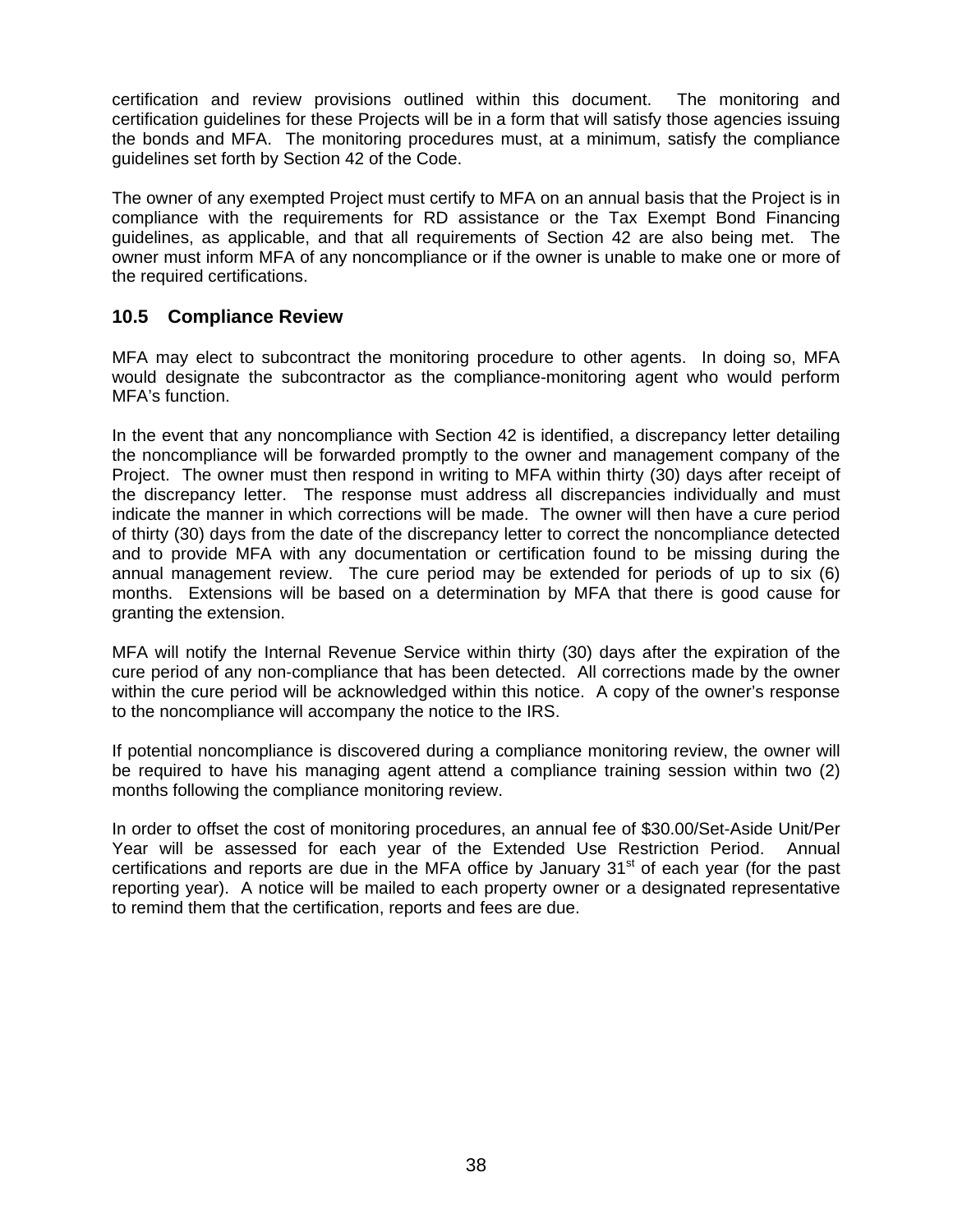#### **11. GLOSSARY**

**"Agency"** means New Mexico Mortgage Finance Authority (MFA).

**"Allocation Review Committee"** means a committee appointed by the Chairman of the MFA Board to review Projects' rating and ranking results, to determine if the proposed allocations have been made consistent with the Project Selection Criteria and the Qualified Allocation Plan, and to hear appeals and decide their outcome.

**"Allocation Set Asides"** means the federally mandated Tax credit allocation set aside requirement for Projects involving Qualified Nonprofit Organizations, as well as other Tax credit allocation Set Asides designated by MFA from time to time and incorporated into the Qualified Allocation Plan.

**"Annual Credit Ceiling"** means the total dollar volume of Tax Credits available for distribution by the Agency and authorized pursuant to Section 42 of the Code, in a given year. The Population-based Ceiling Amount is the amount of tax credits allocated to the state each year based on the state population.

**"Applicable Credit Percentage"** means the monthly interest rate issued by the Treasury Department and used to discount the present value of the 70% Tax Credit (approximately 9% yearly) and the 30% Tax Credit (approximately 4% yearly).

**"Applicable Fraction"** means the fraction, the numerator of which is the number of Tax Credit Units and the denominator of which is the total number of residential rental units less any unit exempted by Revenue Ruling 92-61; or the fraction, the numerator of which is the floor space of the Tax Credit Units and the denominator of which is the total floor space of the residential rental units less any unit exempted by Revenue Ruling 92-61, whichever is less. The Eligible Basis of a building is multiplied by the Applicable Fraction to determine the Qualified Basis of a building for Tax Credit purposes.

**"Applicant"** means any person or public entity; public or private, for-profit or not-for-profit, proposing to build or rehabilitate affordable rental housing with the use of the LIHTC program as defined in Section 42 of the Code.

**"Application"** means the completed forms, schedules, checklists, exhibits, computer disks and any additional documentation requested in the Initial Application Package, Carryover Allocation Package, and Final Allocation Package, as well as any supplemental materials requested by MFA. They must be submitted to MFA in accordance with the Qualified Allocation Plan in order to apply for the LIHTC Program.

**"Application Deadline"** means 5:00 p.m., Mountain Standard Time on the final day of the Application Period, except for Tax Exempt Bond Financed Projects, for which the submission date is specified in Section 6.2.

**"Application Package"** means the forms, schedules, checklists, exhibits, computer disks and instructions thereto obtained from the Agency, which shall be completed and submitted to the Agency in accordance with all regulations in order to apply for the LIHTC Program.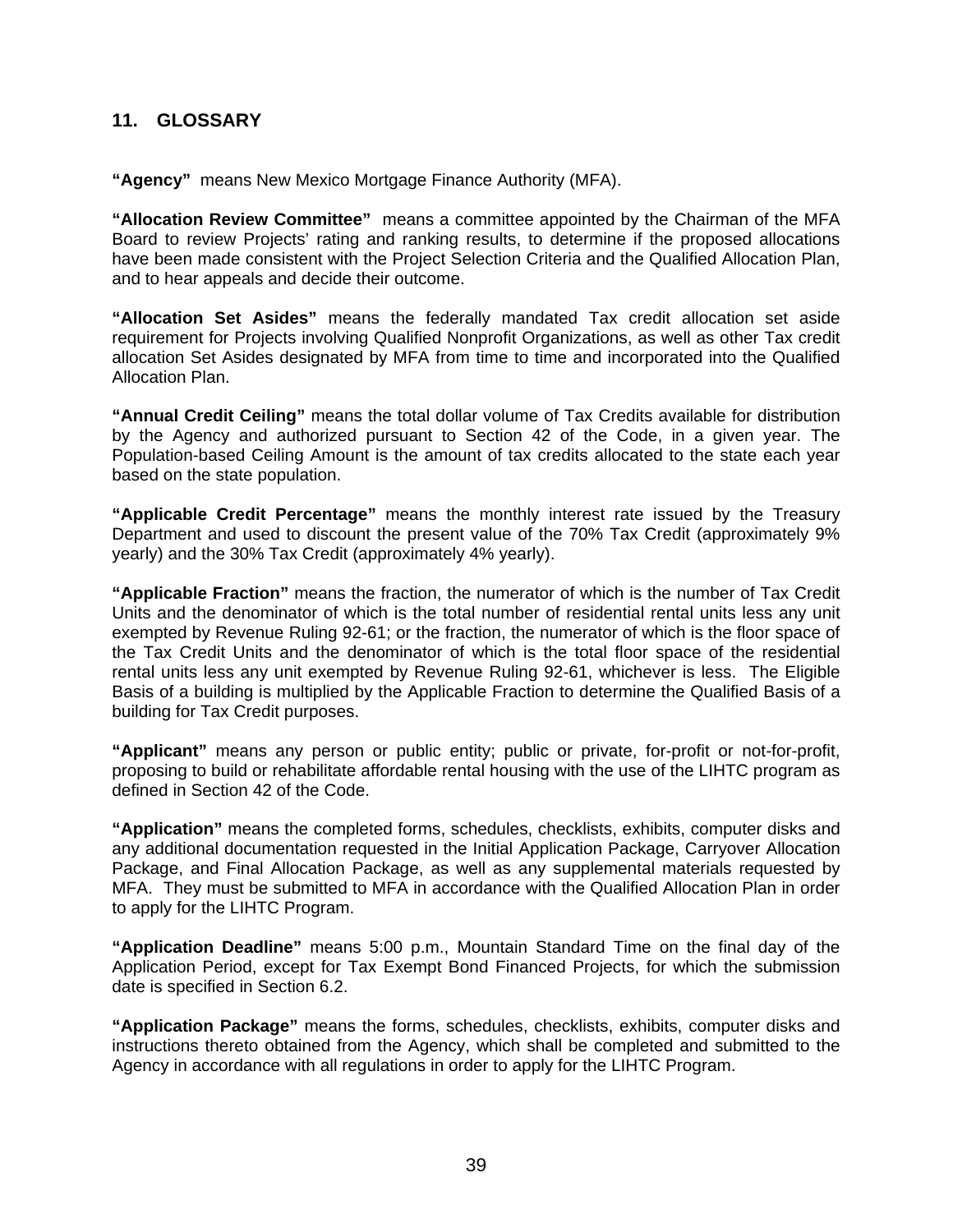**"Application Period"** means the period during which Applications will be accepted by MFA as described in the Qualified Allocation Plan.

**"Area Gross Median Income"** means the median income level, issued annually by HUD for each metropolitan area and for each county outside a metropolitan are, which is adjusted for family size and used to calculate maximum income of eligible persons and rents for rent restricted units.

**"Average Gross Median Income"** or **"AGMI"** means, for a Project, the average area gross median income level(s) at which units are set aside, weighted by the number of units set aside at each income level. AGMI will be rounded to the nearest 5% for scoring and calculations are to be carried out to two decimal points. Market rate units, in numbers not to exceed 25% of the total units, will be treated as if they were set aside at 25% of Area Gross Median Income or scoring purposes to create an incentive for mixed income development. Additional market rate units will be treated as if they were at 100% of AGMI.

An example of the calculation of AGMI in a 60-unit project with no management employee units is as follows:

- 50% of the units are set aside at 50% of Area Gross Median Income; and
- 25% of the units are set aside at 60% of Area Gross Median Income; and
- 25% of the units are market rate.

The AGMI calculation would be as follows:

| Percent of         | Set Aside Income Level                 | Weighted         |
|--------------------|----------------------------------------|------------------|
| <b>Total Units</b> | (AS % of Median)                       | Average          |
| 50%<br>25%<br>25%  | 50%<br>$=$<br>60%<br>$=$<br>25%<br>$=$ | 25%<br>15%<br>6% |

#### **Total AGMI: AGMI Rounded for Scoring**   $46\%$ : 45%

Units to be provided for management or maintenance staff should not be included in the calculation.

**"Binding Commitment"** means an agreement between MFA and an Applicant by which MFA allocates and the Applicant accepts tax credits in accordance with Section  $42(h)(1)(C)$  of the Code. MFA's Carryover Allocation is its Binding Commitment.

**"Board of Directors"** or **"Board"** means the New Mexico Mortgage Finance Authority Board of Directors.

**"Carryover Allocation"** means the provision under Section 42 of the Code which allows a Project, under certain conditions allowed by Section 42 of the Code, to receive a Tax Credit Allocation in a given calendar year and to be Placed In Service within a period of two calendar years after the calendar year in which the Applicant qualifies for a Carryover Allocation. The Carryover Allocation is MFA's Binding Commitment for Tax Credits.

**"Code"** means the Internal Revenue Code of 1986, as in effect on the date of the Qualified Allocation Plan, together with corresponding and applicable final, temporary or proposed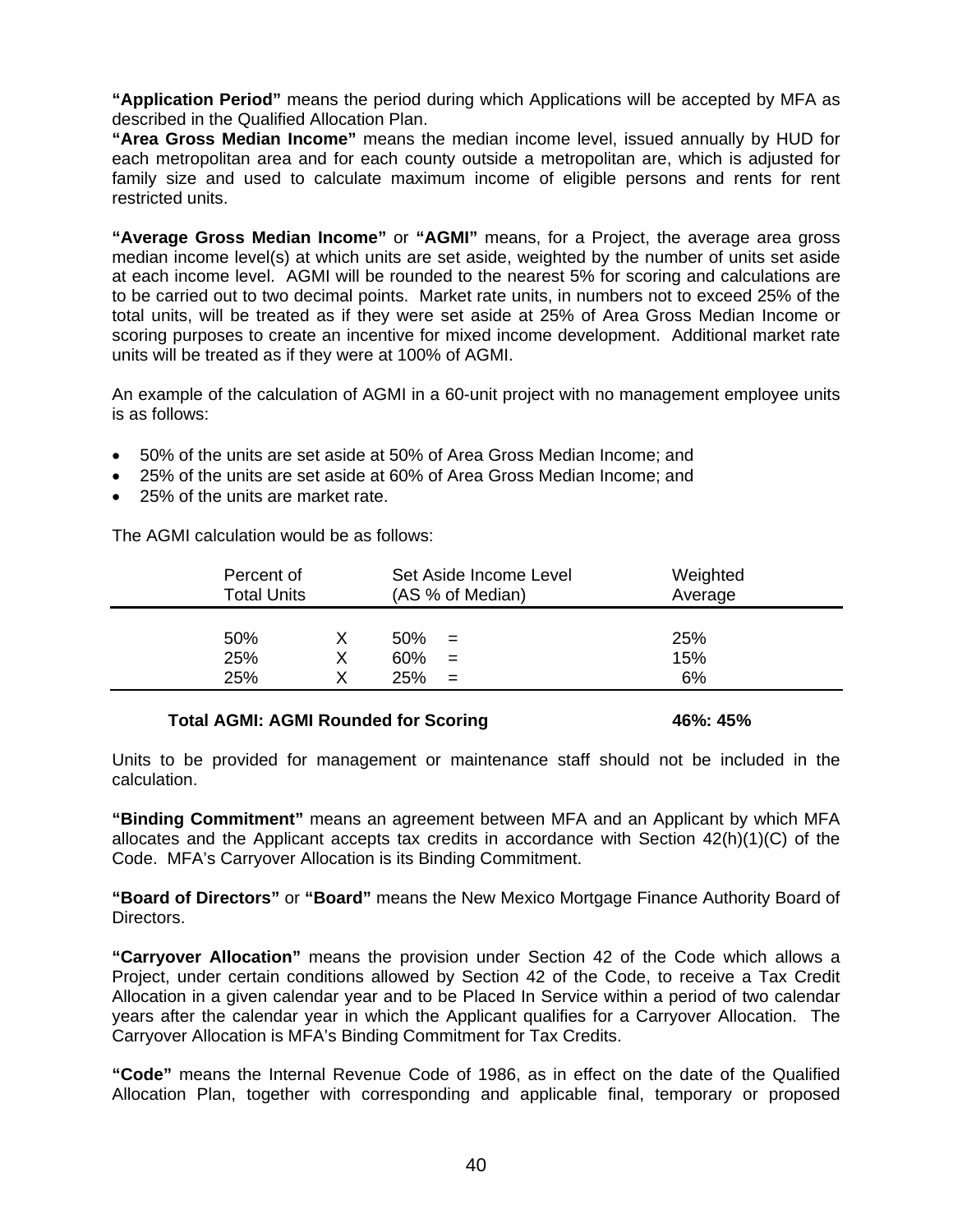regulations and revenue rulings issued with respect thereto by the Treasury or the Internal Revenue Service of the United States.

**"Complete Application"** is an Initial Application meeting all of the requirements in "Content and Format" in section 4.1.

**"Compliance Monitoring"** means the Agency's procedure, as required by Section 42 of the Code and detailed in MFA's Tax Credit Monitoring and Compliance Plan, of auditing and inspecting all completed Tax Credit Projects.

**"Compliance Period"** means, with respect to any building that is included in a Tax Credit Project, a minimum period of 15 years beginning on the first day of the first taxable year of the Tax Credit period with respect thereto in which a Tax Credit Project shall continue to maintain the Low Income Units as Low Income Units pursuant to the Applicant's Set Aside Election in the Application, pursuant to Section 42 of the Code.

**"Consolidated Plan"** means the plan prepared in accordance with HUD Regulations, 24 C.F.R. 91 (1994), which describes needs, resources, priorities and proposed activities to be undertaken with respect to certain HUD programs.

**"Contact Person"** means a person with decision-making authority for the Applicant, Developer or the owner of the Project with whom MFA will correspond concerning the Application and /or the Project.

**"Cost Certification"** A certification prepared by a Certified Public Accountant on forms provided by MFA, indicating the method of certification, all identities of interest, and certification that all Project costs included are related to the Project.

**"Credit Period"** means with respect to any building that is included in a Tax Credit Project, the period of 10 years beginning with (i) the taxable year in which the building is Placed In Service, or (ii) at the election of the Developer, the succeeding taxable year.

**"Development Costs"** means the sum total of all costs incurred in the development of a Project all of which shall be subject to approval, and are approved by MFA as reasonable and necessary. Such costs may include, but are not limited to:

- (a) The cost of acquiring real property and any building thereon, including payment for options, deposits, or contracts to purchase properties.
- (b) The cost of site preparation, and development.
- (c) Any expenses relating to the issuance of tax exempt bonds or taxable bonds by the Agency, if any, related to the Project.
- (d) Fees in connection with the planning, execution, and financing of the Project, such as those of architects, engineers, attorneys, accountants, and the Agency.
- (e) The cost of studies, surveys, plans, permits, insurance, interest, financing, tax and assessment costs, and other operating and carrying costs incurred during construction, rehabilitation, or reconstruction of the Project.
- (f) The cost of the construction, rehabilitation, and equipping of the Project.
- (g) The cost of land improvements, such as landscaping and off-site improvements related to the project, whether such costs are paid in cash, property, or services.
- (h) Expenses in connection with initial occupancy of the Project.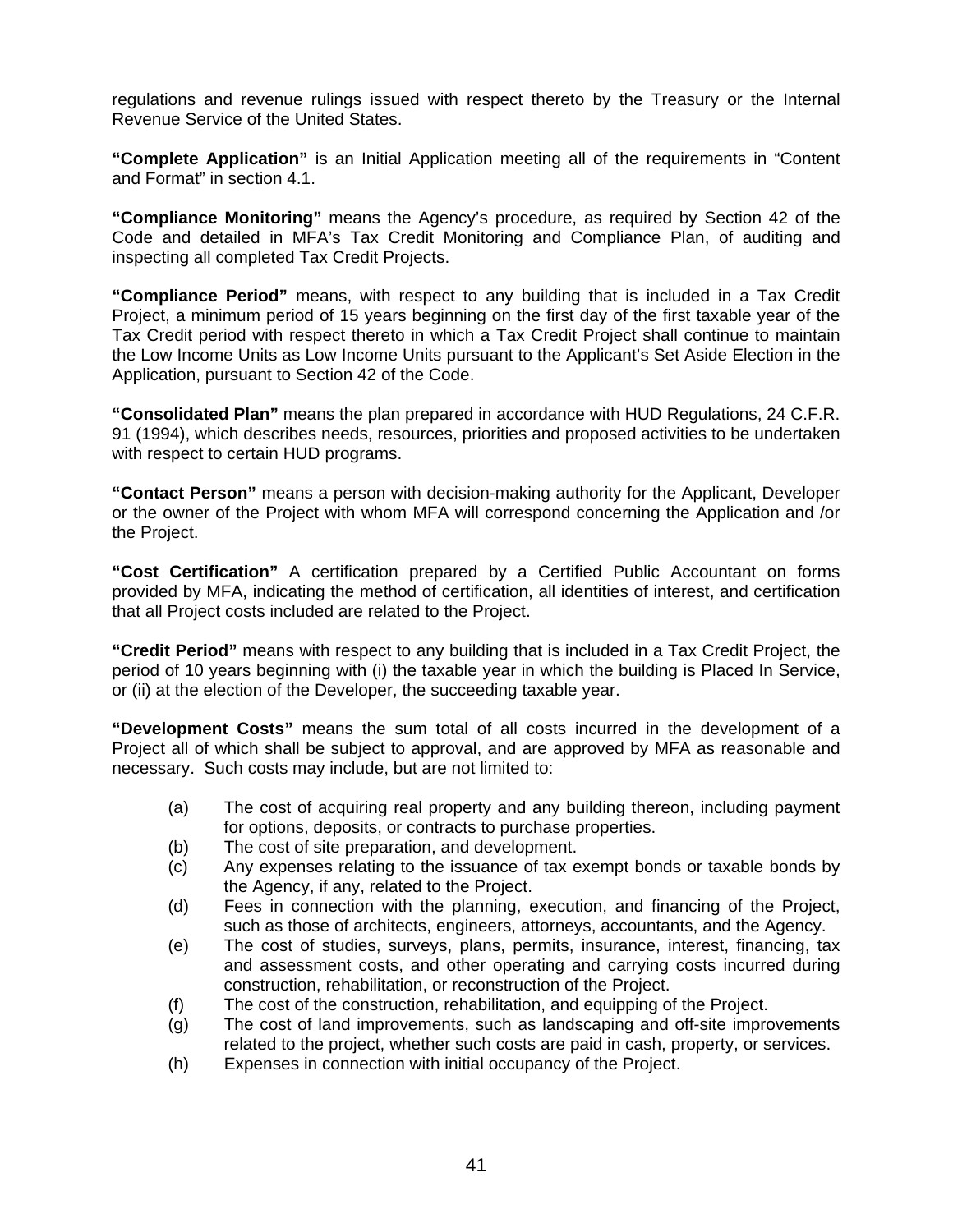- (i) Allowances established by the Agency for working capital, contingency reserves, and reserves for any anticipated operating deficits during the first 2 years after completion of the Project.
- (j) The cost of such other items, including relocation cost, indemnity and surety bonds, premium on insurance, and fees and expenses of trustees, depositories, and paying agents for bonds.

**"Developer"** means any individual, association, corporation, joint venture, or partnership, which possesses the requisite skill, experience, and credit worthiness to successfully produce affordable multifamily housing.

**"Difficult Development Area"** means any area designated by the Secretary of Housing and Urban Development as having high construction, land, and utility costs relative to Area Gross Median Income in accordance with Section 42(d)(5) of the Code.

**"Elderly Housing"** means a household including one or more persons of at least 62 years of age.

**"Eligible Application"** means an Application, which has met all Minimum Project Threshold Requirements, during or subsequent to the Application Deadline.

**"Eligible Basis"** means the sum of the eligible cost elements that are subject to depreciation, such as expenditures for new construction, rehabilitation and building acquisition.

**"Eligible Persons"** or **"Eligible Households"** means one or more natural persons or a family, irrespective of race, creed, national origin or sex, determined by the Agency to be of low or very low income. In determining the income standards of eligible persons for its various programs, the Agency shall take into account the following factors:

- (a) Requirements mandated by federal law;
- (b) Variations in circumstances in the different areas of the state;
- (c) Whether the determination is for rental housing; and
- (d) The need for family size adjustments.

**"Executive Director"** means the Executive Director of the New Mexico Mortgage Finance Authority.

**"Extended Use Period"** means, with respect to any building that is included in a Tax Credit Program, the period that begins on the first day of the Compliance Period and ends on the later of (i) the date specified by the Applicant in the Initial Application Package and recorded in the Land Use Restriction Agreement or (ii) the date that is the fifteenth anniversary of the last day of the Compliance Period, unless earlier terminated as provided in Section 42(h)(6) of the Code.

**"Feasibility Analysis"** means a financial analysis based on rules established by the IRS to determine a Project's financial feasibility, which is completed to ascertain a Tax Credit amount.

**"Federal Subsidy"** means other project funding to include federal grants and below market rate federal loans through programs such as those administered by HUD (excluding CDBG) and Rural Development, tax exempt financing and any other locally administered low interest loan or grants from federal sources.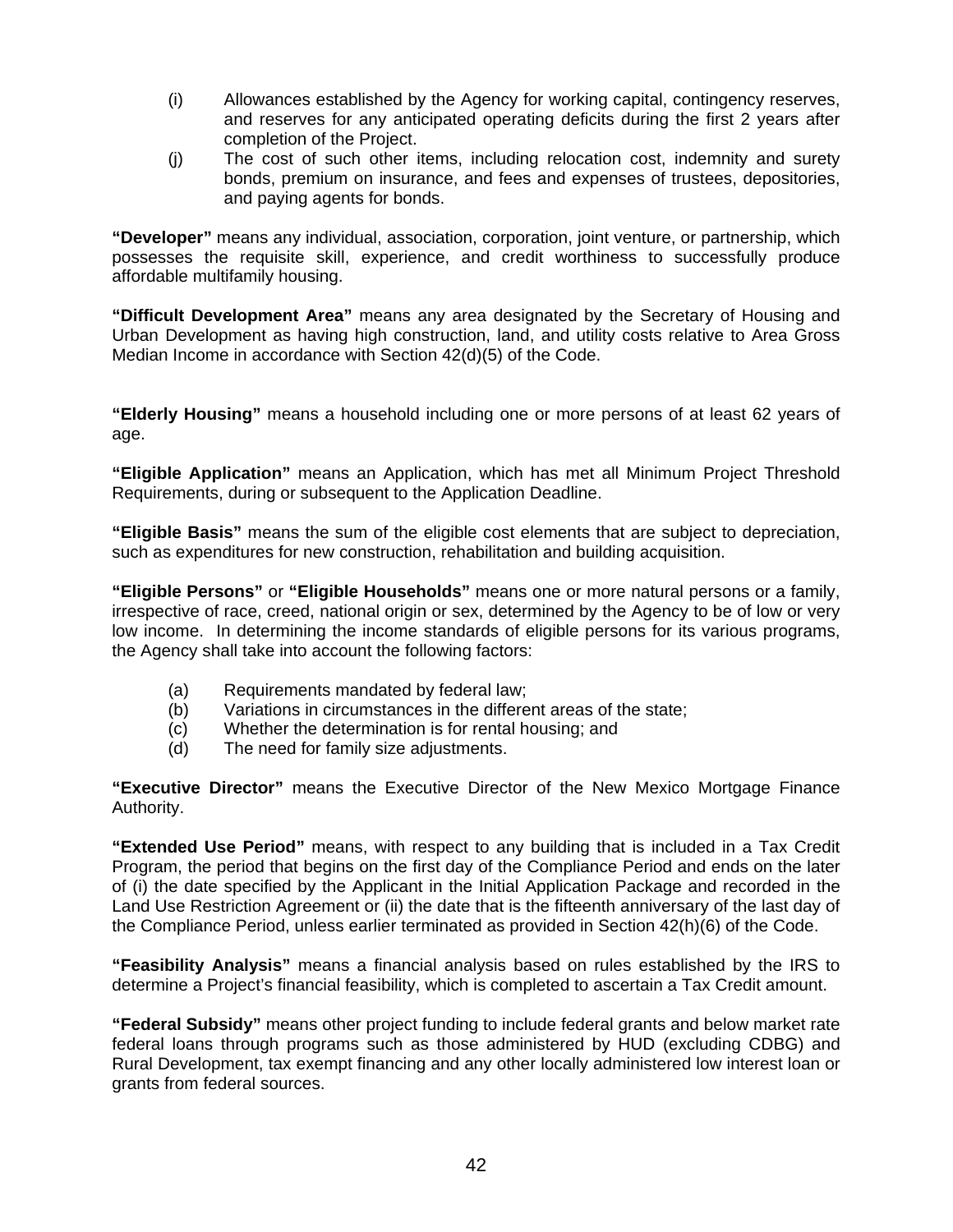**"Federally Assisted Units"** means any housing receiving project based rental assistance, operating subsidies or mortgage interest reduction payments. The universe includes public housing; Rural Housing Development financed properties. Section 235 and Section 221(d) interest reduction payments, and any development with a project based Section 8, rent supplement, or rental assistance payments contract.

**"Financing Commitment"** means a commitment for permanent or construction financing which 1) is not subject to further approval by any loan committee or board of directors or other entity of the creditor making the commitment, 2) contains specific terms of funding and repayment, and 3) contains language stating that the loan will be subordinated to the LURA.

**"Government Entity"** means any agency or other government created entity of the State of New Mexico, the counties or municipalities of New Mexico, or the tribal governments of New Mexican tribes and pueblos.

**"Homeless"** means a) an individual or family which lacks a fixed, regular, and adequate nighttime residence; or b) an individual or family which has a primary nighttime residence that: 1) a supervised publicly or privately operated shelter designed to provide temporary living accommodations (including welfare hotels, congregate shelter, and transitional housing for persons with mental illness); 2) an institution that provides a temporary residence for individuals intended to be institutionalized; or 3) a public or private place not designed for, or ordinarily used as, a regular sleeping accommodation for human beings. The term does not include any individual imprisoned or otherwise detained pursuant to an Act of the Congress or State law.

**"HUD"** means the U.S. Department of Housing and Urban Development.

**"Land Use Restriction Agreement"** or **"LURA"** means the agreement submitted to the Agency restricting the property to affordable housing use during the Compliance Period.

**"Local Government"** means any county, municipality, tribe or other general-purpose political subdivision in the State of New Mexico.

**"Local Notice"** means MFA's letter to the Chief Executive Office (or the equivalent) of the local jurisdiction within which the Project is located, which provides a thirty (30) day period to comment on the Project pursuant to Code Section 42(m)(1)(A)(ii).

"**Low Income Housing Tax Credit Program"** or **"LIHTC Program"** means the rental housing program administered by MFA pursuant to Section 42 of the Code and by the State of New Mexico Executive Order 97-01.

**"Low Income Tenants"** are households that occupy Tax Credit Units.

**"Low Income Units"** or **"Set Aside Units"** shall mean units which are rent restricted and set aside for tenants whose income does not exceed 50%, 60% or some lower percentage, whichever is elected, of area Gross median income.

**"Minimum Score"** means the lowest score with which an Application will be considered to have passed Minimum Project threshold Requirement #5.

**"Mortgage Revenue Bonds (MRB)"** or **"Tax Exempt Bonds"** means bonds issued by state designated issuers, including MFA, which may be used to finance LIHTC Projects subject to project allocations made by the State Board of Finance.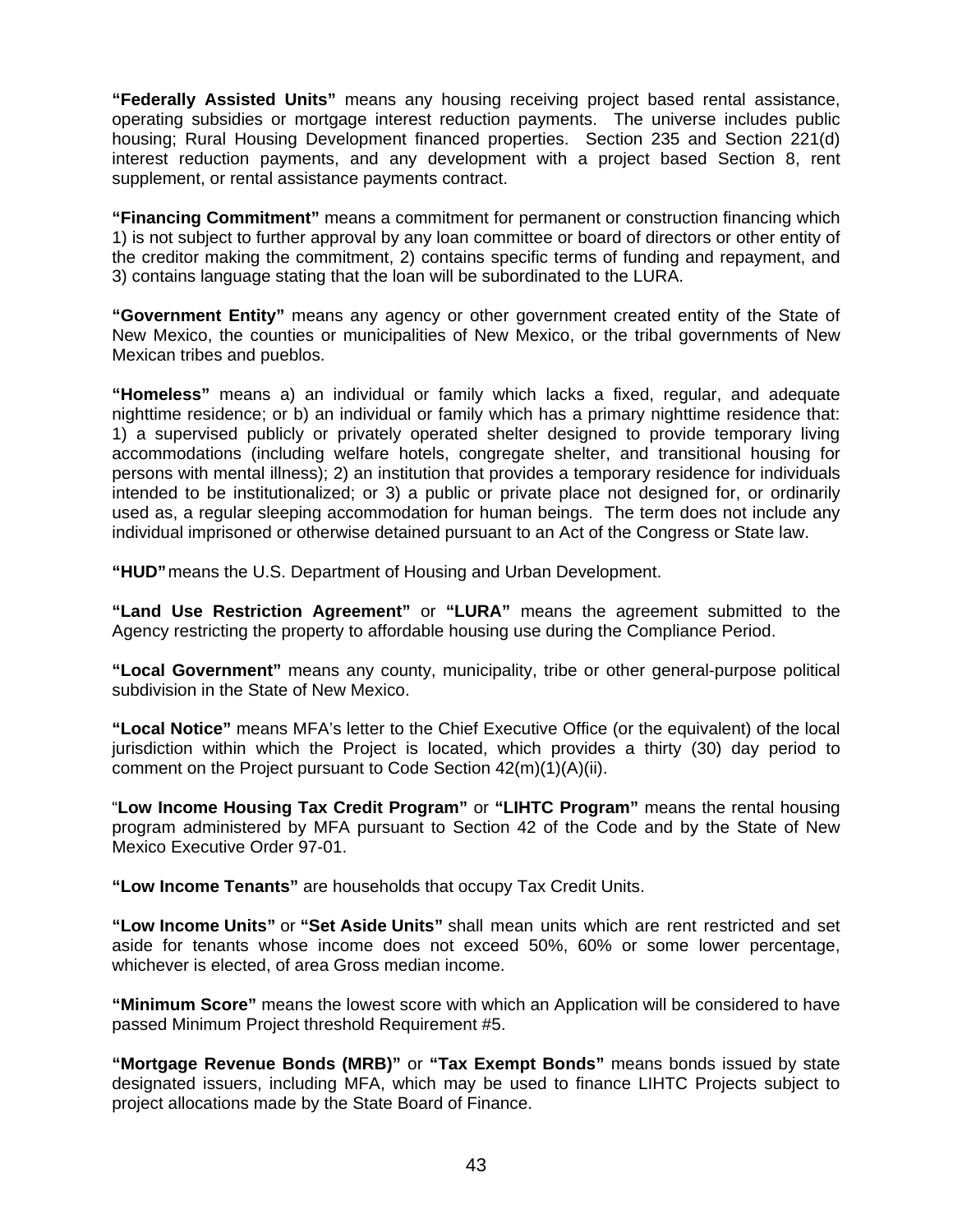"November 15<sup>th</sup>" means November 15<sup>th</sup>, unless this date falls on a weekend or a holiday, in which case it means the first business day following November  $15<sup>th</sup>$ .

**"Ownership of Land"** means holding fee title or a qualified leasehold interest.

**"Participating Title Company"** means a New Mexico title company that maintains pooled, interest-bearing transaction account(s) pursuant to the Land Title Trust Fund Act of 1997.

**"Placed in Service"** means the date on which the first unit of a new construction Project is certified or otherwise officially declared as available for occupancy. For acquisitions of existing Projects, it is the date of transfer to a new owner.

**"Principal"** means an Applicant, any general partner of an Applicant, and any officer, director, or any shareholder, general partner or managing member of an Applicant.

**"Program"** means the LIHTC Program as administered by MFA.

**"Project"** means any work or improvement located or to be located in the state, including real property, buildings, and any other real and personal property, designed and intended for the primary purpose of providing decent, safe, and sanitary residential housing for individuals, whether new construction, acquisition of existing residential housing, or the remodeling, improvement, rehabilitation, or reconstruction of existing housing, together with such related non-housing facilities as the Agency determines to be necessary, convenient, or desirable.

**"Project Selection Criteria"** means the criteria used to score a project for tax credit allocation purposes.

**"Project Expenses"** means usual and customary operating and financial costs. The term does not include extraordinary capital expenses, development fees and other non-operating expenses.

**"Qualified Allocation Plan"** or **"QAP"** means this Qualified Allocation Plan, which was adopted by Board Action on November 28, 2001 and made effective as of January 1, 2002, and which was approved by the Governor of the State of New Mexico pursuant to Section 42(m)(1)(B) of the Code and sets forth the Project Selection Criteria and the preferences of MFA for Projects which will receive Tax Credits.

**"Qualified Basis"** means the portion or percentage of the eligible basis that qualifies for the tax credit. It is calculated by multiplying the eligible basis by the applicable fraction.

**"Qualified Census Tract"** means any Census tract which is designated by the Secretary of Housing and Urban Development as having 50% or more of the households at an income level which is less than 60% of the Area Gross Median Income in accordance with Section 42(d)(5) of the Code.

**"Qualified Leasehold Interest"** means a leasehold interest running at least as long as the extended use period.

**"Qualified Nonprofit Organization"** means a nonprofit entity as defined for the purposes of the federal nonprofit LIHTC set aside in Code Section 42(h)(5)(c). The organization must meet the requirements of Code Section 501(c)(3) or 501(c)(4), and have the fostering of low income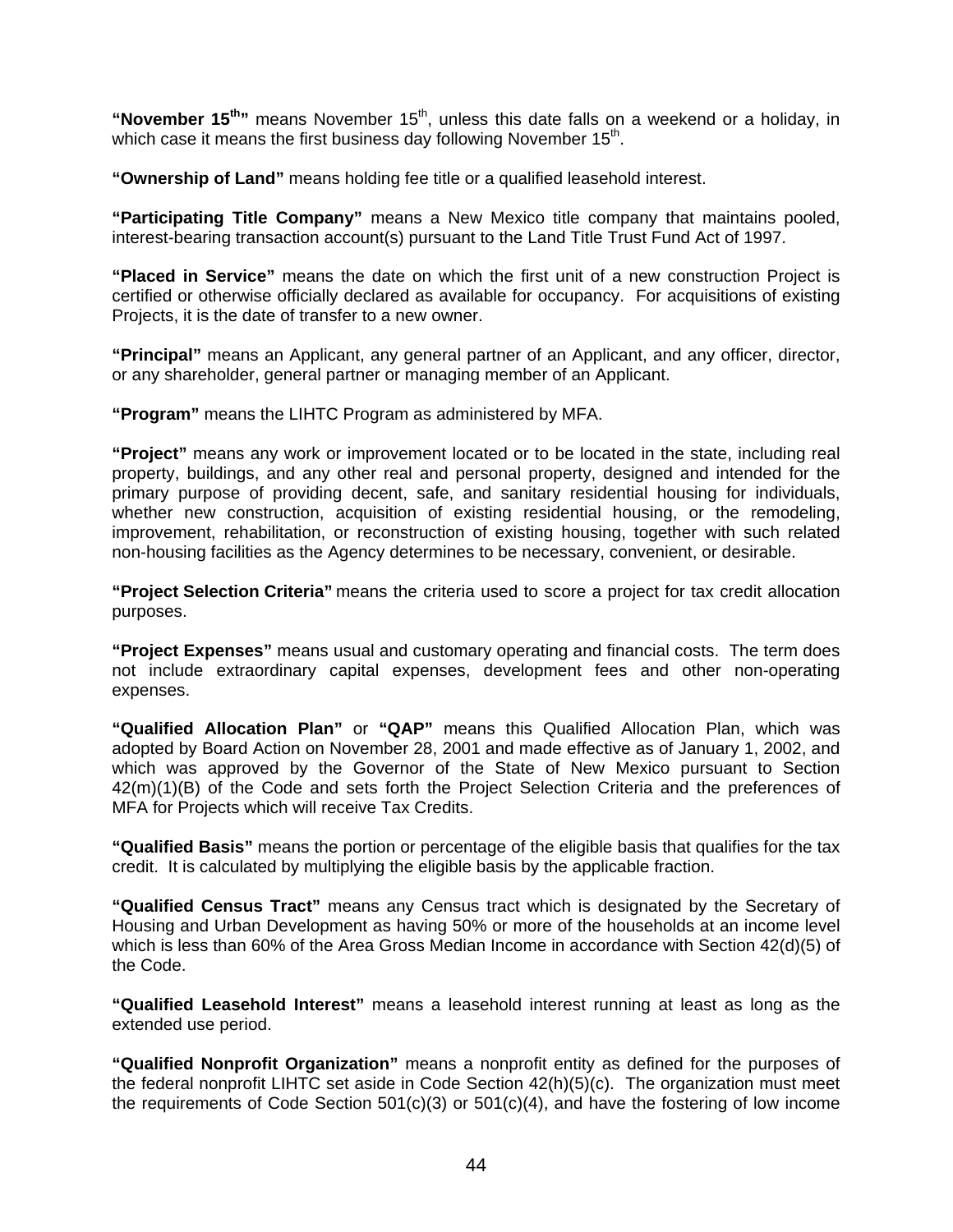housing as one of its purposes. Additional requirements, including delivery of an IRS designation letter, must be met for scoring purposes.

**"Rent Restricted Unit"** means, with respect to a Tax Credit Project, a unit for which the gross rent does not exceed 30% of the imputed Area Gross Median Income limitation applicable to such unit as chosen by the Applicant in the Application and in accordance with the Code. Gross rent must be determined from the rent charts included in the Application Package and must correspond to the percentage of area Gross median income selected by the Applicant in the Application. It includes the cost of utilities, and must be reduced by the amount of tenant-paid utilities. Gross rent includes all income for the unit, including tenant and any subsidy payments. See also "Unit".

**"Reservation Contract"** means the contract executed by MFA and the Applicant with respect to an allocation of Tax Credits, which states the conditions to be met by the Applicant prior to issuance of a Carryover Allocation.

**"Reservation Letter"** or **"Reservation"** means a document issued by MFA which describes the amount of Credits provisionally awarded to a Project and the conditions which the owner must meet in order to obtain a Binding commitment for Tax Credits.

**"Reserved"** means that the units may not be rented to other categories of households unless the owner demonstrates a subsequent change in the level of demand for such units and a good faith effort to obtain the originally targeted tenant category. Any such change in tenant characteristics must be approved in advance by MFA.

**"Rural Development"** or **"RD"** or **"USDA RD"** (previously called "Farmer's Home Administration" or "FmHA" of the United States Department of Agriculture) means Rural Development or other agency or instrumentality created or chartered by the United States to which the powers of the RD have been transferred.

**"Senior Housing" or "Elderly Housing"** means Projects specifically designed for exclusive use by elderly tenants. Elderly is defined as those persons 62 years of age or older.

**"Set Aside"** means all or a portion of a Project's Units that are restricted for use by a specified tenant income category and/or rent limit, or for a particular special needs tenant group. Set Asides will be described in the LURA.

**"Set Aside Units"** means "Low Income Units"

**"Set Aside Election"** means the proportion of total Project units set aside as Low Income Units at one or more Area Gross Median Income level(s) which is selected by the Applicant and which, at a minimum, meets the requirements of Code Section 42.

**"Single Room Occupancy"** (SRO) means housing consisting of single room dwelling units. The unit must contain either food preparation and/or sanitary facilities.

**"Social Services Plan"** means a plan prepared for the provision of social and other services to Special Needs Households and Senior Housing Tenants. This plan 1) identifies all services to be provided to tenants, 2) specifies annual costs of all services, 3) identifies all entities providing such services, and 4) identifies sources of payments for such services and isolates all expenditures planned from Project cash flow. All service providers sign this plan. Services included must be long-term, significant and meaningful as determined by MFA, and they must